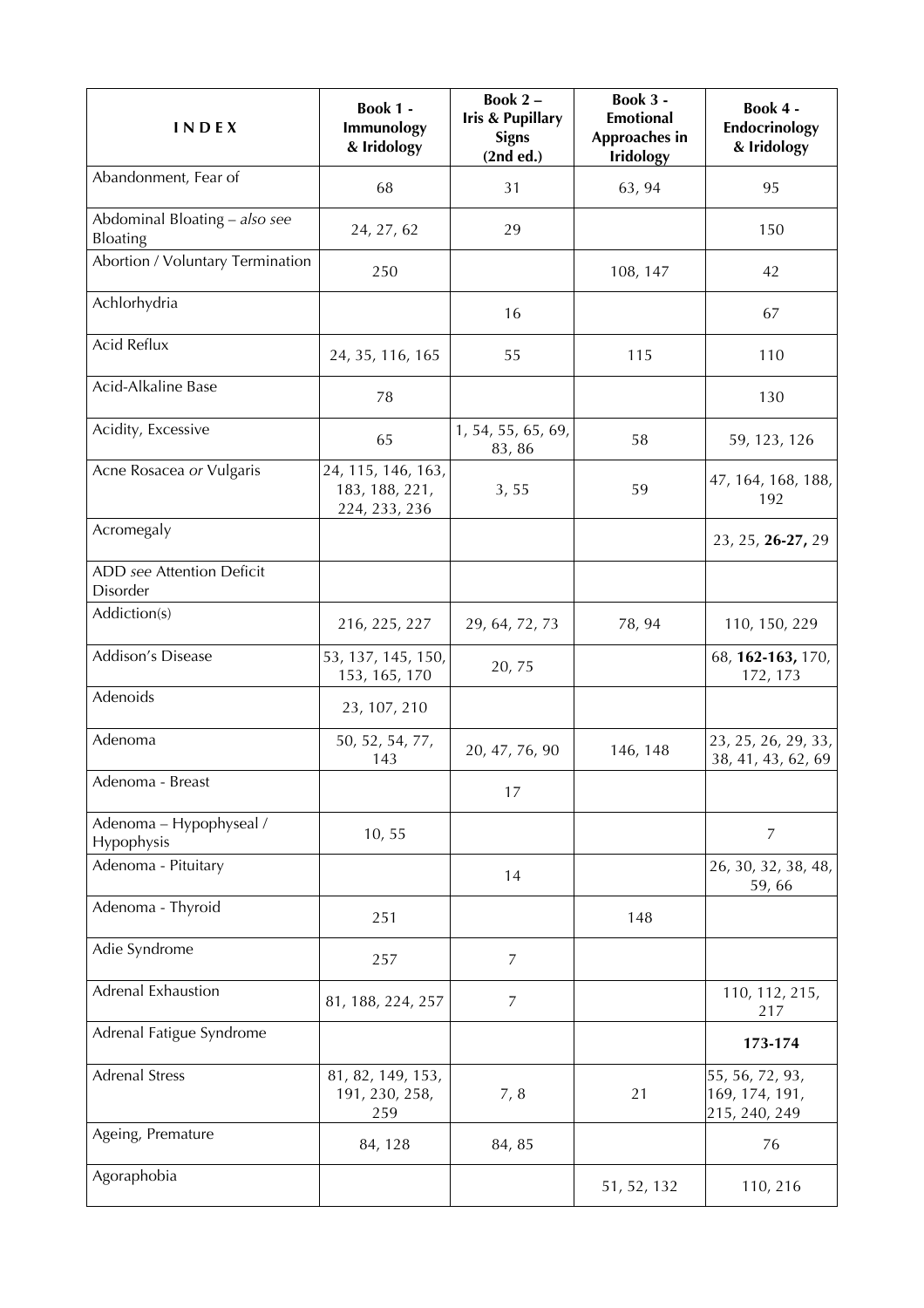| INDEX                               | Book 1 -<br>Immunology<br>& Iridology                                                                                                                                           | Book 2-<br><b>Iris &amp; Pupillary</b><br><b>Signs</b><br>(2nd ed.) | Book 3 -<br><b>Emotional</b><br>Approaches in<br><b>Iridology</b>                                    | Book 4 -<br>Endocrinology<br>& Iridology              |
|-------------------------------------|---------------------------------------------------------------------------------------------------------------------------------------------------------------------------------|---------------------------------------------------------------------|------------------------------------------------------------------------------------------------------|-------------------------------------------------------|
| Alcoholism                          | 230, 257                                                                                                                                                                        | 7,29                                                                |                                                                                                      | 150                                                   |
| Aldosterone Imbalance               | 152                                                                                                                                                                             |                                                                     |                                                                                                      | 172                                                   |
| Allergy / Allergies                 | 20, 23, 39, 62, 65,<br>67, 72, 83, 87,<br>107, 115, 117,<br>121, 143, 158,<br>161-162, 165,<br>167, 183, 187,<br>193, 196, 204,<br>224, 225, 226,<br>229, 232, 235,<br>247, 248 | 1, 29, 41, 44, 49,<br>65, 68, 69, 79,<br>83, 85, 99, 102,<br>103,   | 17, 59, 68, 145,<br>146                                                                              | 59, 84, 110, 126,<br>150, 153, 154                    |
| Alopecia Areata                     | 165                                                                                                                                                                             |                                                                     |                                                                                                      |                                                       |
| Altitude Sickness                   |                                                                                                                                                                                 |                                                                     |                                                                                                      | 239                                                   |
| Aluminium                           | 10, 64, 92, 164,<br>185, 186, 190,<br>194, 195, 208,<br>229, 238                                                                                                                | 67, 86, 90                                                          |                                                                                                      | 7,99                                                  |
| Aluminium Hydroxide                 | 185, 205                                                                                                                                                                        |                                                                     |                                                                                                      |                                                       |
| Alzheimer's Disease                 | 13, 81, 259                                                                                                                                                                     | 8,86                                                                |                                                                                                      | 247                                                   |
| Amenorrhoea                         | 12, 35, 129, 146                                                                                                                                                                | 3,90                                                                | 115                                                                                                  | 10, 23, 25, 29, 33,<br>42, 47, 62, 72, 78,<br>92, 164 |
| Amyloidosis                         | 79                                                                                                                                                                              |                                                                     |                                                                                                      | 185                                                   |
| Anaemia                             | 23, 24, 51, 52, 94,<br>97, 101, 103, 115,<br>122, 141, 170,<br>176, 225, 228,<br>239, 250                                                                                       | 3, 7, 16, 28, 29,<br>49, 57, 60, 69,<br>88, 99, 104                 | 108, 147                                                                                             | 51, 67, 87, 92,<br>126, 203, 208,<br>239, 247         |
| Anger, Unexpressed or<br>Unresolved | 20, 33, 60, 61, 86,<br>92, 100, 104, 111,<br>112, 118, 162,<br>172, 203, 209,<br>210, 216                                                                                       | 2, 29, 32, 47, 53,<br>56, 62, 63, 64,<br>72, 73, 83, 85,<br>91      | 15, 16, 35, 36, 48,<br>51, 52, 57, 60, 71,<br>77, 78, 85, 94, 95,<br>106, 113, 133,<br>137, 153, 154 | 59, 60, 63, 95,<br>112, 190, 198                      |
| Angina Pectoris                     | 230, 243                                                                                                                                                                        | 2, 60, 62, 66                                                       | 108, 119, 142                                                                                        | 110, 240                                              |
| Angle of Fuchs                      | 35, 179                                                                                                                                                                         | 17                                                                  | 114                                                                                                  |                                                       |
| Aniridia                            |                                                                                                                                                                                 |                                                                     | 73                                                                                                   | 205                                                   |
| Anisocoria                          | 131, 167, 190,<br>191, 192, 259                                                                                                                                                 | 9                                                                   | 21                                                                                                   | 56, 64, 82                                            |
| Ankylosing Spondylitis (AS)         | 42, 46, 65, 81,<br>169, 174, 175,<br>177, 178, 179,<br>180, 181, 204                                                                                                            | 23, 24, 33, 36,<br>52                                               | 49                                                                                                   |                                                       |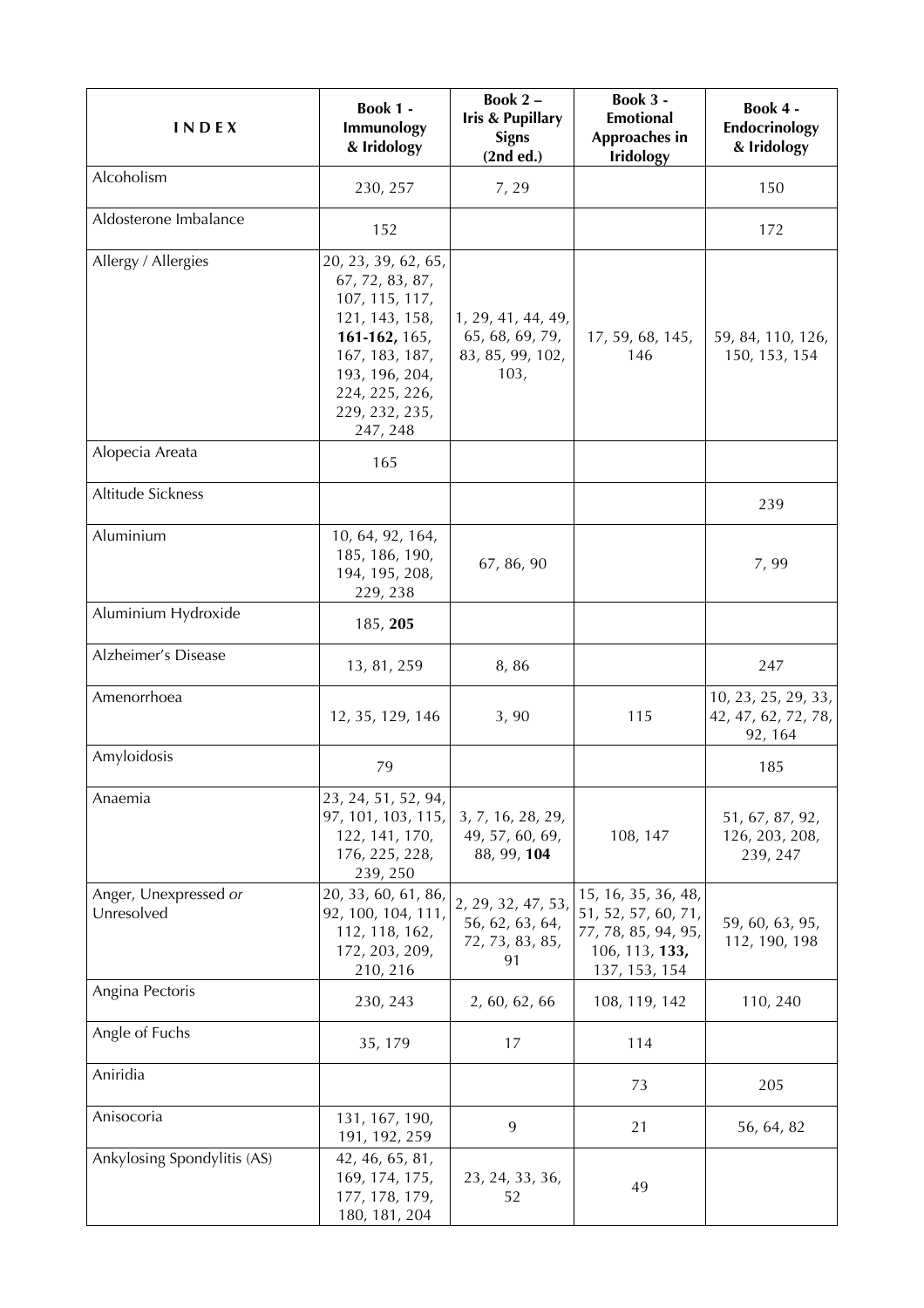| <b>INDEX</b>                               | <b>Book 1 -</b><br>Immunology<br>& Iridology                                                           | Book 2-<br>Iris & Pupillary<br><b>Signs</b><br>(2nd ed.)                               | Book 3 -<br><b>Emotional</b><br>Approaches in<br><b>Iridology</b>                         | Book 4 -<br>Endocrinology<br>& Iridology                                                                              |
|--------------------------------------------|--------------------------------------------------------------------------------------------------------|----------------------------------------------------------------------------------------|-------------------------------------------------------------------------------------------|-----------------------------------------------------------------------------------------------------------------------|
| Anorexia Nervosa                           | 12, 192, 230, 236                                                                                      | 29                                                                                     |                                                                                           | 10, 91, 150                                                                                                           |
| ANS see Autonomic Nervous<br>System        |                                                                                                        |                                                                                        |                                                                                           |                                                                                                                       |
| Antibiotics, Adverse Effects of            | 20, 58, 86, 87, 88,<br>107, 117, 119,<br>152, 185, 196,<br>197, 204, 224                               |                                                                                        |                                                                                           |                                                                                                                       |
| Antisocial Behaviour                       |                                                                                                        | 29                                                                                     |                                                                                           | 150                                                                                                                   |
| Anxiety                                    | 8, 14, 30, 42, 43,<br>62, 64, 88, 90, 92,<br>124, 153, 165,<br>192, 230, 237,<br>258                   | 1, 2, 5, 8, 17, 29,<br>35, 38, 54, 60,<br>64, 65, 67, 71,<br>75, 83, 87, 88,<br>90, 91 | 25, 34, 35, 47, 52,<br>58, 59, 60, 63, 78,<br>79, 80, 81, 94, 95,<br>108, 131-133,<br>137 | 6, 28, 31, 32, 33,<br>34, 42, 43, 46, 49,<br>59, 60, 62, 68, 92,<br>110, 116, 150,<br>152, 189, 217,<br>222, 239, 247 |
| Apathy                                     | 36, 230                                                                                                | 16, 64                                                                                 | 21, 95, 115                                                                               | 67                                                                                                                    |
| Appendectomy                               | 47, 59, 96, 97, 99,<br>101, 202                                                                        | 24, 53, 92                                                                             |                                                                                           |                                                                                                                       |
| Appendicitis                               | 41, 47, 53, 61, 79,<br>83, 97, 99, 202,<br>260                                                         | 9, 20, 24, 32, 35,<br>56, 63, 76, 83                                                   |                                                                                           | 59, 68, 188                                                                                                           |
| Arboviruses                                | 190                                                                                                    |                                                                                        |                                                                                           |                                                                                                                       |
| Argyll-Robertson Syndrome                  | 260                                                                                                    | 9                                                                                      |                                                                                           |                                                                                                                       |
| Arrhythmia                                 | 54, 90, 153, 233                                                                                       | 2, 19                                                                                  | 119                                                                                       | 240                                                                                                                   |
| Arrogance                                  | 245                                                                                                    | 25                                                                                     | 15                                                                                        |                                                                                                                       |
| Arterial Hardening see<br>Arteriosclerosis |                                                                                                        |                                                                                        |                                                                                           |                                                                                                                       |
| Arteriosclerosis                           | 43, 116, 122, 226,<br>228                                                                              | 39, 84                                                                                 |                                                                                           |                                                                                                                       |
| AS see Ankylosing Spondylitis              |                                                                                                        |                                                                                        |                                                                                           |                                                                                                                       |
| Assertiveness, Lack of                     |                                                                                                        |                                                                                        | 137                                                                                       |                                                                                                                       |
| Asthma                                     | 24, 39, 54, 66, 78,<br>90, 107, 183, 188,<br>190, 193, 198,<br>203, 221, 223,<br>225, 229, 230,<br>239 | 1, 3, 19, 32, 49,<br>57, 60, 61, 66,<br>67, 75, 84, 86,<br>87, 88, 91                  | 35, 51, 108, 133                                                                          | 28, 110, 173, 260                                                                                                     |
| Athlete's Foot see Feet                    |                                                                                                        |                                                                                        |                                                                                           |                                                                                                                       |
| Atrial Fibrillation                        | 90                                                                                                     |                                                                                        |                                                                                           | 92                                                                                                                    |
| Attention Deficit Disorder (ADD)           | 183, 188, 192,<br>193, 208, 209,<br>217, 230                                                           |                                                                                        | 78                                                                                        |                                                                                                                       |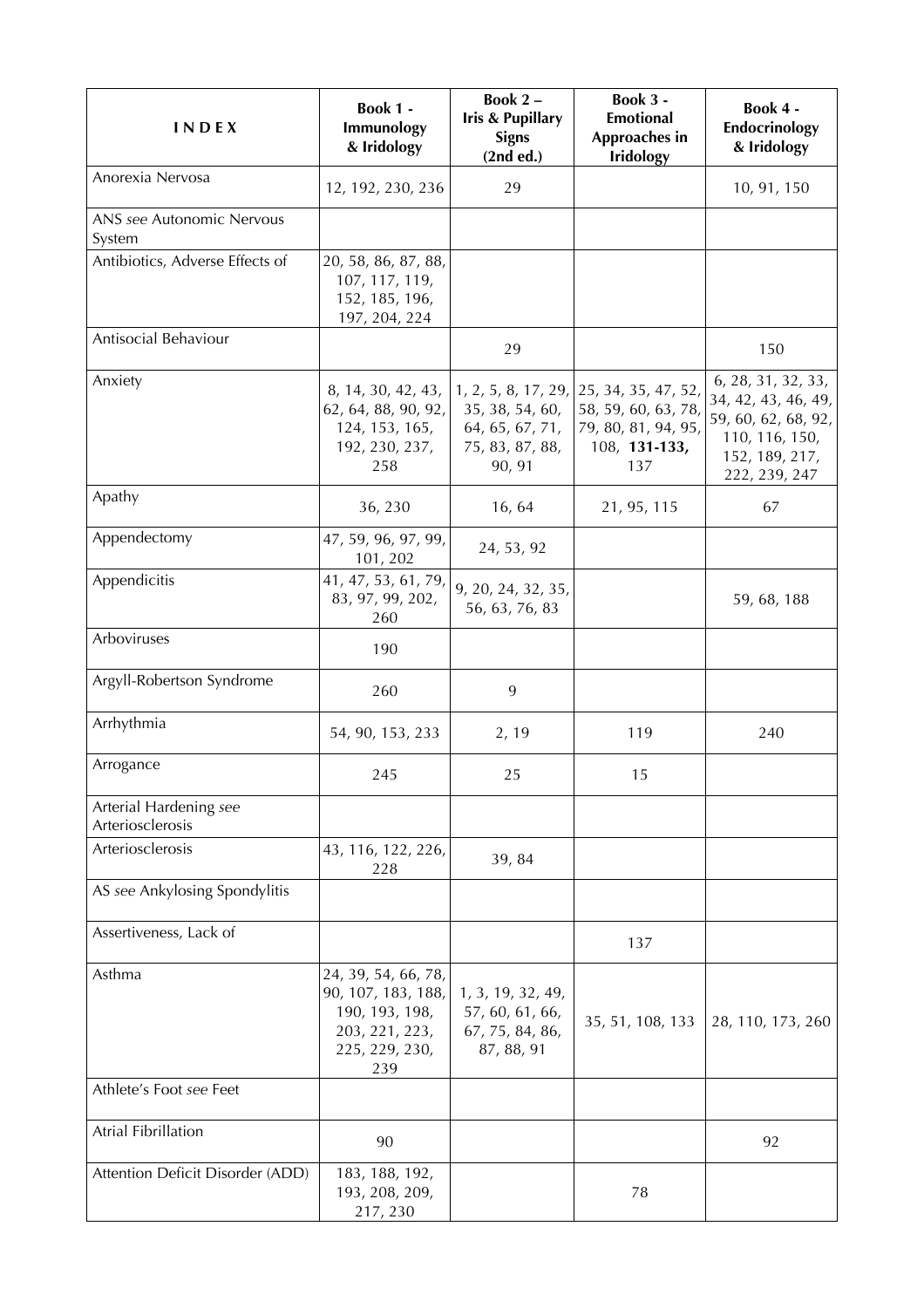| <b>INDEX</b>                                                                    | <b>Book 1 -</b><br>Immunology<br>& Iridology                  | Book 2-<br><b>Iris &amp; Pupillary</b><br><b>Signs</b><br>(2nd ed.) | Book 3 -<br><b>Emotional</b><br>Approaches in<br><b>Iridology</b> | Book 4 -<br>Endocrinology<br>& Iridology |
|---------------------------------------------------------------------------------|---------------------------------------------------------------|---------------------------------------------------------------------|-------------------------------------------------------------------|------------------------------------------|
| Autism / Autistic                                                               | 183, 187, 188,<br>192, 209, 230,<br>260                       | 5, 9                                                                | 29, 106                                                           | 77                                       |
| Autoimmune (AI) Bowel Disease                                                   | 90, 198                                                       |                                                                     | 35                                                                |                                          |
| Autoimmune (AI) Diabetes see<br><b>Diabetes</b>                                 |                                                               |                                                                     |                                                                   |                                          |
| Autoimmune (AI) Disease(s)                                                      | 13, 137, 171, 172,<br>173, 174, 175,<br>179, 180, 187,<br>232 | 32, 51                                                              | 17, 48, 60                                                        | 11, 17, 43, 145,<br>196                  |
| Autoimmune (AI) Enteropathy                                                     | 170, 174, 175,<br>176                                         |                                                                     |                                                                   |                                          |
| Autoimmune (AI) Haemolysis /<br>Haemolytic Anaemia                              | 79, 94, 115, 170                                              |                                                                     |                                                                   |                                          |
| Autoimmune (AI) Hepatitis see<br>Hepatitis                                      |                                                               |                                                                     |                                                                   |                                          |
| Autoimmune (AI) Spontaneous<br>Infertility see Subfertility                     |                                                               |                                                                     |                                                                   |                                          |
| Autonomic Nervous System<br>(ANS)                                               | 7, 10, 11, 57, 67,<br>146                                     | 59,66                                                               |                                                                   | 5, 9, 20, 121, 165                       |
| Axenfeld-Rieger Anomaly                                                         | 73                                                            | 44                                                                  |                                                                   |                                          |
| Axis - also see each individual<br>axis (Immune, Stress, Depression<br>$etc.$ ) |                                                               | 71-73                                                               |                                                                   |                                          |
| Bacteraemia                                                                     | 96                                                            |                                                                     |                                                                   |                                          |
| <b>Bacterial Endocarditis</b>                                                   | 47, 49, 54, 65, 89,<br>97                                     | 17, 19, 24, 65,<br>86                                               |                                                                   |                                          |
| Bechet's Disease                                                                |                                                               |                                                                     |                                                                   | 244                                      |
| <b>Behavioural Problems</b>                                                     | 183, 192, 217                                                 |                                                                     | 78                                                                |                                          |
| Benign Essential Tremor                                                         |                                                               |                                                                     | 25                                                                |                                          |
| Benign Leiomyomas see Fibroids                                                  |                                                               |                                                                     |                                                                   |                                          |
| Benign Prostatic Hyperplasia<br>(BPH)                                           | 24,59                                                         | 61                                                                  |                                                                   | 43, 48, 50, 72                           |
| Bereavement also see Grief                                                      | 10, 13, 34, 78,<br>216                                        | 73                                                                  | 52, 68, 78, 106,<br>114, 137                                      | 7, 206, 207, 216                         |
| Betrayal                                                                        | 47, 68, 92, 258                                               | 3, 14, 29, 31                                                       | 21, 39, 43, 51, 63,<br>71, 86, 94, 99-<br>101, 106                | 112, 116, 150,<br>152, 190, 225          |
| Birth Trauma / Traumatic Birth                                                  | 16, 61, 192                                                   | 55, 63, 87                                                          | 16, 34, 59, 81,<br>108, 133                                       | 20, 73, 174, 218                         |
| <b>Bitterness</b>                                                               | 94                                                            | 27, 29, 34                                                          | 48, 51, 94, 106,<br>107, 133                                      |                                          |
| Blame                                                                           | 39                                                            | 4, 41, 65, 86                                                       | 57, 99                                                            |                                          |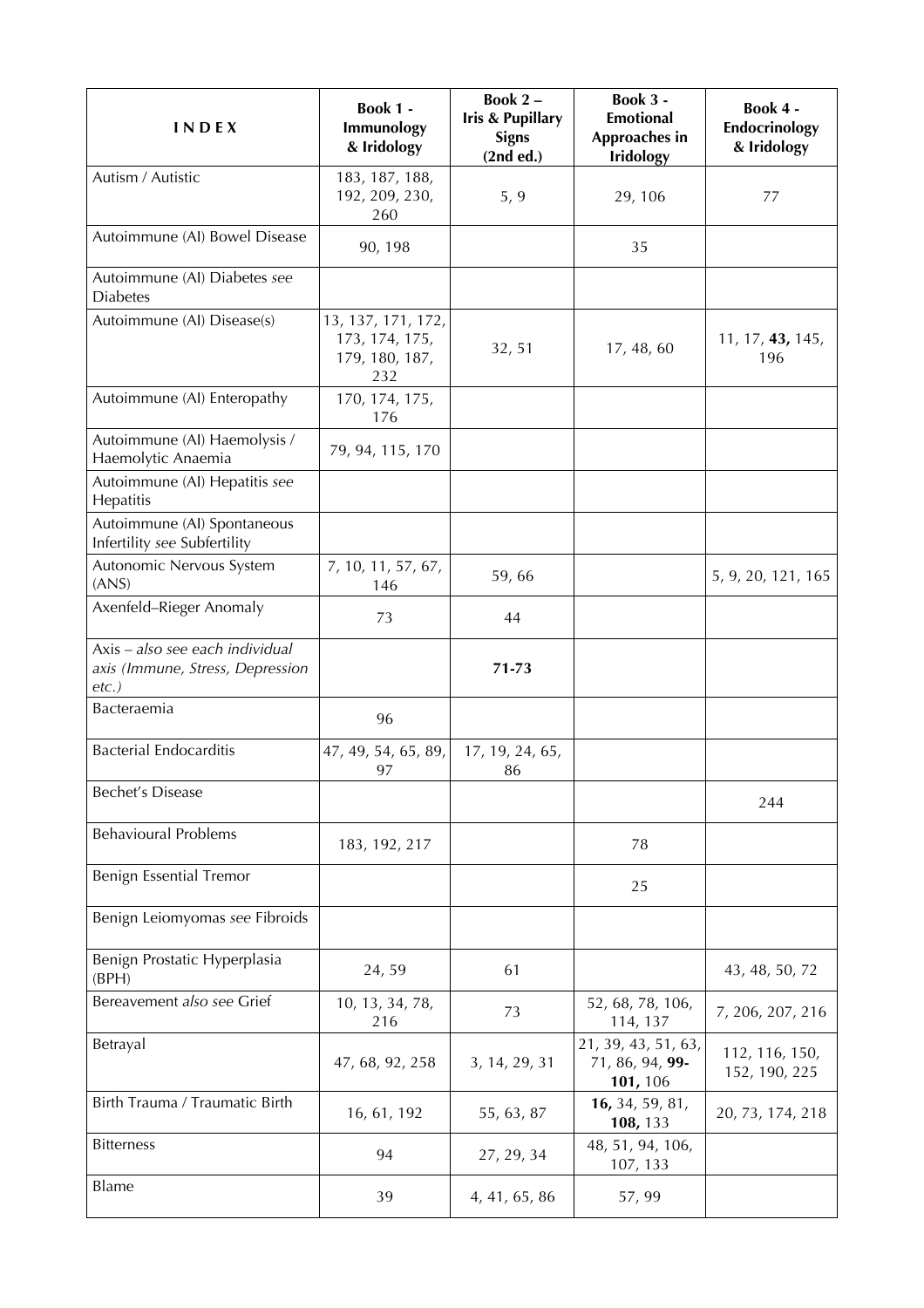| INDEX                                                    | Book 1 -<br>Immunology<br>& Iridology                | Book 2-<br><b>Iris &amp; Pupillary</b><br><b>Signs</b><br>(2nd ed.) | Book 3 -<br><b>Emotional</b><br>Approaches in<br><b>Iridology</b> | Book 4 -<br>Endocrinology<br>& Iridology           |
|----------------------------------------------------------|------------------------------------------------------|---------------------------------------------------------------------|-------------------------------------------------------------------|----------------------------------------------------|
| Blindness / Night Blindness                              | 221                                                  |                                                                     | 73                                                                | 77, 92                                             |
| Bloating also see Abdominal<br>Bloating                  | 24, 27, 62                                           | 29, 60, 66                                                          |                                                                   | 109, 150                                           |
| <b>Blood Circulation, Poor</b>                           | 42                                                   | 38,56                                                               |                                                                   |                                                    |
| Blood Sugar Balance also see<br>Hyper/Hypo/ Dysglycaemia | 7, 10, 25, 116,<br>123, 192, 208,<br>216, 217        | 29, 69, 72                                                          | 77, 78, 79, 131                                                   | 1, 5, 100, 107,<br>108, 114, 117,<br>126, 152, 162 |
| Body Odour, Excessive                                    | 236                                                  |                                                                     |                                                                   |                                                    |
| <b>Body Temperature</b>                                  | 7, 12, 160                                           | 16                                                                  |                                                                   | 5, 10, 67, 77, 78,<br>93, 215, 222, 229,<br>253    |
| <b>Boils</b>                                             | 115                                                  |                                                                     |                                                                   |                                                    |
| Boredom                                                  | 41                                                   |                                                                     | 115                                                               |                                                    |
| Boundaries, Difficulty Setting                           | 257                                                  |                                                                     |                                                                   |                                                    |
| <b>BPH</b> see Benign Prostatic<br>Hyperplasia           |                                                      |                                                                     |                                                                   |                                                    |
| <b>Bracellosis</b>                                       | 85                                                   |                                                                     |                                                                   |                                                    |
| <b>Brain Tumour</b>                                      | 86                                                   | 37, 53                                                              | 148                                                               |                                                    |
| Breast Cancer / Breast Carcinoma                         | 129, 255-256                                         |                                                                     |                                                                   | 62, 80, 238, 244                                   |
| <b>Breathing Problems</b>                                | 232                                                  |                                                                     | 137                                                               |                                                    |
| <b>Bronchial Spasm</b>                                   | 90, 198                                              | 88                                                                  | 35                                                                |                                                    |
| <b>Bronchiectasis</b>                                    |                                                      | 33                                                                  | 49                                                                |                                                    |
| <b>Bronchitis</b>                                        | 21, 24, 54, 83, 90,<br>91, 99, 107, 124,<br>202, 239 | 19, 49, 53, 57,<br>83, 84, 87, 103                                  | 80                                                                | 239                                                |
| <b>Brucellosis</b>                                       | 103                                                  | 32                                                                  | 48                                                                |                                                    |
| <b>Brushfield's Spots</b>                                | 37, 39-40, 101,<br>167                               | 11, 27, 32, 41                                                      | 48, 57, 68                                                        | 20                                                 |
| <b>Bruxism</b>                                           |                                                      |                                                                     | 17, 132                                                           |                                                    |
| <b>Bulimia</b>                                           | 12, 59, 183, 188,<br>192                             | 29, 31, 56, 60                                                      | 60, 63, 74                                                        | 10, 91, 112, 150,<br>189, 190                      |
| <b>Bullying</b>                                          |                                                      | 53, 64, 91                                                          | 34, 57                                                            |                                                    |
| <b>Burns Injuries</b>                                    | 190, 230, 236                                        |                                                                     |                                                                   |                                                    |
| <b>Bursitis</b>                                          | 223, 225                                             |                                                                     |                                                                   |                                                    |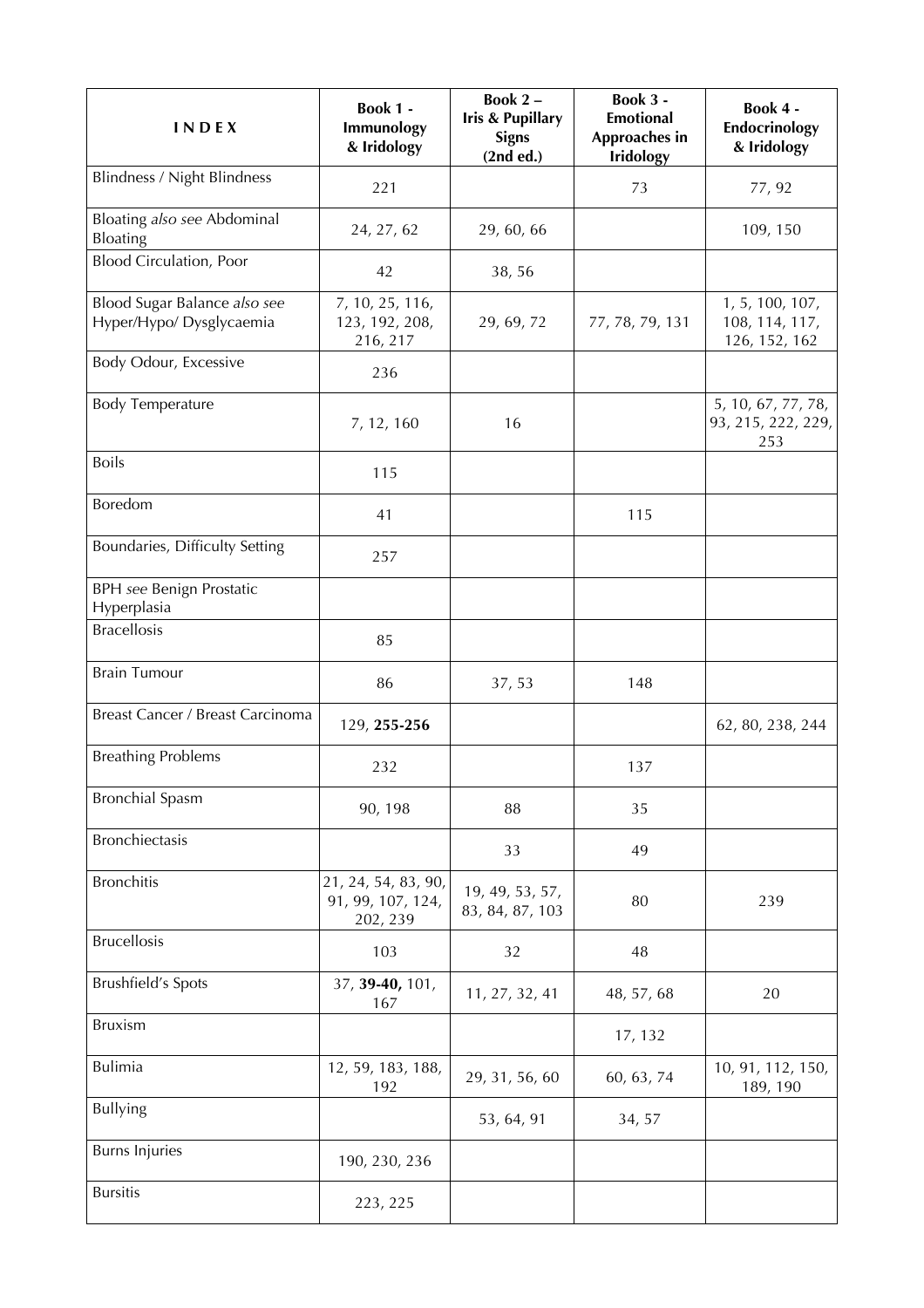| <b>INDEX</b>                                     | <b>Book 1 -</b><br>Immunology<br>& Iridology                                                                 | Book 2-<br><b>Iris &amp; Pupillary</b><br><b>Signs</b><br>(2nd ed.) | Book 3 -<br><b>Emotional</b><br>Approaches in<br><b>Iridology</b> | Book 4 -<br>Endocrinology<br>& Iridology                                              |
|--------------------------------------------------|--------------------------------------------------------------------------------------------------------------|---------------------------------------------------------------------|-------------------------------------------------------------------|---------------------------------------------------------------------------------------|
| Caesarean Section                                |                                                                                                              |                                                                     |                                                                   | 28, 216                                                                               |
| CALT, Changes in                                 | 42, 63,<br>163-164                                                                                           | 36, 55                                                              |                                                                   | 99, 170                                                                               |
| Cancer(s) also see Carcinoma,<br>Tumours         | 13, 45, 52, 129,<br>137, 147, 211,<br>220, 221, 225,<br>229, 235,<br>241-253, 255                            | 23, 30, 41, 49                                                      | 17, 29, 108, 141-<br>149, 153                                     | 51, 75, 79, 80, 82,<br>130, 167, 211,<br>238, 241, 242,<br>243, 244, 245,<br>247, 248 |
| Candida Albicans                                 | 24, 68, 117, 226,<br>237, 239, 262                                                                           | 29, 30                                                              | 63                                                                | 48, 110, 150, 152,<br>242                                                             |
| Candidiasis                                      | 229                                                                                                          |                                                                     |                                                                   |                                                                                       |
| Carcinoma also see Cancer,<br>Tumours            | 52, 137, 141, 241,<br>248, 249, 250,<br>252, 255                                                             | 15, 22, 47                                                          | 34, 141-149                                                       | 30, 50, 62, 66, 90,<br>95, 103, 107, 211,<br>238                                      |
| Cardiac Arrhythmia                               | 60                                                                                                           |                                                                     |                                                                   | 240                                                                                   |
| Cardiac Thyrotoxicosis                           |                                                                                                              |                                                                     |                                                                   | 99, 98                                                                                |
| Cardiovascular System<br>Disfunction             | 219, 220, 222,<br>230                                                                                        | $\overline{2}$                                                      |                                                                   | 89, 244                                                                               |
| Carpal Tunnel Syndrome                           |                                                                                                              | 16                                                                  |                                                                   | 67, 91                                                                                |
| Cataract(s)                                      | 77, 225, 236                                                                                                 | 5,79                                                                | 25                                                                | 146, 153                                                                              |
| Central Nervous System<br>(CNS)                  | 8, 11, 13, 15, 16,<br>37, 40, 83, 85, 92,<br>120, 130, 187,<br>191, 194, 195,<br>208, 209, 216,<br>226, 233, | 1, 5, 41, 69, 81,<br>99,                                            | 33,77                                                             | 6, 8, 9, 11, 12, 16,<br>18, 20, 40, 48, 49,<br>57, 61, 77, 81,<br>120, 126            |
| Cerebral Damage or Weakness or<br><b>Disease</b> | 77,260                                                                                                       | 5, 33, 56, 100                                                      | 49                                                                |                                                                                       |
| Cerebral Haemorrhage                             | 258                                                                                                          | 1, 2, 7                                                             |                                                                   |                                                                                       |
| Cerebral Ischema                                 |                                                                                                              |                                                                     |                                                                   | 146                                                                                   |
| Cerebral Palsy                                   | 192, 209                                                                                                     |                                                                     |                                                                   |                                                                                       |
| Cerebrosclerosis                                 | 9                                                                                                            |                                                                     |                                                                   | 7                                                                                     |
| Cerebrospinal Fluid Disturbance                  | 42, 187                                                                                                      | 1, 36                                                               |                                                                   |                                                                                       |
| Cervical Dysplasia                               | 150, 225                                                                                                     | 4, 15, 50                                                           |                                                                   | 30, 59, 63, 66,<br>170, 211-213, 237                                                  |
| Cervical Lymphadenopathy                         | 110, 183, 188                                                                                                |                                                                     |                                                                   | 88, 99                                                                                |
| CFS see Chronic Fatigue<br>Syndrome              |                                                                                                              |                                                                     |                                                                   |                                                                                       |
| <b>CFs see Contraction Furrows</b>               |                                                                                                              |                                                                     |                                                                   |                                                                                       |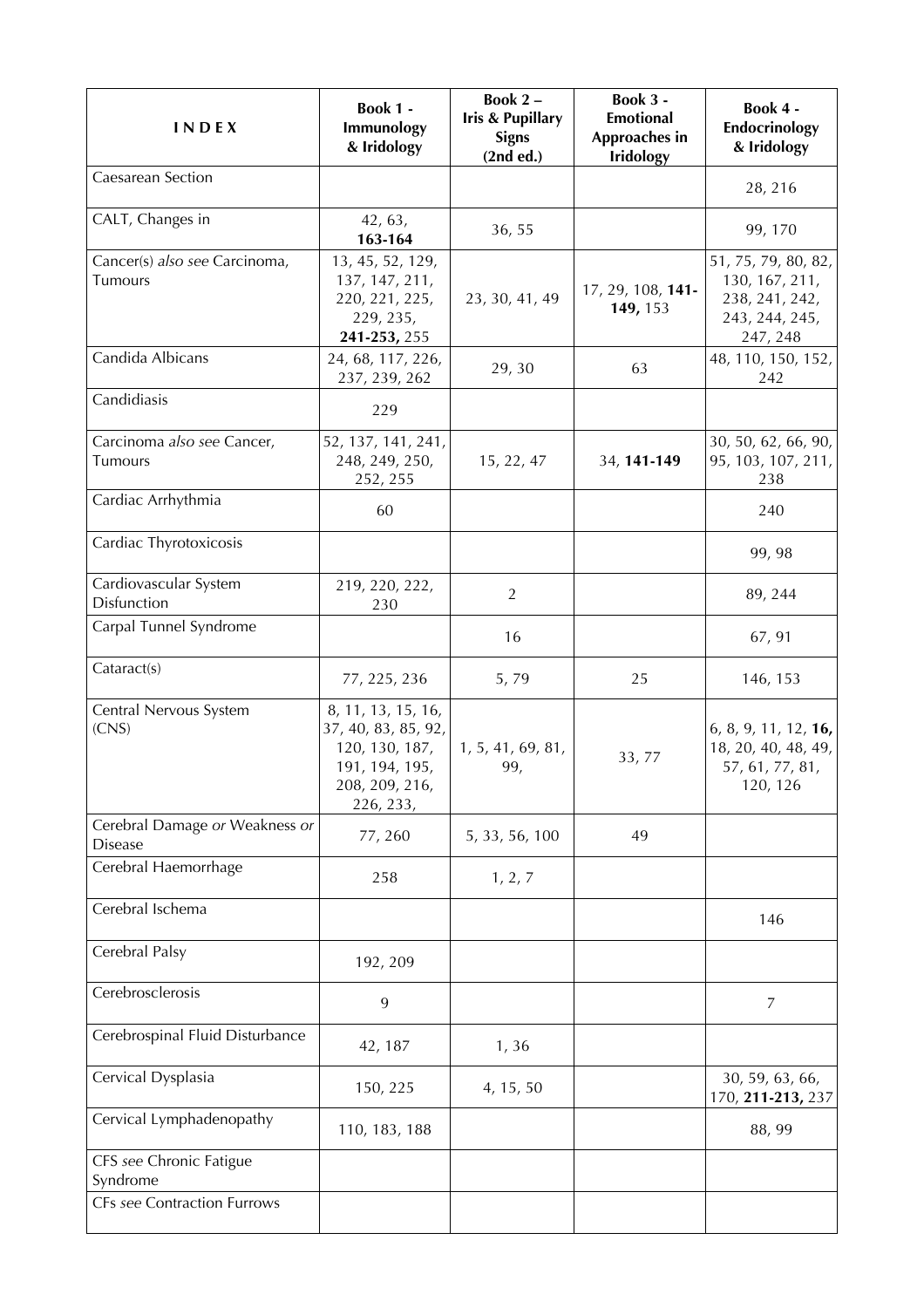| INDEX                                    | Book 1 -<br>Immunology<br>& Iridology                                                          | Book 2-<br>Iris & Pupillary<br><b>Signs</b><br>(2nd ed.) | Book 3 -<br><b>Emotional</b><br>Approaches in<br><b>Iridology</b> | Book 4 -<br>Endocrinology<br>& Iridology    |
|------------------------------------------|------------------------------------------------------------------------------------------------|----------------------------------------------------------|-------------------------------------------------------------------|---------------------------------------------|
| Chest Pain                               | 35                                                                                             | 17                                                       | 115                                                               | 31,68                                       |
| Chicken Pox also see Herpes<br>Zoster    | 20, 186, 190, 225,<br>239, 261                                                                 | 102                                                      |                                                                   | 154                                         |
| Cholecystitis                            | 24, 61, 79, 115,<br>120                                                                        | 32, 38, 76                                               |                                                                   | 50                                          |
| Cholesterol Levels, Elevated             | 223, 225, 226,<br>228, 231, 235,<br>239                                                        | 29, 47, 79, 99                                           |                                                                   | 49, 154                                     |
| Chronic Fatigue Syndrom (CFS)            | 23, 66, 72, 81,<br>101, 107, 122,<br>124, 137, 148,<br>152, 153, 183,<br>188, 229, 230,<br>258 | 7, 43, 57, 66                                            | 17, 80, 106, 108                                                  | 87, 116, 167, 172,<br>188, 241, 242,<br>247 |
| Circulation / Circulatory<br>Problems    | 230, 237                                                                                       | 3, 47, 86,                                               |                                                                   |                                             |
| Classical Topography                     | 24                                                                                             |                                                          | 86, 119                                                           | 13, 34, 129, 148,<br>189, 191, 218          |
| Claustrophobia                           |                                                                                                | 37                                                       | 132                                                               |                                             |
| CMV see Cytomegalovirus                  |                                                                                                |                                                          |                                                                   |                                             |
| CNS see Central Nervous System           |                                                                                                |                                                          |                                                                   |                                             |
| Coeliac's Disease                        | 66                                                                                             | 86                                                       |                                                                   | 130, 132                                    |
| Cold / Cough / Coughing                  | 108, 124, 130,<br>137, 236, 239,<br>263                                                        | 63                                                       | 80, 81                                                            | 239, 247                                    |
| Cold Sensitivity                         | 91                                                                                             | 16                                                       |                                                                   | 67                                          |
| Cold Sores see Herpes Simplex            |                                                                                                |                                                          |                                                                   |                                             |
| Colic                                    | 68                                                                                             | 64, 66, 87, 91                                           |                                                                   | 63                                          |
| Colic in Infants                         |                                                                                                |                                                          | 79                                                                |                                             |
| Colitis                                  | 60, 62, 79, 225                                                                                | 64                                                       |                                                                   | 126                                         |
| Collarette - Absent                      | 65, 162                                                                                        | 66, 83                                                   | 72, 73, 106                                                       | 130                                         |
| Collarette - Bridge                      | 67, 179                                                                                        | 68                                                       | 105, 107                                                          | 153                                         |
| Collarette - Distended,<br>Distension of | 27, 59, 60, 156,<br>167                                                                        | 60, 61                                                   | 11, 74, 90                                                        | 44, 72, 120, 122,<br>128, 149, 191,<br>200  |
| Collarette - Double                      | 63-64                                                                                          | 66-67                                                    | 131                                                               | 74, 127                                     |
| Collarette - Frontal Indentation         | 15, 62, 63, 178,<br>190                                                                        | 29, 64, 66                                               |                                                                   | 14, 29, 44, 45, 73,<br>218                  |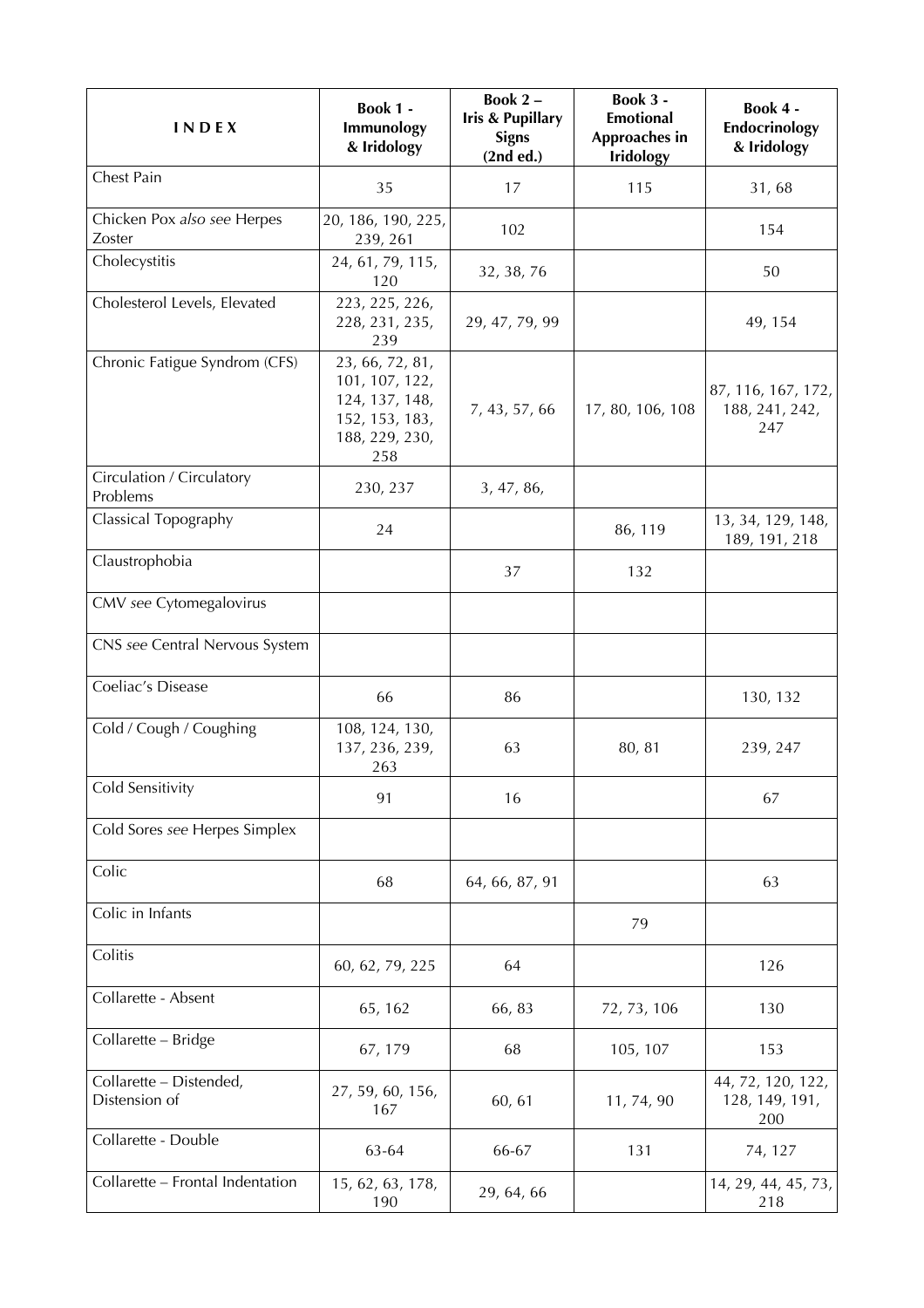| INDEX                                             | <b>Book 1 -</b><br>Immunology<br>& Iridology                           | Book 2-<br><b>Iris &amp; Pupillary</b><br><b>Signs</b><br>(2nd ed.) | Book 3 -<br><b>Emotional</b><br>Approaches in<br><b>Iridology</b> | Book 4 -<br>Endocrinology<br>& Iridology                            |
|---------------------------------------------------|------------------------------------------------------------------------|---------------------------------------------------------------------|-------------------------------------------------------------------|---------------------------------------------------------------------|
| Collarette - Funnel Sign                          |                                                                        | 63                                                                  |                                                                   |                                                                     |
| Collarette - Local Indentation                    | 15, 33, 61, 178                                                        | 29, 63                                                              | 113                                                               | 44, 71, 72, 73,<br>122, 124, 152,<br>191                            |
| Collarette - Meerschaum                           |                                                                        | 68-69                                                               |                                                                   | 20, 74, 125-126                                                     |
| Collarette - Protuberance of                      | 60                                                                     | 62                                                                  | 119                                                               | 72                                                                  |
| Collarette - Restricted or<br>Contracted          | 15, 27, 28, 34, 58-<br>59, 69, 167, 179,<br>190, 236                   | 31, 59-60                                                           | 11, 74, 114                                                       | 20, 44, 72, 123,<br>124, 125, 129,<br>182                           |
| Collarette - Romheld Syndrome                     |                                                                        | 12,62                                                               | 119-120                                                           |                                                                     |
| Collarette - Squared                              | 64, 178                                                                | 2,67                                                                |                                                                   | 74, 123, 152                                                        |
| Collarette - Thickened<br>(Hypertrophy)           | 15, 27, 61, 64, 65,<br>120, 131, 150,<br>156, 167, 178,<br>190         | 60, 62, 63, 65-<br>66,68                                            | 119                                                               | 20, 44, 73, 82,<br>125, 129, 149,<br>170, 191                       |
| Collarette - Thin (Hyperplastic)                  | 66, 190                                                                | 66                                                                  |                                                                   | 73                                                                  |
| Collarette - Triple                               |                                                                        | 67                                                                  |                                                                   |                                                                     |
| Collarette - Zigzag                               | 15, 27, 56, 62-63,<br>64, 131, 151, 156,<br>161, 162, 163,<br>178, 190 | 22, 64-65                                                           |                                                                   | 20, 73-74, 82,<br>123, 124, 125,<br>127, 128, 129,<br>130, 152, 170 |
| Collarette Rope (Koch's Sign)                     | 67                                                                     | 68                                                                  |                                                                   | 20                                                                  |
| Colo-Rectal Cancer(s) /<br>Carcinoma              | 62                                                                     | 22                                                                  |                                                                   | 242                                                                 |
| Coma / Diabetic Coma                              | 258                                                                    | 1, 7, 8, 29                                                         |                                                                   | 55, 107, 146, 150                                                   |
| Compulsive Behaviour                              | 88                                                                     | 87                                                                  | 35                                                                |                                                                     |
| Concentration, Poor<br>or Difficulties with       | 35, 42, 52                                                             | 29, 36, 37, 48,<br>56                                               | 47, 115                                                           | 30, 46, 66, 91,<br>109, 150, 188,<br>222                            |
| Confidence                                        | 39, 93                                                                 | 2, 4, 28, 41, 57,<br>83, 86                                         | 33, 57, 59, 89, 95,<br>137                                        | 60, 95                                                              |
| Confusion                                         | 52, 230                                                                | 3                                                                   | 106                                                               | 46, 91, 109, 110                                                    |
| Congenital Adrenal Hyperplasia                    |                                                                        |                                                                     |                                                                   | 163, 188                                                            |
| Congestive Heart Failure                          | 233                                                                    |                                                                     |                                                                   |                                                                     |
| Conjunctiva see Sclera, Cornea<br>and Conjunctiva |                                                                        |                                                                     |                                                                   |                                                                     |
| Conjunctival Signs - Pinguecula                   | 78                                                                     | 100                                                                 |                                                                   |                                                                     |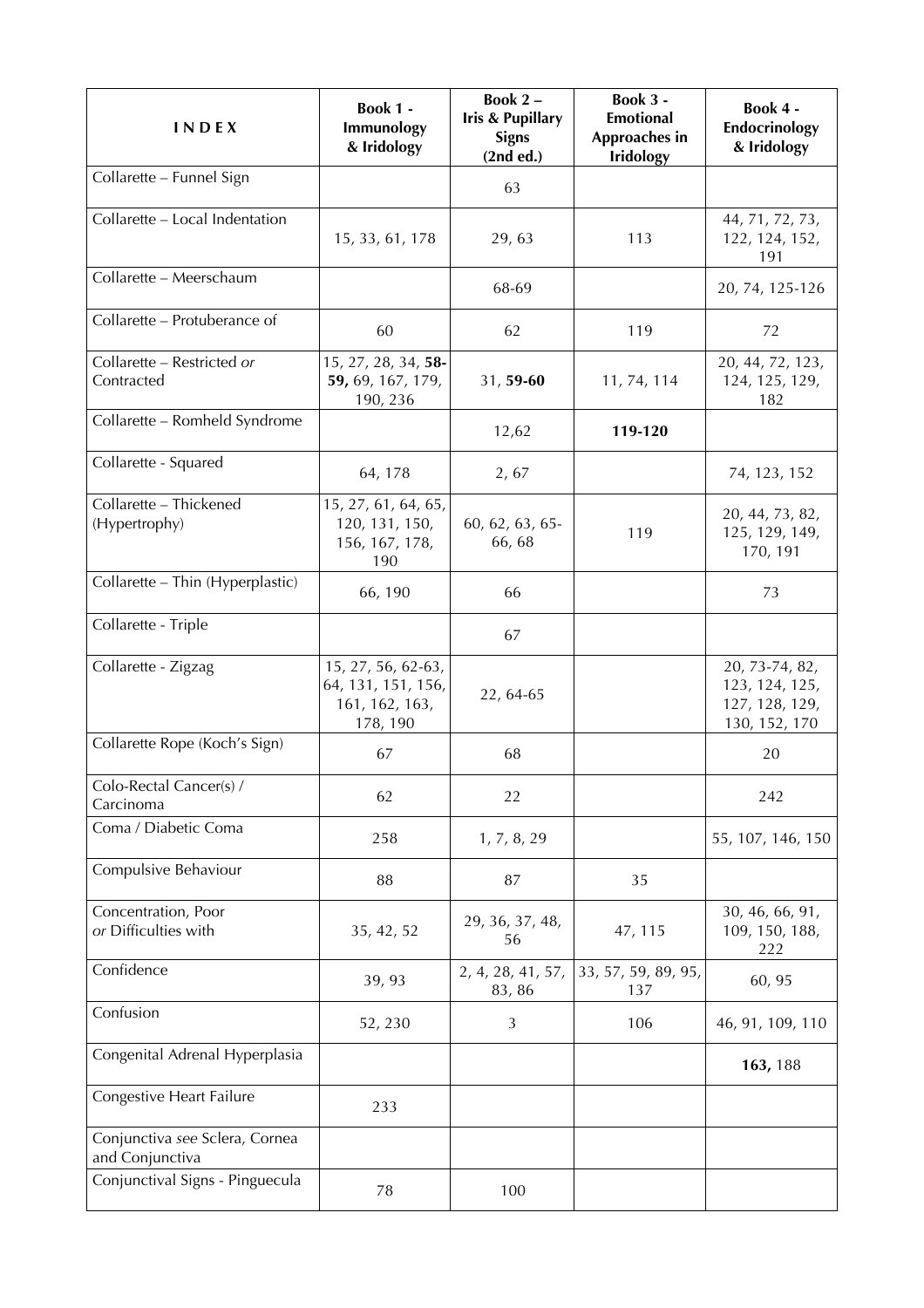| <b>INDEX</b>                                             | <b>Book 1 -</b><br>Immunology<br>& Iridology      | Book 2-<br><b>Iris &amp; Pupillary</b><br><b>Signs</b><br>(2nd ed.) | <b>Book 3 -</b><br><b>Emotional</b><br>Approaches in<br><b>Iridology</b> | Book 4 -<br>Endocrinology<br>& Iridology  |
|----------------------------------------------------------|---------------------------------------------------|---------------------------------------------------------------------|--------------------------------------------------------------------------|-------------------------------------------|
| Conjunctival Signs - Polyp<br>Bubbles or Polypenbläschen |                                                   | 103                                                                 |                                                                          |                                           |
| Conjunctivitis                                           | 199, 223                                          | 99, 103                                                             |                                                                          |                                           |
| Conn's Syndrome<br>(Hyperaldosteronism)                  | 153                                               |                                                                     |                                                                          | 164-165, 172                              |
| Connective Tissue Weakness or<br>Destruction             | 45, 156                                           | 23, 47, 86, 94                                                      |                                                                          |                                           |
| Constipation                                             | 24, 26, 47, 58, 90,<br>108, 124, 165,<br>224, 239 | 16, 24, 29, 31,<br>50, 59, 65, 84,<br>87                            | 59, 74, 80, 94,<br>101                                                   | 67, 87, 92, 124,<br>188, 196, 203,<br>222 |
| Constitutional Type(s),<br>Constitutional Typing         | 39, 41, 64, 73, 75,<br>113, 120, 156,<br>167, 199 | 19, 28, 35, 39,<br>41, 44, 45, 54,<br>55, 65, 93-94                 | 58,63                                                                    | 59, 97, 111, 201,<br>212, 218             |
| Contraction Furrows (CFs)                                | 37, 41-43, 56                                     | 11, 22, 35-39, 77                                                   | 58, 59, 131                                                              |                                           |
| Convulsions                                              | 232                                               |                                                                     |                                                                          |                                           |
| Cornea see Sclera, Cornea and<br>Conjunctiva             |                                                   |                                                                     |                                                                          |                                           |
| Corneal Signs - Corneal Arcus                            | 78                                                | 29, 76, 86, 100                                                     |                                                                          | 125                                       |
| Corneal Signs - Kayscher-<br>Fleischer Ring              |                                                   | 103                                                                 |                                                                          |                                           |
| Corneal Signs - Lunula                                   | 50                                                | 18, 100-101                                                         |                                                                          | 96, 232                                   |
| Corneal Signs - Pterygium                                | 78                                                | 100                                                                 |                                                                          |                                           |
| Cortisol Levels, Elevated                                | 66, 136                                           | 84                                                                  |                                                                          | 58, 92, 103                               |
| Coxsackie B                                              |                                                   |                                                                     |                                                                          | 145                                       |
| Cramp, Abdominal or Gastric                              | 42, 62, 224                                       | 38, 64                                                              | 59                                                                       | 110, 126                                  |
| Cramp, Menstrual                                         | 62                                                |                                                                     |                                                                          |                                           |
| Cramp, Muscular                                          | 82, 149, 153, 222,<br>224, 230, 233               | 64, 65, 87                                                          |                                                                          | 63, 169, 173, 178,<br>217                 |
| Cranial Injuries / Traumas                               | 80, 190, 257                                      | 3, 7, 30, 64                                                        |                                                                          | 43                                        |
| Cranial Nerve Palsie(s)                                  | 188, 192                                          |                                                                     |                                                                          |                                           |
| Craniopharyngioma                                        |                                                   |                                                                     |                                                                          | 5, 23, 48, 237                            |
| Cranio-Sacral Rhythm<br>Disturbance                      | 42                                                | 36                                                                  |                                                                          |                                           |
| Creativity, Issues with                                  | 93                                                | 57                                                                  | 59, 89-90, 94, 95,<br>137                                                | 183, 198, 207,<br>209, 225                |
| Crigler-Najjar Syndrome                                  |                                                   |                                                                     |                                                                          | 50                                        |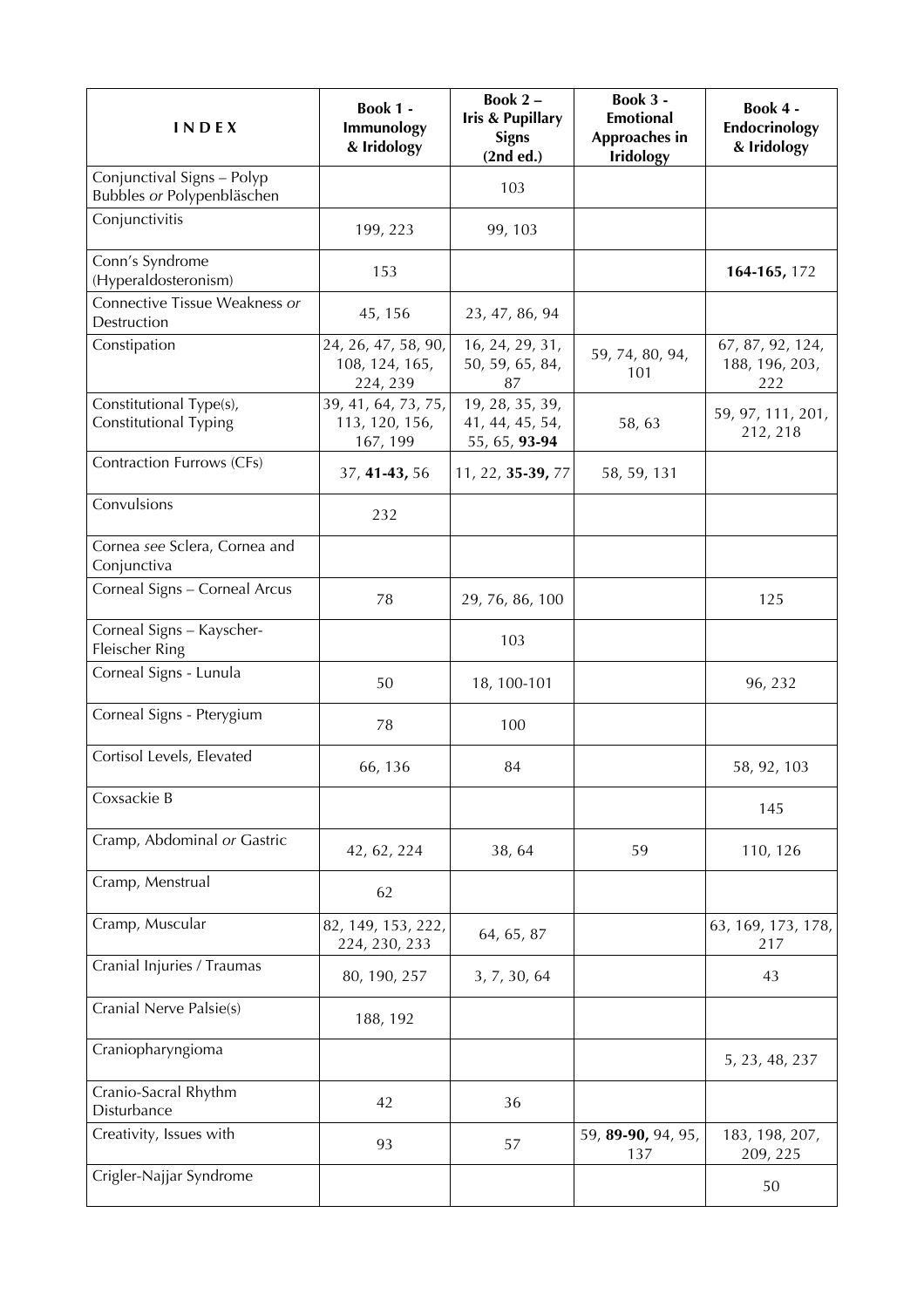| <b>INDEX</b>                           | Book 1 -<br>Immunology<br>& Iridology                                                                                                                                 | Book 2-<br>Iris & Pupillary<br><b>Signs</b><br>(2nd ed.)                                    | Book 3 -<br>Emotional<br>Approaches in<br><b>Iridology</b>               | Book 4 -<br>Endocrinology<br>& Iridology                                                                                                                                               |
|----------------------------------------|-----------------------------------------------------------------------------------------------------------------------------------------------------------------------|---------------------------------------------------------------------------------------------|--------------------------------------------------------------------------|----------------------------------------------------------------------------------------------------------------------------------------------------------------------------------------|
| Criticism, Issues with                 | 58, 61, 63, 68,<br>137, 138, 149,<br>150, 172, 210                                                                                                                    | 4, 31, 32                                                                                   | 15, 34, 48, 51, 60,<br>63, 93, 95, 106,<br>137                           | 169, 225                                                                                                                                                                               |
| Crohn's Disease                        | 41, 56, 60, 79,<br>180, 183, 184,<br>187, 225, 226,<br>239                                                                                                            | 3, 22, 35, 76                                                                               | 108                                                                      | 49, 129                                                                                                                                                                                |
| Crying                                 | 42, 191                                                                                                                                                               | 38, 53                                                                                      | 57, 59                                                                   | 216                                                                                                                                                                                    |
| Crypt(s) / Defect(s)                   | 15, 16, 28, 29, 30,<br>33, 34, 39, 42, 45-<br>48, 55, 58, 59, 60,<br>61, 101, 108, 112,<br>113, 120, 130,<br>131, 138, 150,<br>156, 179-180,<br>193, 265              | 11, 16, 20, 22,<br>23-24, 28, 36,<br>41, 50, 56, 62,<br>63, 71, 72, 97                      | 43, 52, 72. 89,<br>100, 101, 105,<br>107, 108, 113,<br>114               | 14, 27, 29, 45, 46,<br>67, 68, 71, 81, 82,<br>94, 95, 97, 105,<br>114, 115, 122,<br>125, 127, 129,<br>130, 149, 165,<br>170, 181, 191,<br>199, 204, 205,<br>212, 218, 221,<br>231, 233 |
| Cushing's Disease or Syndrome          | 53, 143, 145-146,<br>153, 225                                                                                                                                         | 20,75                                                                                       | 101                                                                      | 23, 25, 26, 29, 48,<br>55, 68, 159, 161,<br>163-164, 172                                                                                                                               |
| Cyanosis                               | 137                                                                                                                                                                   |                                                                                             |                                                                          |                                                                                                                                                                                        |
| Cystitis                               | 21, 24, 54, 60, 94,<br>99, 107, 124, 202,<br>221, 223, 239                                                                                                            | 19, 53, 61, 76,<br>91                                                                       | 17,80                                                                    | 183                                                                                                                                                                                    |
| Cysts                                  | 52, 54, 55, 59, 97,<br>119, 221, 229,<br>233, 252                                                                                                                     | 15, 17, 48, 103                                                                             | 148                                                                      | 23, 30, 50, 66, 95,<br>187, 188, 195,<br>221, 222                                                                                                                                      |
| Cytomegalovirus (CMV)                  | 115, 190                                                                                                                                                              |                                                                                             |                                                                          |                                                                                                                                                                                        |
| Daughter, Issues with                  | 30, 255                                                                                                                                                               | 86                                                                                          | 35, 94, 108                                                              |                                                                                                                                                                                        |
| Defect(s) see Crypt(s)                 |                                                                                                                                                                       |                                                                                             |                                                                          |                                                                                                                                                                                        |
| Dehydration                            | 109                                                                                                                                                                   | 79                                                                                          |                                                                          | 27, 43, 53, 112,<br>145, 178                                                                                                                                                           |
| Dental Amalgam                         | 25, 63, 92, 93,<br>136, 178, 194,<br>195, 236                                                                                                                         | 90                                                                                          |                                                                          | 112                                                                                                                                                                                    |
| Dependence, Issues with                | 59                                                                                                                                                                    | 60, 91                                                                                      | 35, 74, 95                                                               | 28, 63, 225                                                                                                                                                                            |
| Depersonalisation                      |                                                                                                                                                                       |                                                                                             | 29                                                                       |                                                                                                                                                                                        |
| Depression also see Depression<br>Axis | 10, 16, 24, 36, 58,<br>61, 62, 63, 78, 87,<br>88, 89, 115, 124,<br>128, 131, 146,<br>183, 188, 190,<br>192, 197, 215,<br>216, 217, 228,<br>230, 232, 233,<br>236, 237 | 1, 2, 5, 7, 16, 29,<br>63, 64, 66, 71,<br>72, 73, 75, 76,<br>79, 82, 83, 86,<br>87, 88, 104 | 17, 35, 36, 47, 52,<br>77, 78, 79, 81, 94,<br>101, 106, 108,<br>115, 133 | 7, 29, 34, 39, 46,<br>51, 60, 63, 67, 77,<br>82, 83, 87, 91, 94,<br>98, 110, 116, 150,<br>163, 167, 169,<br>173, 174, 192,<br>221, 222, 239                                            |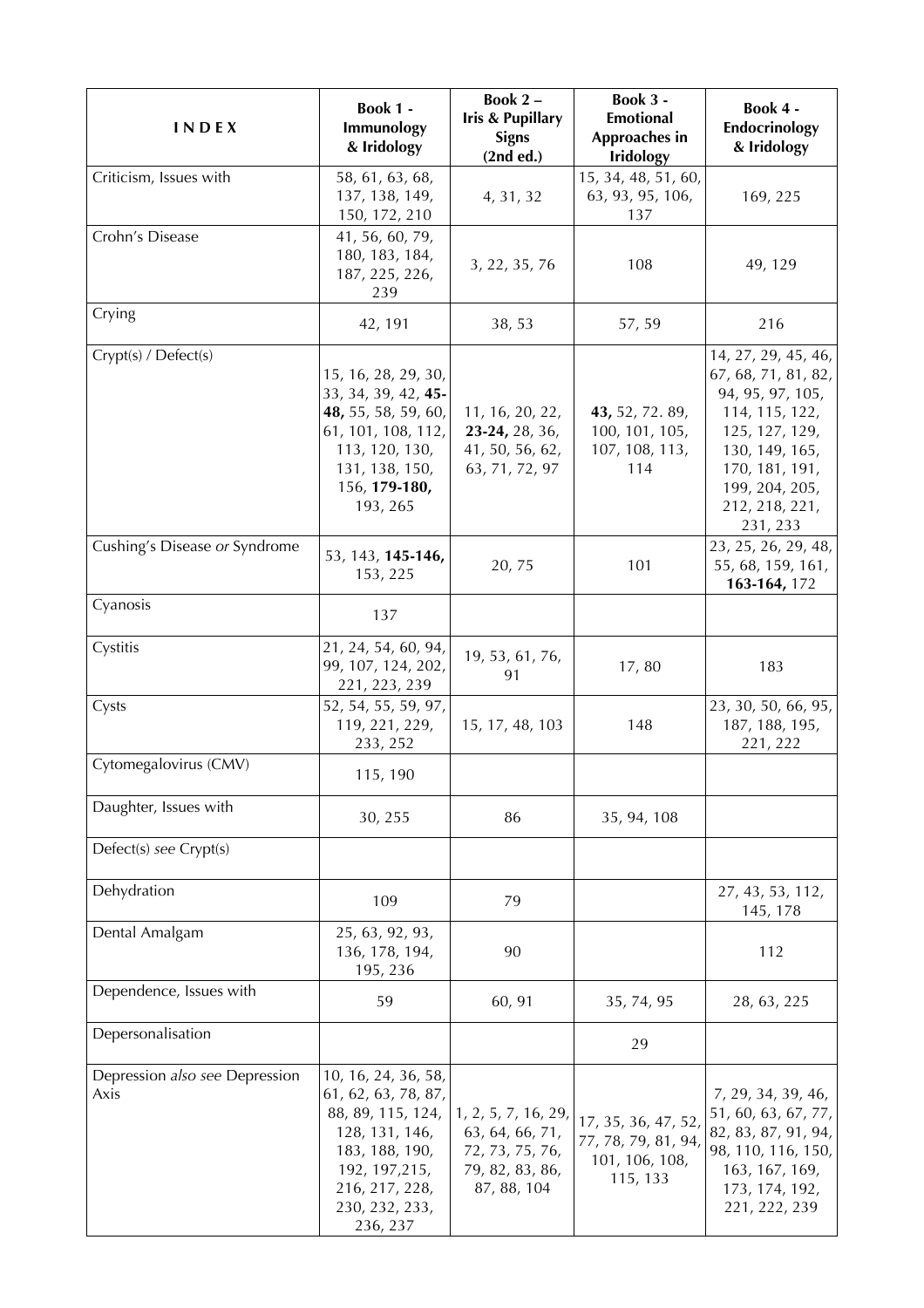| INDEX                                  | Book 1 -<br>Immunology<br>& Iridology                                                                                                                     | Book 2-<br><b>Iris &amp; Pupillary</b><br><b>Signs</b><br>(2nd ed.) | Book 3 -<br><b>Emotional</b><br>Approaches in<br><b>Iridology</b> | Book 4 -<br>Endocrinology<br>& Iridology                                     |
|----------------------------------------|-----------------------------------------------------------------------------------------------------------------------------------------------------------|---------------------------------------------------------------------|-------------------------------------------------------------------|------------------------------------------------------------------------------|
| <b>Depression Axis</b>                 | 35, 215-217                                                                                                                                               | 71, 72-73                                                           | 77-82, 114, 133                                                   | 20, 115, 218                                                                 |
| Depression, Bipolar or Manic           | 42                                                                                                                                                        | 2, 38, 64, 87                                                       | 29, 35, 59                                                        | 60                                                                           |
| Depression, Cellular                   | 78                                                                                                                                                        | $\mathbf{1}$                                                        |                                                                   |                                                                              |
| Depression, Post-Natal                 | 58, 124                                                                                                                                                   | 64                                                                  | 35,79                                                             | 73, 110, 173, 215-<br>219                                                    |
| Dermatitis                             | 163, 235, 243                                                                                                                                             |                                                                     | 142                                                               | 242                                                                          |
| Detachment - Emotional                 |                                                                                                                                                           |                                                                     | 94                                                                | 216                                                                          |
| Determination - Emotional              | 100, 203                                                                                                                                                  | 54                                                                  | 60, 95                                                            | 28                                                                           |
| DHS see Dirk Hamer Syndrome            |                                                                                                                                                           |                                                                     |                                                                   |                                                                              |
| Di George Syndrome (Thymic<br>Aplasia) | 133, 137                                                                                                                                                  |                                                                     |                                                                   |                                                                              |
| <b>Diabetes</b>                        | 29, 47, 55, 64, 67,<br>72, 73, 77, 80,<br>101, 122, 173,<br>174, 175, 176,<br>178, 183, 222,<br>223, 225, 228,<br>230, 233, 235,<br>237, 243, 252,<br>253 | 11, 21, 24, 29,<br>44, 62, 63, 68,<br>72, 83, 84, 99,<br>102, 104   | 7, 80, 101, 108,<br>142, 148, 149                                 | 32, 43, 59, 60, 70,<br>91, 107, 108, 110,<br>187, 188, 191,<br>207, 239, 247 |
| Diabetes Insipidus                     |                                                                                                                                                           | 17                                                                  |                                                                   | 23, 27, 29, 31, 68,<br>178, 184                                              |
| Diabetes Mellitus (DM)                 | 12, 75, 93, 115,<br>124, 170, 174,<br>178, 179, 181,<br>183, 184, 188,<br>204                                                                             | 21, 29, 32, 45,<br>67, 102                                          |                                                                   | 10, 60, 69, 72,<br>107, 114, 115,<br>124, 130, 145-<br>156, 163, 237         |
| Diabetic Microangiopathy               |                                                                                                                                                           |                                                                     |                                                                   | 146                                                                          |
| Diabetic Nephropathy                   |                                                                                                                                                           |                                                                     |                                                                   | 146                                                                          |
| Diabetic Neuropathy                    |                                                                                                                                                           |                                                                     |                                                                   | 146, 154, 155                                                                |
| Diarrhoea                              | 24, 90, 108, 145,<br>173, 233                                                                                                                             | 65                                                                  | 132                                                               | 51, 122, 124, 127,<br>162, 243                                               |
| Digestive System                       | 1, 19, 68, 109,<br>123, 220, 224,<br>237                                                                                                                  | 56, 65                                                              | 79                                                                | 124                                                                          |
| Diphtheria                             | 81                                                                                                                                                        |                                                                     |                                                                   |                                                                              |
| Diplopia (Double Vision)               | 138                                                                                                                                                       |                                                                     |                                                                   |                                                                              |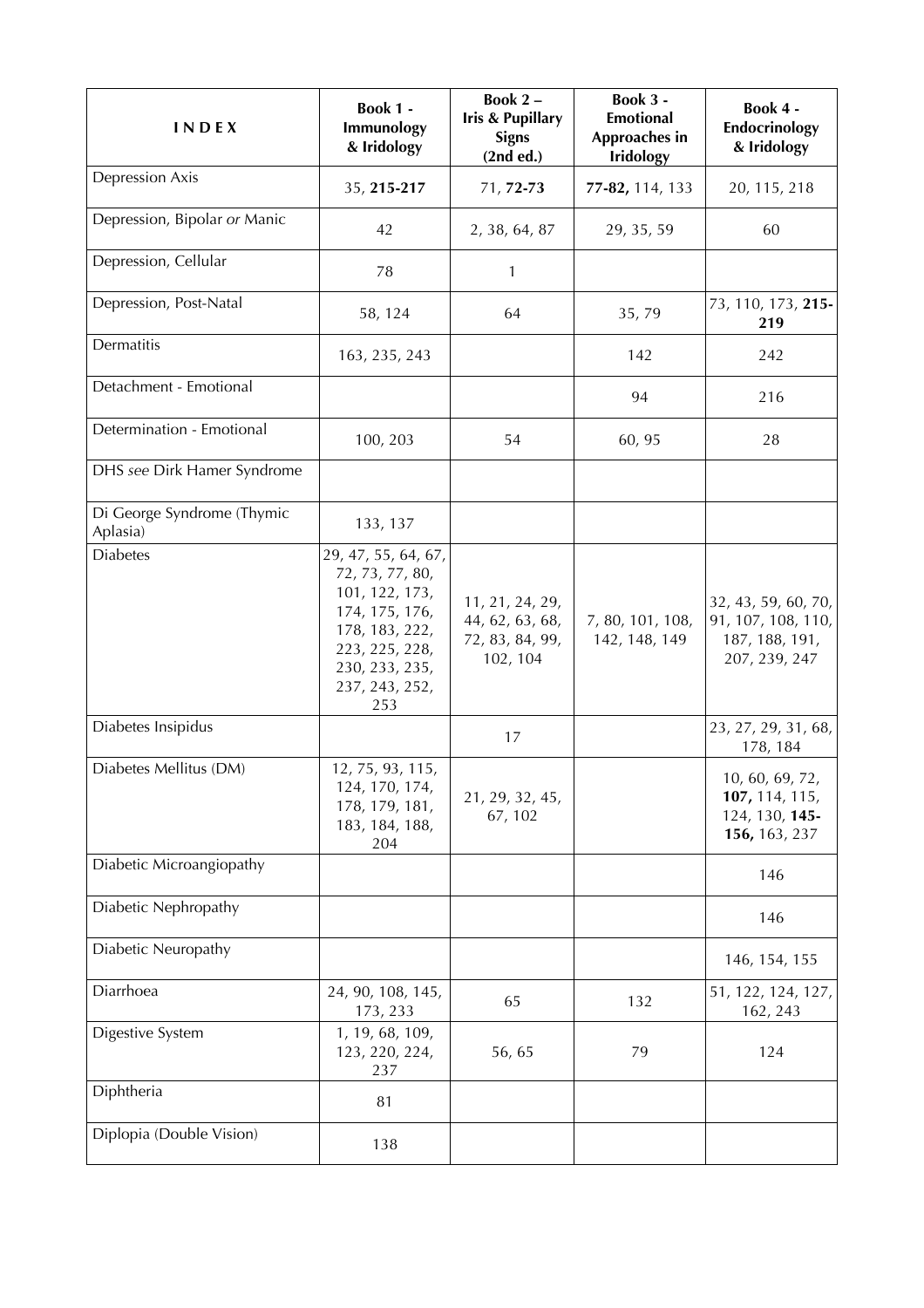| INDEX                                        | Book 1 -<br>Immunology<br>& Iridology                                                                                                                                                                                | Book $2 -$<br><b>Iris &amp; Pupillary</b><br><b>Signs</b><br>(2nd ed.) | Book 3 -<br><b>Emotional</b><br>Approaches in<br><b>Iridology</b> | Book 4 -<br>Endocrinology<br>& Iridology                                                 |
|----------------------------------------------|----------------------------------------------------------------------------------------------------------------------------------------------------------------------------------------------------------------------|------------------------------------------------------------------------|-------------------------------------------------------------------|------------------------------------------------------------------------------------------|
| Dirk Hamer Syndrome<br>(DHS)                 | 13, 14, 35, 67,<br>189, 242, 243,<br>247, 248, 249,<br>250, 251, 253,<br>255-256                                                                                                                                     | 68                                                                     | 29, 36, 85, 93,<br>106, 108, 114,<br>141-149                      | 95, 153                                                                                  |
| Disappointment                               | 100, 203                                                                                                                                                                                                             | 2, 33, 60                                                              | 49, 94, 95, 99                                                    |                                                                                          |
| Diverticular Disease                         |                                                                                                                                                                                                                      |                                                                        |                                                                   | 49                                                                                       |
| Diverticulitis                               | 45, 56, 59, 79                                                                                                                                                                                                       | 18, 22, 23, 62,<br>87                                                  |                                                                   | 60, 127                                                                                  |
| Diverticulosis                               | 25, 26, 53, 56, 59                                                                                                                                                                                                   | 18, 19, 22                                                             |                                                                   |                                                                                          |
| <b>Dizziness</b>                             | 232                                                                                                                                                                                                                  | 48, 53, 79                                                             | 57, 132                                                           | 110, 163, 217                                                                            |
| DM see Diabetes Mellitus                     |                                                                                                                                                                                                                      |                                                                        |                                                                   |                                                                                          |
| Double Vision see Diplopia                   |                                                                                                                                                                                                                      |                                                                        |                                                                   |                                                                                          |
| Down's Syndrome                              | 39                                                                                                                                                                                                                   | 41                                                                     |                                                                   |                                                                                          |
| Drooping Eyelids see Ptosis                  |                                                                                                                                                                                                                      |                                                                        |                                                                   |                                                                                          |
| Drug Reaction, Adverse                       | 99, 203                                                                                                                                                                                                              | 9,77                                                                   |                                                                   |                                                                                          |
| Duodenitis                                   | 41                                                                                                                                                                                                                   | 3, 35, 76                                                              | 101                                                               |                                                                                          |
| Dwarfism                                     |                                                                                                                                                                                                                      |                                                                        |                                                                   | 34                                                                                       |
| Dysbiosis                                    | 10, 15, 19-28, 41,<br>45, 54, 56, 58, 59,<br>61, 62, 65, 66, 67,<br>68, 69, 78, 84, 88, 22, 23, 27, 31,<br>89, 90, 91, 97,<br>100, 107, 109,<br>112, 117, 153,<br>155, 156, 161,<br>163, 165, 173,<br>180, 205, 224, | 35, 60, 61, 63,<br>66, 68, 79, 84,<br>86, 87, 88                       | 68,74                                                             | 7, 49, 63, 112,<br>124, 153, 181,<br>201                                                 |
| Dysglycaemia also see Blood<br>Sugar Balance | 10, 15, 16, 24, 28,<br>35, 42, 47, 80,<br>101, 115, 124,<br>148, 149, 150,<br>153, 192, 216                                                                                                                          | 24, 29, 36, 45,<br>64, 65, 67                                          | 34, 78, 79, 115                                                   | 7, 46, 47, 91, 98,<br>107-117, 150,<br>152, 167, 169,<br>170, 173, 188,<br>189, 216, 222 |
| Dyslexia                                     | 183, 188, 192,<br>209                                                                                                                                                                                                |                                                                        | 17                                                                |                                                                                          |
| Dysmenorrhoea                                | 62                                                                                                                                                                                                                   | 38, 50, 64, 83                                                         |                                                                   | 51, 59, 188, 212,<br>241                                                                 |
| Dyspepsia                                    | 24, 28, 45, 229                                                                                                                                                                                                      | 23                                                                     |                                                                   | 149                                                                                      |
| Dysphagia                                    | 137                                                                                                                                                                                                                  |                                                                        |                                                                   |                                                                                          |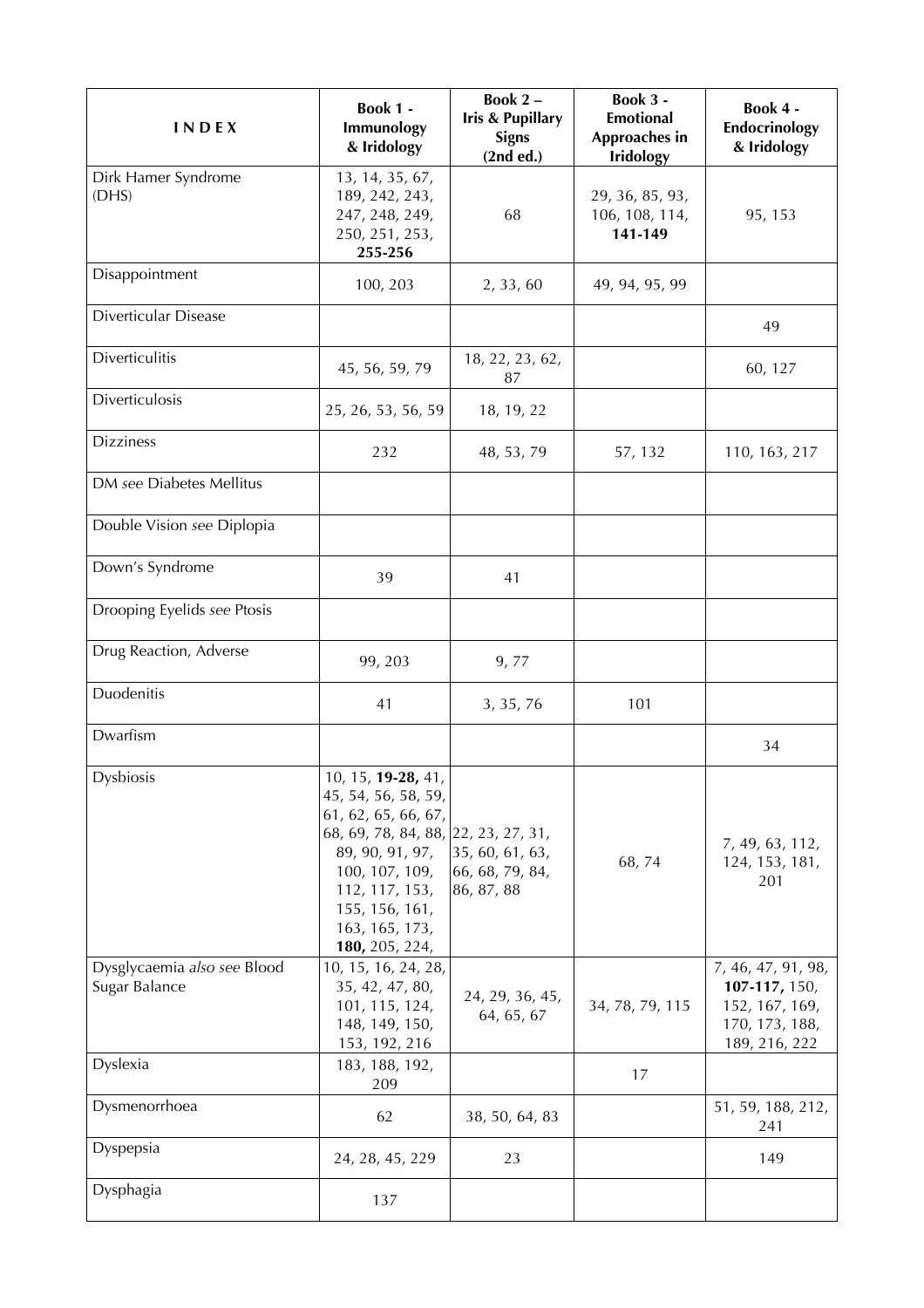| <b>INDEX</b>                                       | <b>Book 1 -</b><br>Immunology<br>& Iridology                      | Book 2-<br><b>Iris &amp; Pupillary</b><br><b>Signs</b><br>(2nd ed.) | Book 3 -<br><b>Emotional</b><br>Approaches in<br><b>Iridology</b> | Book 4 -<br>Endocrinology<br>& Iridology                                                                                                                 |
|----------------------------------------------------|-------------------------------------------------------------------|---------------------------------------------------------------------|-------------------------------------------------------------------|----------------------------------------------------------------------------------------------------------------------------------------------------------|
| Dyspnoea                                           | 137                                                               | 104                                                                 | 132                                                               |                                                                                                                                                          |
| Dysuria                                            |                                                                   |                                                                     |                                                                   | 183                                                                                                                                                      |
| E.Coli Infection                                   |                                                                   |                                                                     |                                                                   | 48                                                                                                                                                       |
| Ear Infection(s)                                   | 223                                                               |                                                                     |                                                                   |                                                                                                                                                          |
| Eating Disorder(s) – also see<br>Anorexia, Bulimia | 59, 68, 216                                                       | 29, 31, 73                                                          | 17, 63, 78, 101                                                   | 110, 112                                                                                                                                                 |
| EBV see Epstein Barr Virus                         |                                                                   |                                                                     |                                                                   |                                                                                                                                                          |
| Eczema                                             | 24, 39, 115, 163,<br>175, 183, 188,<br>210, 226, 235,<br>236, 239 | 41, 55, 57, 83                                                      |                                                                   |                                                                                                                                                          |
| Ejaculatory Failure                                |                                                                   |                                                                     |                                                                   | 41, 43                                                                                                                                                   |
| Embryological Topography                           | 34, 46, 120, 193                                                  | 1, 11, 20, 22, 41,<br>50, 86, 90, 93                                | 9, 109, 114                                                       | 13, 29, 31, 33, 45,<br>62, 69, 71, 73, 81,<br>95, 97, 105, 114,<br>121, 122, 124,<br>125, 128, 129,<br>148, 167, 181-<br>182, 189, 190,<br>191, 201, 223 |
| Embryonic Nervous System                           | 21                                                                |                                                                     |                                                                   |                                                                                                                                                          |
| Emotional Behaviour                                | 13                                                                |                                                                     |                                                                   | 5, 18, 40                                                                                                                                                |
| <b>Emotional Escape</b>                            |                                                                   |                                                                     | 21                                                                |                                                                                                                                                          |
| Emotional Imbalance                                | 259                                                               | 9                                                                   | 21                                                                |                                                                                                                                                          |
| Emotional Isolation                                |                                                                   |                                                                     | 29                                                                |                                                                                                                                                          |
| <b>Emotional Pain</b>                              | 47,260                                                            | 34, 36                                                              | 21, 43, 48, 58,<br>100                                            | 225                                                                                                                                                      |
| Emotional Trauma                                   | 34, 47, 89, 100,<br>203, 258, 259                                 | 8, 34, 35, 86                                                       | 17, 21, 43, 106,<br>114                                           | 43, 84, 112                                                                                                                                              |
| Emotions, Suppressed                               | 61                                                                | 31, 33, 63                                                          | 49                                                                |                                                                                                                                                          |
| Emotions, Toxic                                    |                                                                   |                                                                     | 68, 93, 137, 153-<br>154                                          | 20, 206                                                                                                                                                  |
| Encephalitis                                       | 61, 81, 86, 183,<br>188, 190-193,<br>208, 259, 263                | 9,63                                                                |                                                                   |                                                                                                                                                          |
| Endocarditis                                       | 47, 49, 54, 65, 79,<br>89, 96, 97                                 | 17, 19, 24, 65,<br>86                                               |                                                                   |                                                                                                                                                          |
| Endocrine Disturbance(s) or<br><b>Diseases</b>     | 10, 42, 115, 185                                                  | 13, 38, 59, 90                                                      | 15,59                                                             | 7, 19, 27, 33, 63,<br>65, 71, 97, 103,<br>163                                                                                                            |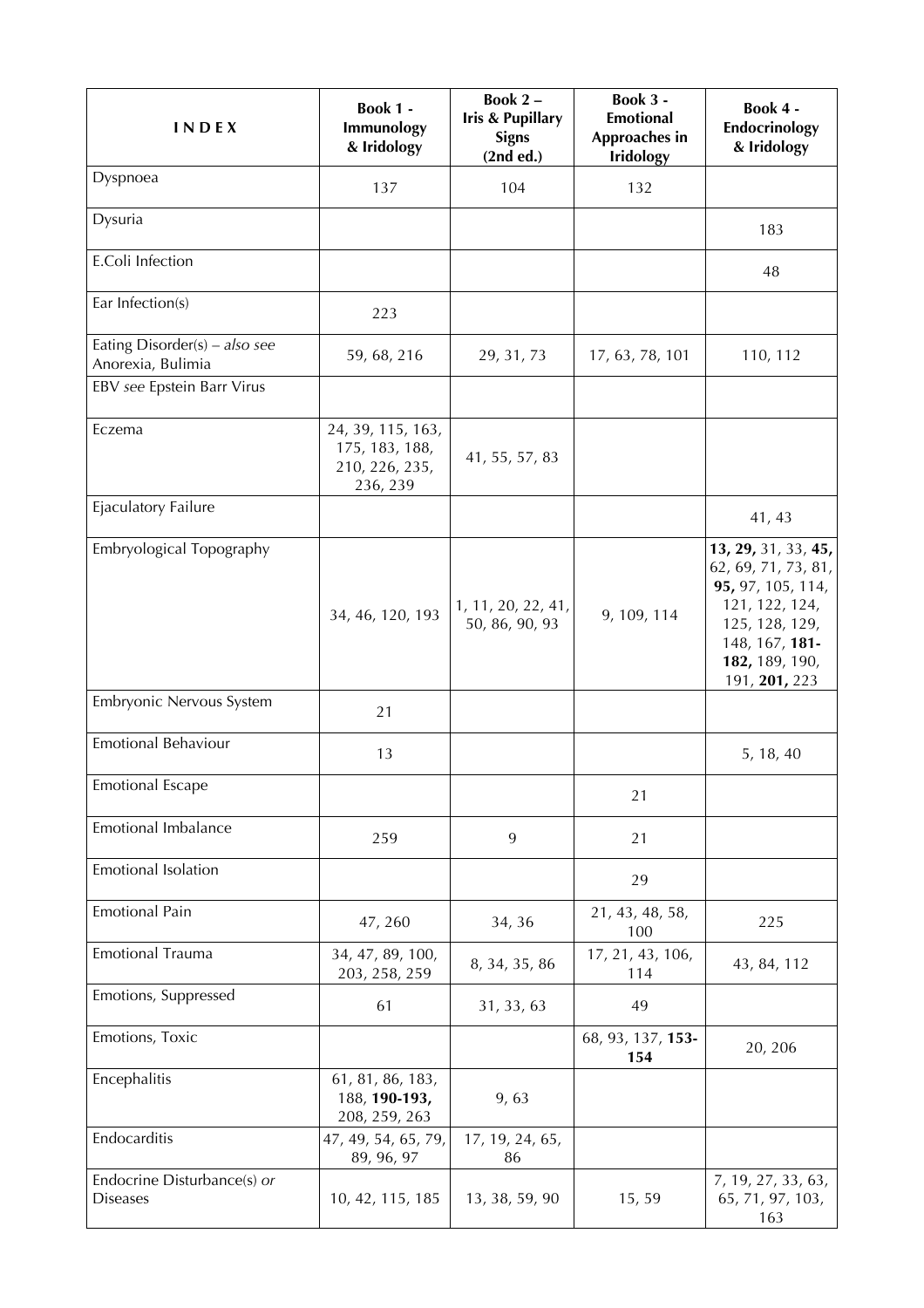| INDEX                                              | Book 1 -<br>Immunology<br>& Iridology                                  | Book 2-<br>Iris & Pupillary<br><b>Signs</b><br>(2nd ed.) | Book 3 -<br>Emotional<br>Approaches in<br><b>Iridology</b>                | Book 4 -<br>Endocrinology<br>& Iridology                                                                                                                        |
|----------------------------------------------------|------------------------------------------------------------------------|----------------------------------------------------------|---------------------------------------------------------------------------|-----------------------------------------------------------------------------------------------------------------------------------------------------------------|
| <b>Endocrine System</b>                            | 8, 11, 17, 54, 59,<br>66, 78, 85, 127,<br>128, 208, 217,<br>220, 240   | 1, 21                                                    | 60, 81                                                                    | 5, 6, 11, 14, 15,<br>18, 31, 33, 39, 40,<br>45, 50, 52, 57-64,<br>69, 75, 76, 78, 85,<br>91, 107, 109, 115,<br>116, 119, 130,<br>145-155, 182,<br>208, 222, 242 |
| Endometriosis                                      | 77, 130                                                                | 4, 33, 48, 50, 60,<br>61, 76, 92                         | 49, 53, 79, 90,<br>108                                                    | 25, 32, 34, 36, 47,<br>49, 50, 55, 59, 72,<br>103, 116, 188,<br>195-201, 237, 241                                                                               |
| <b>Energy Cysts</b>                                | 34, 47, 209                                                            |                                                          | 43, 51, 107, 114                                                          | 225                                                                                                                                                             |
| Energy, Lack of                                    | 35, 121                                                                | 104                                                      | 115                                                                       | 42, 51, 183, 188                                                                                                                                                |
| Enteric Nervous System                             | 10, 11, 16, 20, 21,<br>27, 62, 63, 66, 83,<br>84, 112                  | 66,86                                                    | 68, 90, 93                                                                | 10, 120                                                                                                                                                         |
| Enterovirus                                        | 190                                                                    |                                                          |                                                                           |                                                                                                                                                                 |
| Enuresis (Bedwetting)                              | 192                                                                    |                                                          |                                                                           | 50, 183                                                                                                                                                         |
| Environmental Factors, Sensitivity<br>To           | 66                                                                     |                                                          |                                                                           |                                                                                                                                                                 |
| Epilepsy                                           | 42, 80, 132, 183,<br>187, 188, 192,<br>216, 230, 233,<br>236, 259, 260 | 3, 8, 9, 29, 36,<br>56,72                                | 25, 78, 108                                                               | 48, 82, 110, 150,<br>154                                                                                                                                        |
| Epiphysis (Pineal) Dysfunctions<br>or Disturbances | 46, 58, 61, 84,<br>127-132                                             | 24, 60, 63                                               | 78                                                                        | 75-85                                                                                                                                                           |
| Epstein Barr Virus (EBV)                           | 23, 72, 108, 115                                                       | 43                                                       |                                                                           |                                                                                                                                                                 |
| Eyebrows, Loss of / Thinning                       |                                                                        | 16                                                       |                                                                           | 67, 92, 222                                                                                                                                                     |
| Eyes, Sore                                         |                                                                        | 29                                                       |                                                                           | 110                                                                                                                                                             |
| <b>Facial Suffusion</b>                            | 137                                                                    |                                                          |                                                                           |                                                                                                                                                                 |
| Failure, Fear of                                   | 137                                                                    | 4, 33, 60                                                | 21, 49, 95                                                                | 225                                                                                                                                                             |
| Fainting / Blackouts                               |                                                                        |                                                          |                                                                           | 110                                                                                                                                                             |
| <b>Fallots Tetrology</b>                           | 46                                                                     | 23                                                       |                                                                           |                                                                                                                                                                 |
| Fat Metabolism                                     | $\overline{7}$                                                         | 69                                                       |                                                                           | 5, 126, 193                                                                                                                                                     |
| Father, Issues with                                | 30, 68, 91, 150,<br>172, 192, 255                                      | 2, 30, 31, 33, 56,<br>59, 60, 62, 87                     | 34, 35, 49, 50, 53,<br>59, 60, 63, 72, 74,<br>85-86, 94, 101,<br>119, 137 | 63, 94, 95, 169,<br>198, 225                                                                                                                                    |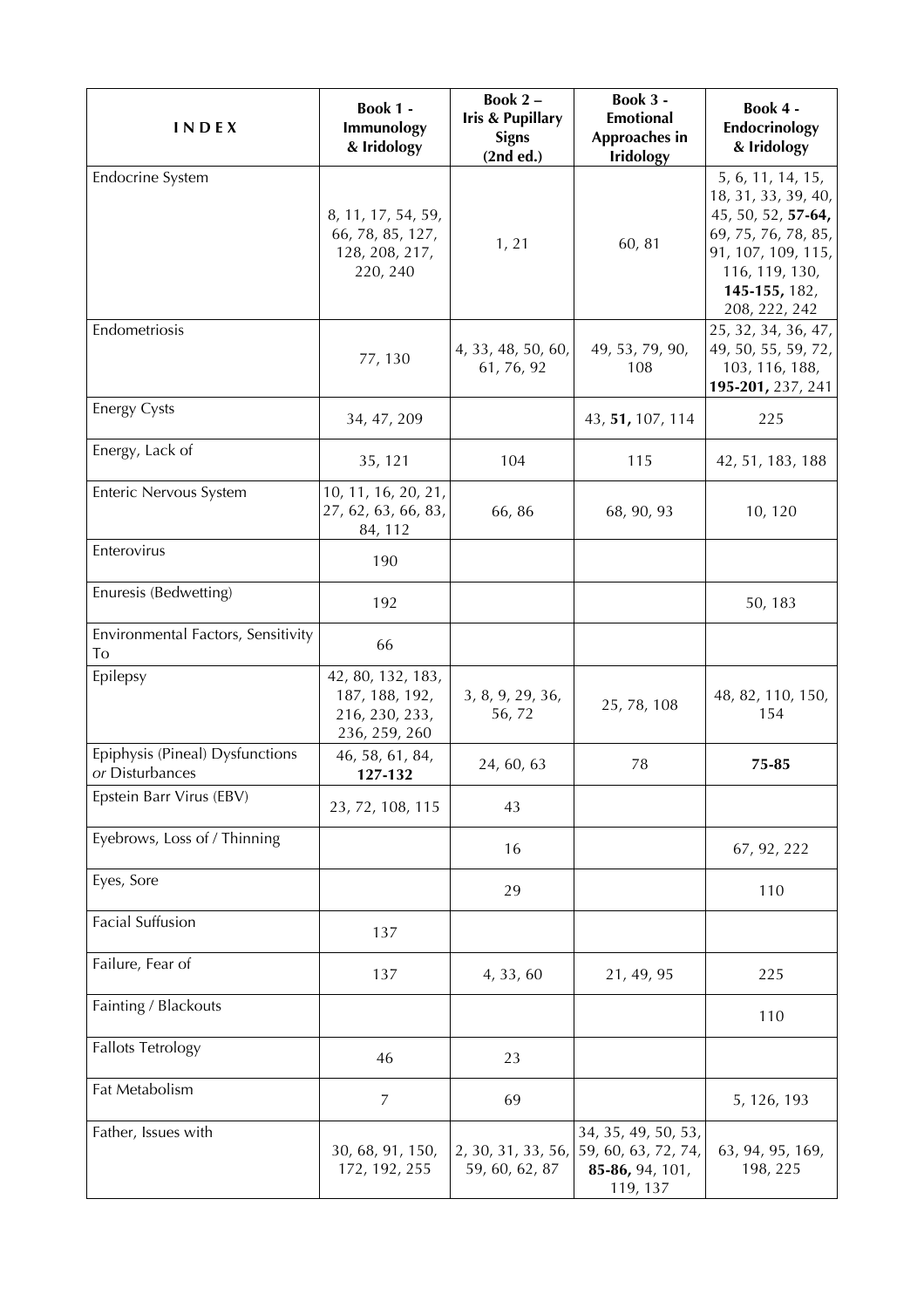| <b>INDEX</b>                                      | Book 1 -<br>Immunology<br>& Iridology                                                              | Book 2-<br>Iris & Pupillary<br><b>Signs</b><br>(2nd ed.)     | Book 3 -<br><b>Emotional</b><br>Approaches in<br><b>Iridology</b>                                                                      | Book 4 -<br>Endocrinology<br>& Iridology                           |
|---------------------------------------------------|----------------------------------------------------------------------------------------------------|--------------------------------------------------------------|----------------------------------------------------------------------------------------------------------------------------------------|--------------------------------------------------------------------|
| Fatigue                                           | 19, 24, 82, 89,<br>122, 137, 138,<br>205, 224, 225,<br>233, 239, 251                               | 2, 3, 13, 16, 29,<br>64, 65, 88                              | 36, 59, 137, 148                                                                                                                       | 46, 63, 65, 67, 91,<br>110, 112, 150,<br>173-174, 188,<br>189, 203 |
| Fatigue, Muscular                                 | 124, 149, 153                                                                                      |                                                              | 80                                                                                                                                     | 169, 222                                                           |
| FBD see Fibrocystic Breast<br><b>Disease</b>      |                                                                                                    |                                                              |                                                                                                                                        |                                                                    |
| Fear                                              | 7, 8, 58, 59, 61,<br>67, 68, 90, 111,<br>112, 137, 147,<br>149, 172, 183,<br>209, 210, 248,<br>257 | 2, 3, 4, 27, 28,<br>29, 31, 34, 60,<br>68, 82, 87, 92,<br>95 | 15, 16, 17, 21, 25,<br>34, 35, 48, 49, 51,<br>52, 63, 68, 74, 93,<br>94, 95, 100, 106,<br>107, 131, 132,<br>133, 137, 138,<br>146, 157 |                                                                    |
| Feet, Problems with (Including<br>Athlete's Foot) | 224, 226, 233                                                                                      | 2,65                                                         |                                                                                                                                        | 26, 27, 146                                                        |
| Felty's Syndrome                                  | 79                                                                                                 |                                                              |                                                                                                                                        |                                                                    |
| Fever                                             | 12, 52, 77, 108,<br>109, 160, 191,<br>250, 251                                                     | 14                                                           | 147, 148                                                                                                                               | 10, 19, 30, 66                                                     |
| Fibroadenoma (Breast)                             |                                                                                                    |                                                              |                                                                                                                                        | 42, 48                                                             |
| Fibrocystic Breast Disease (FBD)                  | 50, 221, 226                                                                                       | 3, 17                                                        |                                                                                                                                        | 42, 239                                                            |
| Fibroids (Benign Leiomyomas)                      |                                                                                                    | 48                                                           | 95                                                                                                                                     | 203                                                                |
| Fibromyalgia                                      | 188, 235                                                                                           | 36, 90                                                       | 17, 59, 90                                                                                                                             | 91, 170, 174                                                       |
| Fingernails also see Nails                        | 153                                                                                                | 88                                                           |                                                                                                                                        | 46-47, 92                                                          |
| Flatulence                                        | 24                                                                                                 | 38,60                                                        | 119                                                                                                                                    |                                                                    |
| Flu see Influenza                                 |                                                                                                    |                                                              |                                                                                                                                        |                                                                    |
| <b>Fluid Retention</b>                            | 146, 149                                                                                           | 50, 55                                                       |                                                                                                                                        | 53, 164, 165, 169,<br>183                                          |
| Fluoride                                          |                                                                                                    |                                                              |                                                                                                                                        | 91, 99                                                             |
| Follicular Hyperplasia                            | 79, 138                                                                                            |                                                              |                                                                                                                                        |                                                                    |
| Food Cravings                                     | 58, 149, 159                                                                                       |                                                              |                                                                                                                                        | 169                                                                |
| Food Intolerance                                  | 27, 62, 66, 67,<br>155, 173, 229                                                                   | 3, 37, 65, 66, 68,<br>69,72                                  | 59                                                                                                                                     | 91, 112, 126, 153                                                  |
| Frustration                                       | 36, 111, 172                                                                                       | 3,47                                                         | 67, 89, 94, 115                                                                                                                        |                                                                    |
| <b>Fungal Problems</b>                            | 24, 59, 60, 111,<br>117, 173, 214,<br>261, 262                                                     | 62                                                           |                                                                                                                                        | 238                                                                |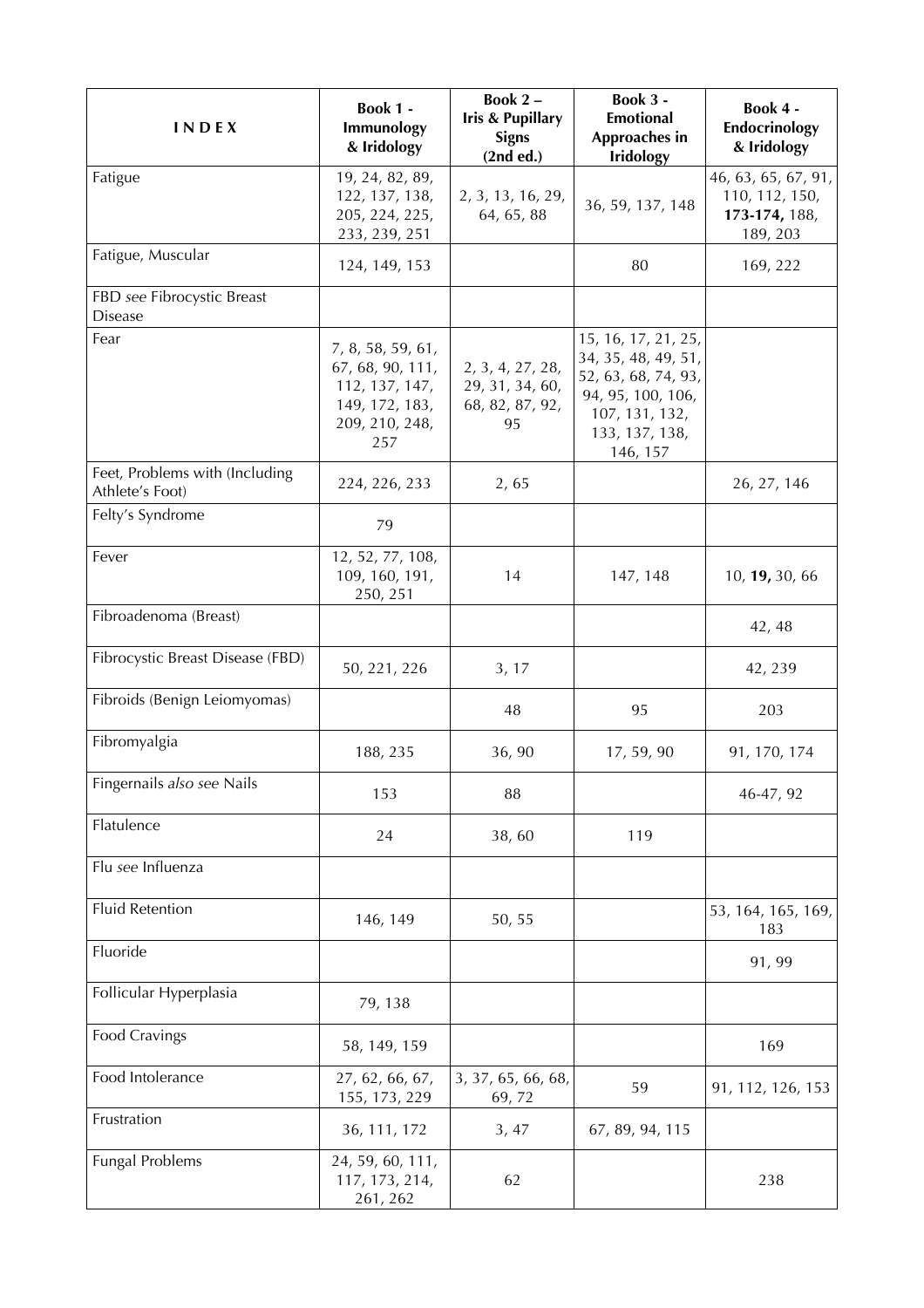| <b>INDEX</b>                               | Book 1 -<br>Immunology<br>& Iridology                             | Book 2-<br><b>Iris &amp; Pupillary</b><br><b>Signs</b><br>(2nd ed.) | Book 3 -<br><b>Emotional</b><br>Approaches in<br><b>Iridology</b> | Book 4 -<br>Endocrinology<br>& Iridology |
|--------------------------------------------|-------------------------------------------------------------------|---------------------------------------------------------------------|-------------------------------------------------------------------|------------------------------------------|
| <b>GAD</b> see General Anxiety<br>Disorder |                                                                   |                                                                     |                                                                   |                                          |
| Galactorrhoea                              |                                                                   | 90                                                                  |                                                                   | 33, 41, 42, 62                           |
| Gallstones                                 | 115, 225                                                          | 29                                                                  |                                                                   | 50, 103, 124, 246,<br>247                |
| GALT, Inhibition or Compromise<br>οf       | 15, 28, 29, 56, 61,<br>63, 84, 88, 90, 94                         | 22, 63, 72, 87,<br>91                                               |                                                                   |                                          |
| Gangrene                                   |                                                                   |                                                                     |                                                                   | 146                                      |
| Gastritis                                  | 25, 41                                                            | 35                                                                  |                                                                   | 245                                      |
| Gastro-Intestinal System                   | 41, 57, 165, 230                                                  | 31, 35                                                              |                                                                   |                                          |
| Gaucher's Disease                          | 79                                                                |                                                                     |                                                                   |                                          |
| General Anxiety Disorder (GAD)             | 35, 63, 80, 188,<br>208                                           | 84, 87                                                              | 115, 131                                                          | 188                                      |
| Geopathic Stress                           | 10, 25, 62, 66, 81,<br>97, 99, 130, 136,<br>150, 203, 206,<br>257 | 7, 47, 51, 64, 66                                                   |                                                                   | $\overline{7}$                           |
| Gigantism                                  |                                                                   |                                                                     |                                                                   | 27                                       |
| Gilbert's Syndrome                         | 119, 122, 201                                                     | 29, 52                                                              |                                                                   | 50                                       |
| Gingivitis                                 | 91, 124, 223                                                      | 71                                                                  |                                                                   | 50                                       |
| Glandular Fever see<br>Mononucleosis       |                                                                   |                                                                     |                                                                   |                                          |
| Glaucoma                                   | 77, 258, 259                                                      | 8, 26, 79                                                           | 25                                                                | 107, 146, 153                            |
| Glomerulonephritis                         | 108, 170, 174                                                     |                                                                     |                                                                   |                                          |
| Glossitis                                  | 25                                                                | 104                                                                 |                                                                   |                                          |
| Glue Ear see Otitis Media                  |                                                                   |                                                                     |                                                                   |                                          |
| Gluten Intolerance                         | 62, 66, 72, 90,<br>161, 162,                                      | 44, 87                                                              |                                                                   |                                          |
| Goitre                                     |                                                                   | 16, 33                                                              | 49                                                                | 67, 91, 92, 93, 95,<br>99                |
| Goodpasture's Syndrome                     | 55, 60, 109, 170,<br>173, 174, 175                                | 21                                                                  |                                                                   | 32,70                                    |
| Gout                                       | 225, 232                                                          | 3, 27, 28, 83, 86                                                   |                                                                   | 51, 59, 180                              |
| Grave's Disease (Thyrotoxicosis)           | 46, 137, 138, 170,<br>173, 174, 176,<br>178                       | 5, 24, 83                                                           | 25                                                                | 59, 90, 95, 97, 98,<br>99.163            |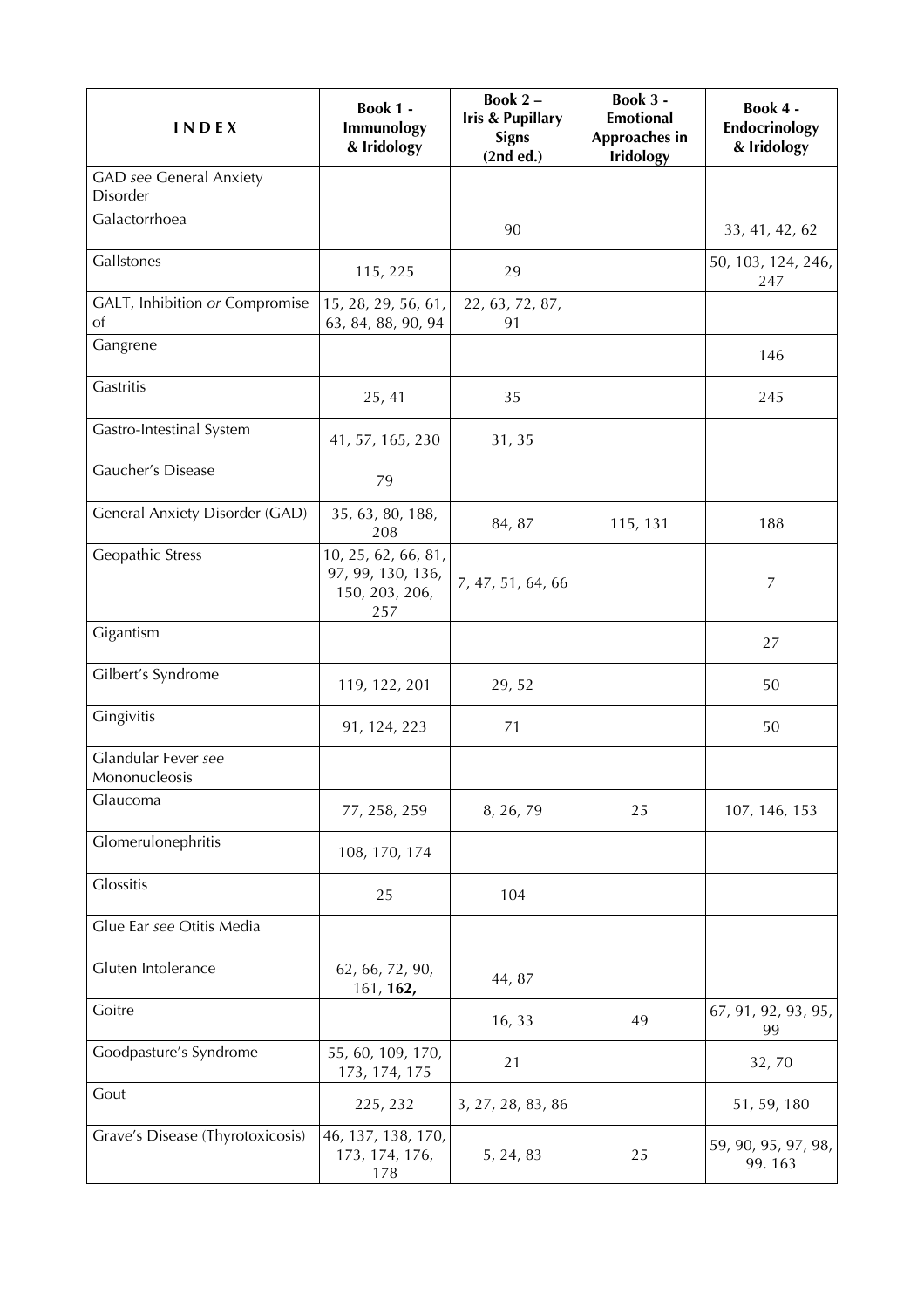| <b>INDEX</b>                              | <b>Book 1 -</b><br>Immunology<br>& Iridology                                          | Book 2-<br><b>Iris &amp; Pupillary</b><br><b>Signs</b><br>(2nd ed.)    | <b>Book 3 -</b><br><b>Emotional</b><br>Approaches in<br><b>Iridology</b> | Book 4 -<br>Endocrinology<br>& Iridology                |
|-------------------------------------------|---------------------------------------------------------------------------------------|------------------------------------------------------------------------|--------------------------------------------------------------------------|---------------------------------------------------------|
| Grief also see Bereavement                | 10, 13, 92                                                                            | 2, 36, 53, 83, 88                                                      | 29, 34, 57, 58, 59,<br>68, 71, 94, 95,<br>137                            | 7, 28, 206                                              |
| Guillain-Barre Syndrome                   | 183, 188, 191                                                                         |                                                                        |                                                                          |                                                         |
| Guilt                                     | 33, 35, 92, 100,<br>203                                                               | 2, 4, 33, 57, 86                                                       | 49, 59, 95, 106,<br>107, 113, 115,<br>137                                | 207, 216                                                |
| Gulf War Syndrome                         | 188                                                                                   | $\overline{4}$                                                         |                                                                          |                                                         |
| Gynecomastia                              |                                                                                       |                                                                        |                                                                          | 43                                                      |
| Haemorrhoids                              | 223                                                                                   | 29, 50, 60, 61,<br>102, 104                                            |                                                                          | 212                                                     |
| Hair Loss                                 | 35, 165, 226                                                                          |                                                                        | 59, 115                                                                  | 91, 92, 222                                             |
| Halitosis                                 | 108                                                                                   | 29                                                                     |                                                                          |                                                         |
| Hallucinations                            | 230                                                                                   |                                                                        |                                                                          |                                                         |
| Hashimoto's Disease                       | 29, 55, 65, 67, 77,<br>109, 138, 170,<br>172, 173, 174,<br>175, 176, 178,<br>179, 227 | 21, 32, 65, 68,<br>72,76                                               |                                                                          | 32, 70, 73, 90, 91,<br>95, 97, 99, 237                  |
| Hate, Hatred                              | $\, 8$                                                                                |                                                                        | 15                                                                       | 6                                                       |
| Hayfever                                  | 24, 39, 72, 115,<br>158, 161, 188,<br>223, 248                                        | 29, 41, 44, 103                                                        | 51, 108, 146                                                             |                                                         |
| Headache(s)                               | 12, 24, 35, 42,<br>147, 224                                                           | 1, 2, 11, 29, 30,<br>37, 38, 48, 53,<br>56, 64, 75, 79,<br>84, 90, 104 | 57, 59, 115, 132                                                         | 10, 26, 33, 34, 41,<br>48, 62, 63, 92,<br>109, 166, 222 |
| Heart Disease(s) or Conditions            | 47, 49, 99, 202,<br>228, 230, 235                                                     | 17, 24, 33, 51                                                         | 49, 108, 153                                                             | 79, 111, 146, 154                                       |
| <b>Heart Failure</b>                      | 79, 104-105, 219,<br>233                                                              |                                                                        |                                                                          |                                                         |
| Heartburn also see Reflux<br>Oesophagitis | 124                                                                                   | 55                                                                     | 79                                                                       | 110, 216                                                |
| Heavy Metal                               | 10, 92, 188, 194,<br>195, 206, 207,<br>225, 229, 234,<br>235, 238, 240                | 67, 90                                                                 |                                                                          | 7,35                                                    |
| Heliobacter Pylori                        | 45,89                                                                                 | 23                                                                     |                                                                          |                                                         |
| Hepatic Dysfunction or<br>Insufficiency   | 26, 101, 115, 119,<br>201                                                             |                                                                        |                                                                          |                                                         |
| Hepatic Hormonal Clearance,<br>Impaired   |                                                                                       |                                                                        |                                                                          | 32, 59                                                  |
| Hepatic Immunity                          | 84, 115-126, 228                                                                      |                                                                        |                                                                          | 223                                                     |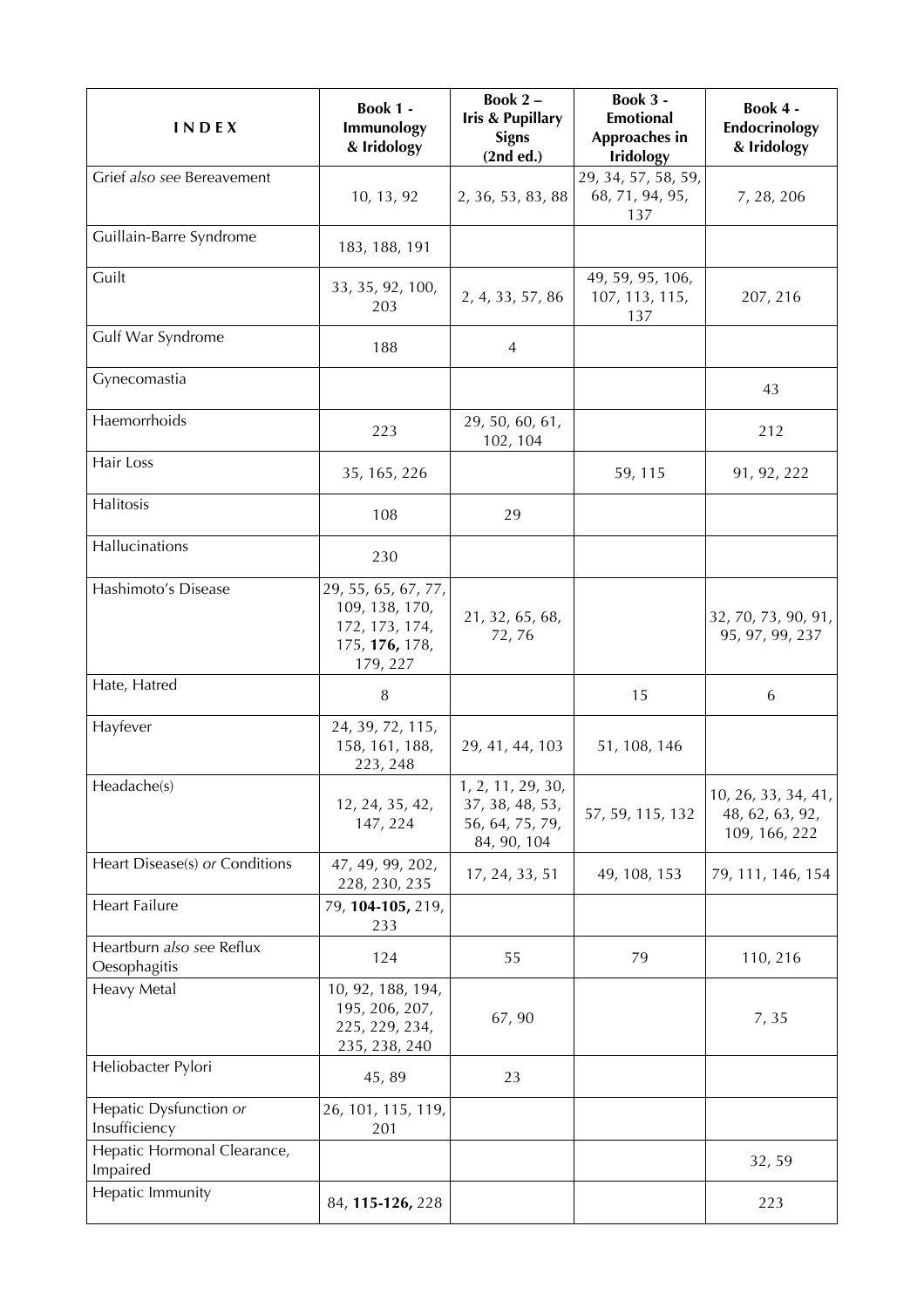| INDEX                                           | Book 1 -<br>Immunology<br>& Iridology                                                                                                                     | Book 2-<br>Iris & Pupillary<br><b>Signs</b><br>(2nd ed.) | Book 3 -<br>Emotional<br>Approaches in<br><b>Iridology</b> | Book 4 -<br>Endocrinology<br>& Iridology                      |
|-------------------------------------------------|-----------------------------------------------------------------------------------------------------------------------------------------------------------|----------------------------------------------------------|------------------------------------------------------------|---------------------------------------------------------------|
| Hepatic Portal Vein Hypertension                | 79, 97                                                                                                                                                    |                                                          |                                                            |                                                               |
| Hepatitis                                       | 41, 61, 97, 99,<br>100, 104, 115,<br>119, 120, 121,<br>122, 124, 138,<br>162, 174, 175,<br>178, 179, 181,<br>183, 186, 201,<br>202, 223, 225,<br>236, 261 | 29, 32, 35, 47,<br>52, 63, 76, 85,<br>88, 103            | 79, 108                                                    | 51, 145, 152, 154,<br>239, 244                                |
| Hepatitis A                                     | 94, 115, 201, 205                                                                                                                                         |                                                          |                                                            |                                                               |
| Hepatitis B                                     | 79, 94, 115, 184,<br>186, 188, 189,<br>201, 204, 205                                                                                                      | 72                                                       | 33                                                         | 145, 239, 241,<br>242                                         |
| Hepatitis C                                     | 52, 79, 94, 115,<br>188, 201, 204                                                                                                                         |                                                          |                                                            | 50                                                            |
| Hepatitis, Autoimmune                           | 170, 180                                                                                                                                                  |                                                          |                                                            |                                                               |
| <b>Hepatocystic Diseases</b>                    | 219                                                                                                                                                       |                                                          |                                                            |                                                               |
| Herpes, Genital                                 |                                                                                                                                                           |                                                          |                                                            | 244                                                           |
| Herpes Simplex (Cold Sores)                     | 24, 115, 117, 190,<br>223, 236                                                                                                                            | 102, 103                                                 |                                                            |                                                               |
| Herpes Zoster also see<br>Shingles, Chicken Pox | 115, 174, 236                                                                                                                                             | 102, 103                                                 |                                                            | 154                                                           |
| Heterochromia, Central                          | 27, 68-69, 180                                                                                                                                            | 11, <b>30-31,</b> 60, 68 63, 86, 100, 101                |                                                            | 72, 114, 116, 125,<br>128, 129, 151-<br>152, 181, 204,<br>218 |
| Heterochromia, Sectoral                         |                                                                                                                                                           | 30                                                       |                                                            | 151, 218                                                      |
| Hiatus Hernia                                   | 65                                                                                                                                                        | 63                                                       | 119                                                        |                                                               |
| Hippus                                          | 81, 149, 167, 191,<br>192, 259                                                                                                                            | $\, 8$                                                   | 21, 131, 132                                               | 21, 56, 64, 169,<br>174, 191                                  |
| Hirsutism                                       | 146                                                                                                                                                       |                                                          |                                                            | 164, 187, 188,<br>189                                         |
| Hodgkin's Disease or Lymphoma                   | 79, 97, 100, 137                                                                                                                                          | 75                                                       |                                                            | 245                                                           |
| Hopelessness                                    | 66                                                                                                                                                        | 66                                                       | 94, 106, 153                                               | 216                                                           |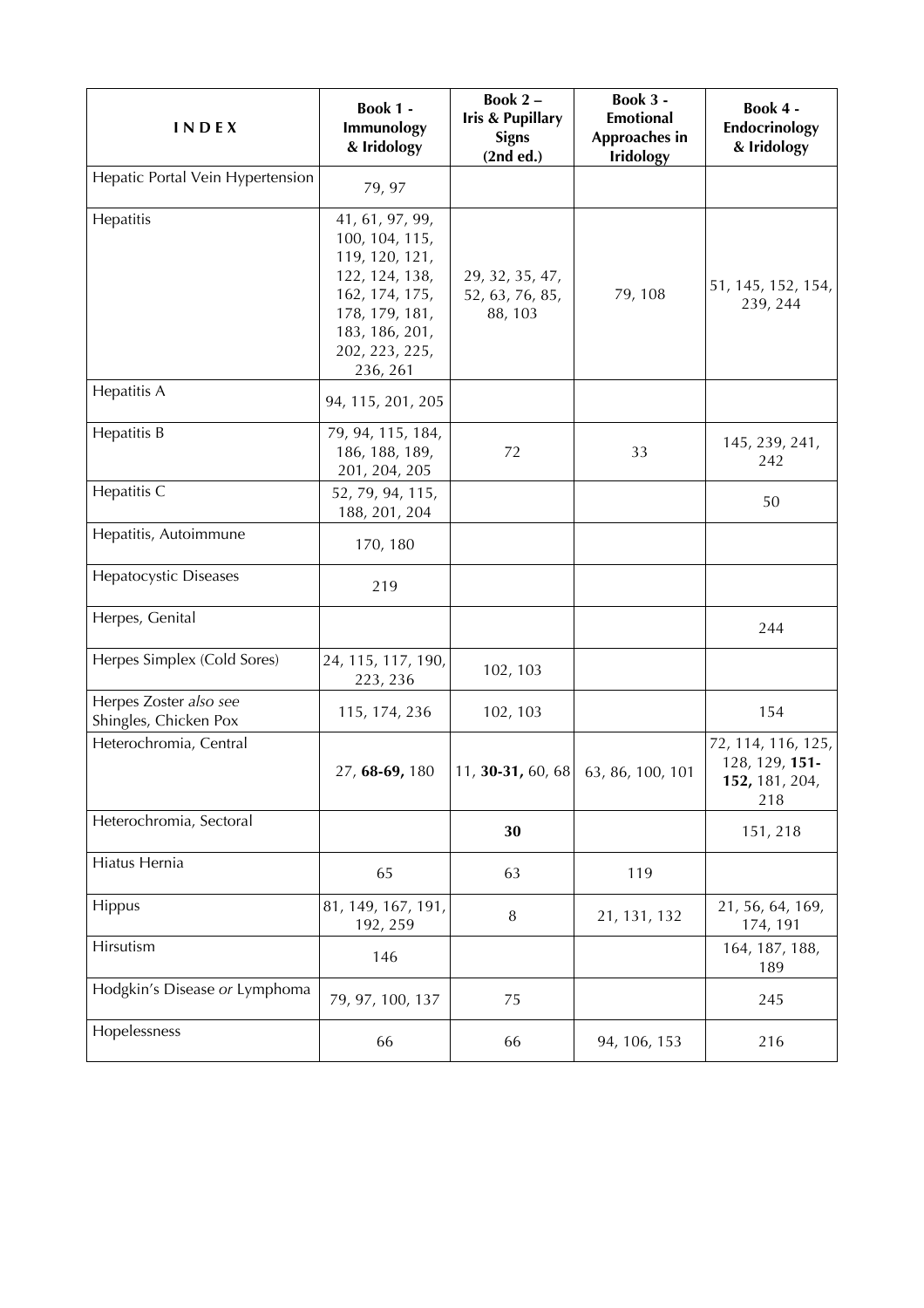| <b>INDEX</b>                                    | Book 1 -<br>Immunology<br>& Iridology                                                                    | Book 2-<br><b>Iris &amp; Pupillary</b><br><b>Signs</b><br>(2nd ed.) | Book 3 -<br>Emotional<br>Approaches in<br><b>Iridology</b> | Book 4 -<br>Endocrinology<br>& Iridology                                                                                                                                                                                                                                                 |
|-------------------------------------------------|----------------------------------------------------------------------------------------------------------|---------------------------------------------------------------------|------------------------------------------------------------|------------------------------------------------------------------------------------------------------------------------------------------------------------------------------------------------------------------------------------------------------------------------------------------|
| Hormone(s)                                      | 8, 9, 11, 12, 14,<br>22, 65, 116, 127,<br>134, 135, 144,<br>145, 146, 148,<br>152, 159, 160,<br>171, 236 | 3, 29, 59, 65, 69,<br>90                                            | 47, 50, 53, 127                                            | 3, 6, 7, 8, 9, 11,<br>13, 16, 17, 18, 19,<br>23, 24, 25, 27, 33,<br>37, 38, 39, 40, 43,<br>48, 49, 53, 63, 75,<br>78, 85, 89, 90,<br>104, 105, 108,<br>119, 120, 121,<br>124, 126, 127,<br>130, 150, 160,<br>161, 162, 163,<br>165, 167, 177,<br>178, 179, 180,<br>195, 217, 223,<br>225 |
| Horner's Syndrome                               | 259                                                                                                      | 8                                                                   |                                                            |                                                                                                                                                                                                                                                                                          |
| Hot Flushes                                     | 52, 77, 132                                                                                              | 14                                                                  |                                                            | 30, 51, 66, 83, 92,<br>221                                                                                                                                                                                                                                                               |
| HPA see Hypothalamic-<br>Pituitary-Adrenal Axis |                                                                                                          |                                                                     |                                                            |                                                                                                                                                                                                                                                                                          |
| <b>HRT</b> Withdrawal                           |                                                                                                          | 75                                                                  |                                                            | 48                                                                                                                                                                                                                                                                                       |
| Humour, Loss of                                 | 93                                                                                                       |                                                                     | 33                                                         |                                                                                                                                                                                                                                                                                          |
| Hydrocele                                       |                                                                                                          | 61                                                                  |                                                            | 96                                                                                                                                                                                                                                                                                       |
| Hyperactivity                                   | 183, 188, 192,<br>193, 208, 209,<br>217, 230, 236                                                        | 4, 29, 57, 82,<br>103                                               | 78, 106                                                    | 92, 110, 150                                                                                                                                                                                                                                                                             |
| Hyperadrenal Syndrome                           |                                                                                                          |                                                                     |                                                            | 58,72                                                                                                                                                                                                                                                                                    |
| Hypercalcaemia                                  | 50,65                                                                                                    | 18                                                                  |                                                            | 163                                                                                                                                                                                                                                                                                      |
| Hypercholesterolaemia,<br>Hypercholestaemia     | 24, 116, 122, 201                                                                                        | 2, 52, 100                                                          |                                                            | 180                                                                                                                                                                                                                                                                                      |
| Hypergammaglobulin-aemia                        | 201                                                                                                      | 52                                                                  |                                                            |                                                                                                                                                                                                                                                                                          |
| Hyperglycaemia also see Blood<br>Sugar Balance  | 144, 146                                                                                                 |                                                                     |                                                            | 107, 109, 145,<br>147, 161, 163                                                                                                                                                                                                                                                          |
| Hyperinsulinaemia                               |                                                                                                          |                                                                     |                                                            | 110, 111, 115,<br>190                                                                                                                                                                                                                                                                    |
| Hyperlipidaemia                                 | 24, 201                                                                                                  |                                                                     |                                                            | 151                                                                                                                                                                                                                                                                                      |
| Hyperparesthesia                                | 148                                                                                                      |                                                                     |                                                            |                                                                                                                                                                                                                                                                                          |
| Hyperphagia                                     | 24                                                                                                       |                                                                     |                                                            |                                                                                                                                                                                                                                                                                          |
| Hyperplastic see Collarette -<br>Thin           |                                                                                                          |                                                                     |                                                            |                                                                                                                                                                                                                                                                                          |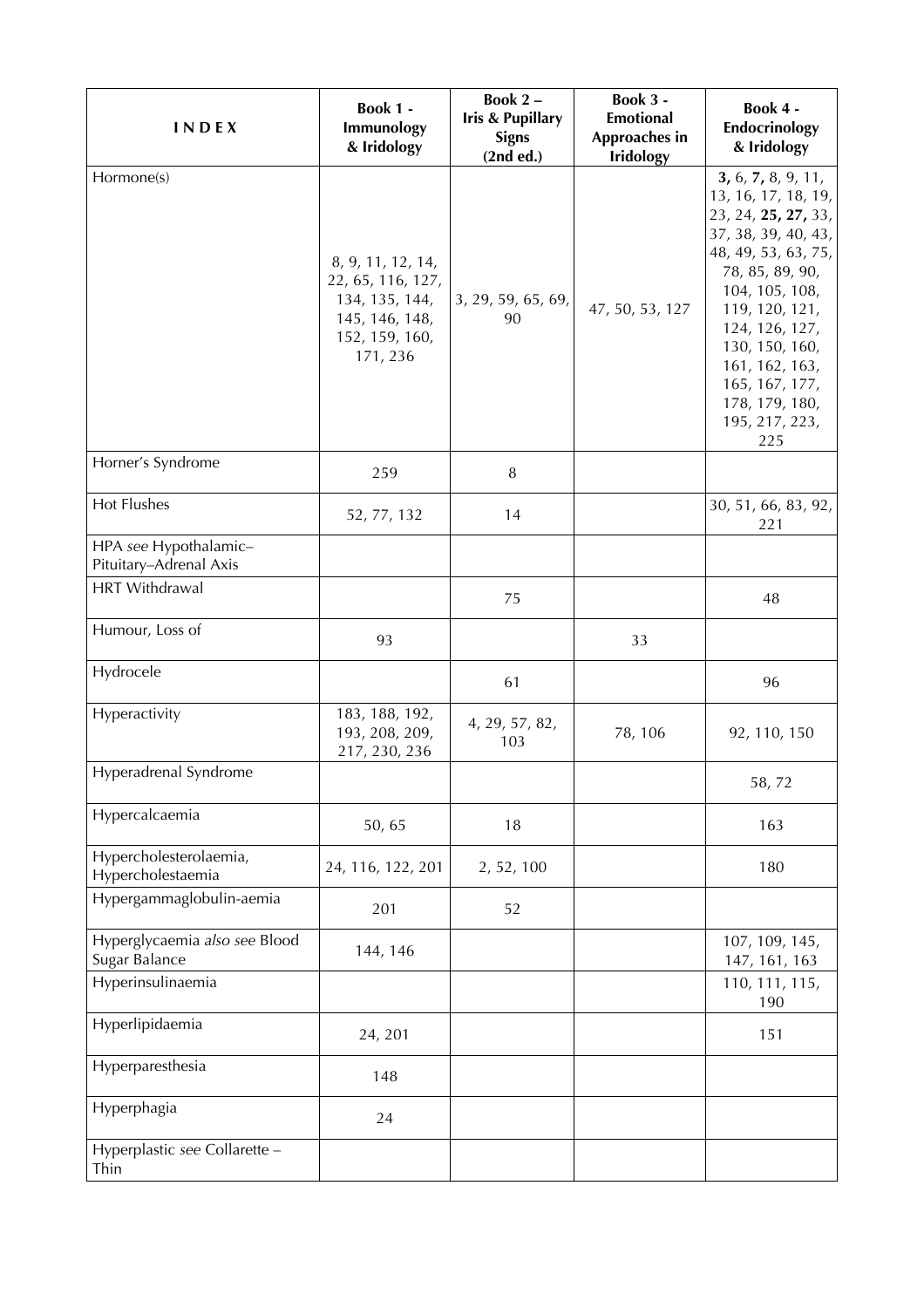| <b>INDEX</b>                                  | <b>Book 1 -</b><br>Immunology<br>& Iridology                                                                    | Book 2-<br><b>Iris &amp; Pupillary</b><br><b>Signs</b><br>(2nd ed.) | Book 3 -<br><b>Emotional</b><br>Approaches in<br><b>Iridology</b> | Book 4 -<br>Endocrinology<br>& Iridology                                                                      |
|-----------------------------------------------|-----------------------------------------------------------------------------------------------------------------|---------------------------------------------------------------------|-------------------------------------------------------------------|---------------------------------------------------------------------------------------------------------------|
| Hyperprolactinaemia                           |                                                                                                                 | 90                                                                  | 131                                                               | 18, 25, 32, 33, 34,<br>40, 42-43, 44, 45,<br>46, 47, 48, 49, 50,<br>52, 59, 62, 103,<br>116, 215, 216,<br>239 |
| Hypersplenism                                 | 79                                                                                                              |                                                                     |                                                                   |                                                                                                               |
| Hypertension                                  | 42, 49, 77, 78, 79,<br>80, 90, 125, 132,<br>147, 148, 149,<br>151, 174, 226,<br>227, 229, 230,<br>233, 237, 238 | 1, 3, 17, 28, 36,<br>38, 55, 75, 83,<br>84, 99, 101                 | 17, 25, 51, 52, 59,<br>80, 94, 108                                | 27, 31, 59, 68, 82,<br>110, 163, 166,<br>167, 169, 170,<br>171, 18, 179, 180,<br>181, 182                     |
| Hypertension, Portal                          | 79, 97, 100, 103,<br>201                                                                                        | 52                                                                  |                                                                   |                                                                                                               |
| Hyperthyroidism                               | 46, 65                                                                                                          | 7, 16, 24, 73, 83                                                   | 25, 131                                                           | 55, 59, 67, 87, 90,<br>91, 92-93, 96, 98,<br>99, 105, 116, 163,<br>233                                        |
| Hypertrophy see Collarette -<br>Thickened     |                                                                                                                 |                                                                     |                                                                   |                                                                                                               |
| Hypoglycaemia also see Blood<br>Sugar Balance | 26, 42, 73, 115,<br>124, 144, 216,<br>222, 223, 224,<br>225, 226, 227,<br>228, 230, 232,<br>236, 239, 252       | 3, 29, 36, 44, 56,<br>65, 67, 90                                    | 60, 78, 79, 101,<br>148                                           | 32, 33, 59, 60, 62,<br>91, 107-117, 146,<br>147, 150, 152,<br>156, 161, 163,<br>173, 188, 222,<br>237         |
| Hypogonadism                                  |                                                                                                                 |                                                                     |                                                                   | 43, 163                                                                                                       |
| Hypomagnesaemia                               | 65                                                                                                              |                                                                     |                                                                   |                                                                                                               |
| Hypophyseal or Hypophysis<br>Adenoma          | 10                                                                                                              |                                                                     |                                                                   | $\overline{7}$                                                                                                |
| Hypotension                                   | 74,78                                                                                                           |                                                                     | 29,59                                                             | 27, 127, 174                                                                                                  |
| Hypothalamic Axis                             |                                                                                                                 | 83                                                                  |                                                                   | 59                                                                                                            |
| Hypothalamic-Pituitary- Adrenal<br>Axis (HPA) |                                                                                                                 | 21, 66, 67, 90                                                      | 11                                                                | $19-20, 28, 31, 33,$<br>51, 59, 62, 69, 74,<br>152, 159, 201,<br>240, 241, 244,<br>251                        |
| Hypothalamic-Pituitary-Ovary<br>Axis          |                                                                                                                 |                                                                     |                                                                   | 37                                                                                                            |
| Hypothalamic-Pituitary-Testes<br>Axis         |                                                                                                                 |                                                                     |                                                                   | 37                                                                                                            |
| Hypothalamic-Pituitary Axis                   | 83                                                                                                              | 1, 76, 83                                                           |                                                                   |                                                                                                               |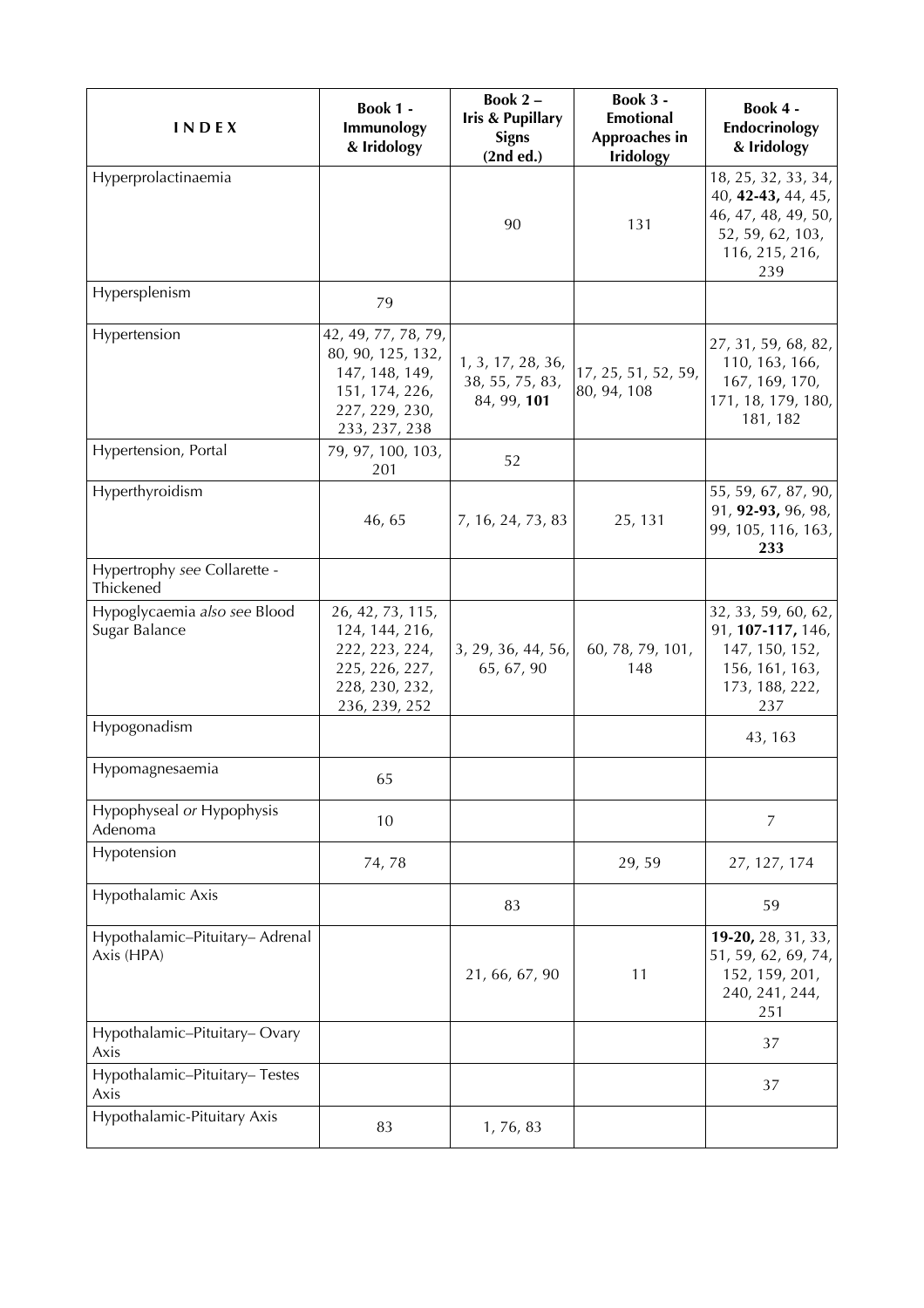| INDEX                                  | Book 1 -<br>Immunology<br>& Iridology                                                                                                                                                                                                                                               | Book $2 -$<br><b>Iris &amp; Pupillary</b><br><b>Signs</b><br>(2nd ed.) | Book 3 -<br><b>Emotional</b><br>Approaches in<br><b>Iridology</b> | Book 4 -<br>Endocrinology<br>& Iridology                                                                                                                                                                               |
|----------------------------------------|-------------------------------------------------------------------------------------------------------------------------------------------------------------------------------------------------------------------------------------------------------------------------------------|------------------------------------------------------------------------|-------------------------------------------------------------------|------------------------------------------------------------------------------------------------------------------------------------------------------------------------------------------------------------------------|
| Hypothyroidism                         | 54, 80, 132, 149,<br>216, 227, 232,<br>239                                                                                                                                                                                                                                          | 2, 11, 15, 16, 29,<br>55, 72, 73                                       | 78, 79, 108                                                       | 32, 42, 43, 46, 59,<br>67, 68, 82, 87, 90,<br>91, 92, 93, 94, 95,<br>96, 97, 98, 99,<br>105, 110, 116,<br>150, 169, 207,<br>217, 222, 223,<br>231, 240                                                                 |
| Hypovolaemia                           |                                                                                                                                                                                                                                                                                     |                                                                        |                                                                   | 180                                                                                                                                                                                                                    |
| Hysterectomy                           |                                                                                                                                                                                                                                                                                     | 50, 90, 92                                                             |                                                                   | 33, 62, 187, 197,<br>204, 212                                                                                                                                                                                          |
| Hysteria                               | 43                                                                                                                                                                                                                                                                                  | 38                                                                     | 59                                                                |                                                                                                                                                                                                                        |
| IBS see Irritable Bowel Syndrome       |                                                                                                                                                                                                                                                                                     |                                                                        |                                                                   |                                                                                                                                                                                                                        |
| Idiopathic Thrombocytopenia<br>Purpura | 170                                                                                                                                                                                                                                                                                 |                                                                        |                                                                   |                                                                                                                                                                                                                        |
| Immune Axis                            | 24, 29-31, 34, 35,<br>46, 52, 69, 112,<br>130, 131, 138,<br>139, 151, 157,<br>167, 178, 187,<br>194, 200, 216                                                                                                                                                                       | 19, 24, 59, 71,<br>72-73                                               | 77, 106, 114                                                      | 20, 68, 80, 81, 82,<br>129, 171                                                                                                                                                                                        |
| Immune Response(s)                     | 8, 12, 13, 21, 27,<br>36, 58, 72, 80, 84,<br>119, 120, 130,<br>134, 135, 144,<br>145, 158, 165,<br>166, 169, 170,<br>171, 261                                                                                                                                                       | 19, 43, 49, 72                                                         | 113                                                               | 6, 10, 15, 17, 18,<br>19, 37, 40, 68, 80,<br>99, 129, 132, 159,<br>161, 162, 196,<br>242, 244                                                                                                                          |
| Immune System                          | 1, 7, 10, 11, 12,<br>14, 15, 19, 20, 21-<br>22, 29, 30, 36, 40,<br>62, 67, 71, 73, 74,<br>77, 79, 81-84, 94,<br>96, 115-126, 128,<br>129-130, 134,<br>135, 136, 155,<br>165, 169, 173,<br>180, 183, 184,<br>186, 187, 201,<br>204, 208, 210,<br>211, 215, 220,<br>221-240, 244, 261 | 18, 28, 41, 43,<br>44, 45, 51, 52,<br>59, 65, 71, 72,<br>75, 83, 85    | 81, 113, 143, 153                                                 | 1, 5, 9, 10, 15, 16,<br>18, 19, 31, 39, 40,<br>42, 43, 46, 50, 51,<br>52, 76, 77, 80, 96,<br>15, 17, 39, 74, 77, 97, 106, 119, 124,<br>129, 131, 152,<br>162, 197, 200,<br>201, 237-238,<br>239, 241, 243,<br>245, 248 |
| Immuno-Deficiency                      | 19, 24, 29                                                                                                                                                                                                                                                                          |                                                                        |                                                                   |                                                                                                                                                                                                                        |
| Immuno-Depression                      | 29, 50, 84                                                                                                                                                                                                                                                                          | 1, 18, 84, 113,<br>114                                                 |                                                                   | 17, 58, 170                                                                                                                                                                                                            |
| Impotence                              |                                                                                                                                                                                                                                                                                     | 90                                                                     | 29                                                                | 33, 41, 43, 62,<br>146                                                                                                                                                                                                 |
| In Utero Emotional Experiences         | 173                                                                                                                                                                                                                                                                                 |                                                                        | 60                                                                |                                                                                                                                                                                                                        |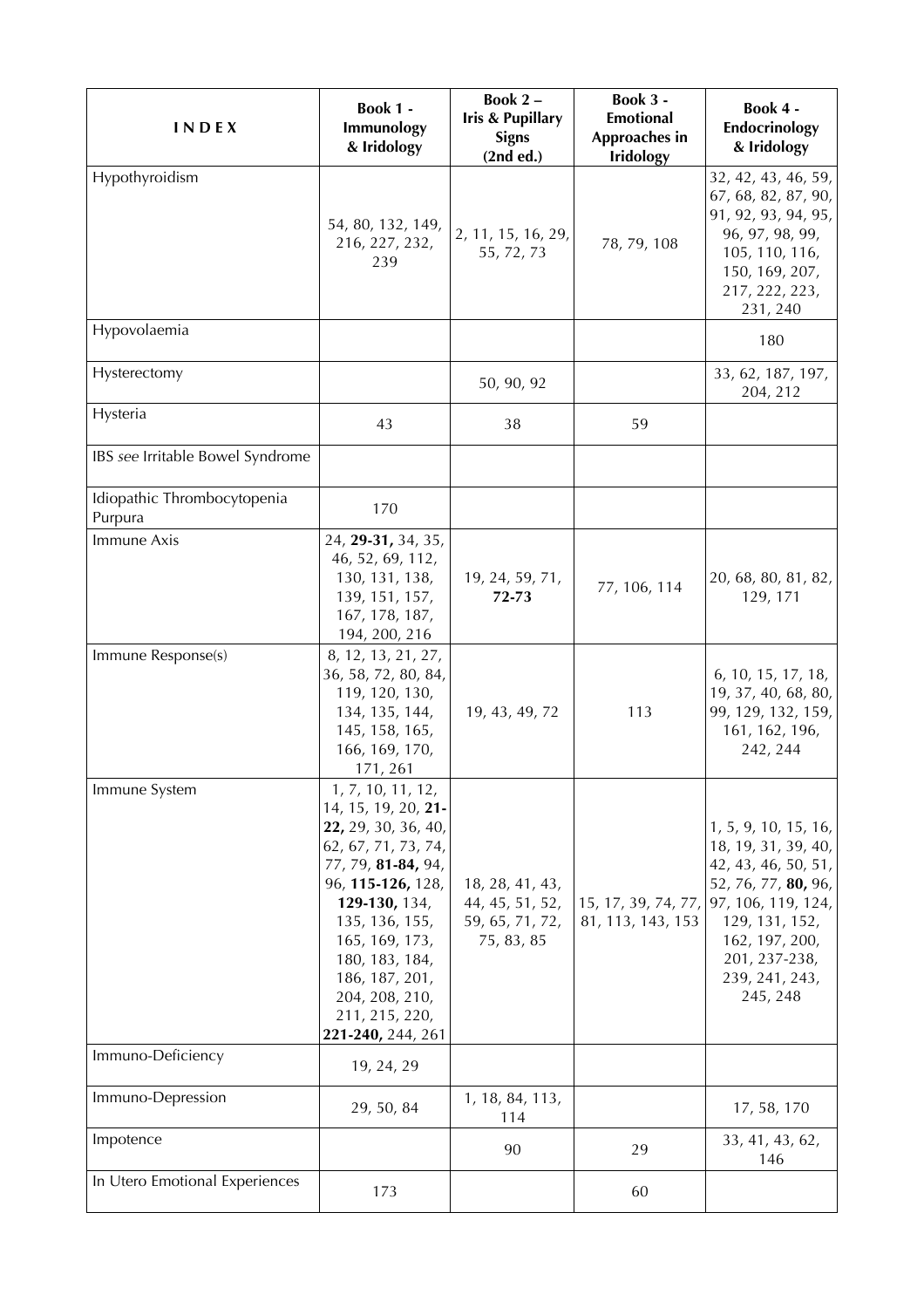| INDEX                                           | Book 1 -<br>Immunology<br>& Iridology                                                                                                                                                                                                                                                                  | Book 2-<br>Iris & Pupillary<br><b>Signs</b><br>(2nd ed.)                                       | Book 3 -<br><b>Emotional</b><br>Approaches in<br><b>Iridology</b> | Book 4 -<br>Endocrinology<br>& Iridology                                                                               |
|-------------------------------------------------|--------------------------------------------------------------------------------------------------------------------------------------------------------------------------------------------------------------------------------------------------------------------------------------------------------|------------------------------------------------------------------------------------------------|-------------------------------------------------------------------|------------------------------------------------------------------------------------------------------------------------|
| Indecision                                      | 35                                                                                                                                                                                                                                                                                                     | 14                                                                                             | 39, 94, 99, 106,<br>107, 115, 137                                 | 112, 116, 225                                                                                                          |
| Independence, Issues with                       |                                                                                                                                                                                                                                                                                                        | $\mathfrak{Z}$                                                                                 | 35, 95                                                            | 28                                                                                                                     |
| Indigestion                                     |                                                                                                                                                                                                                                                                                                        |                                                                                                |                                                                   | 109                                                                                                                    |
| Infantile Spasm(s)                              | 192                                                                                                                                                                                                                                                                                                    |                                                                                                |                                                                   |                                                                                                                        |
| Infection(s)                                    | 12, 20, 23, 24, 26,<br>33, 35, 49, 51, 52,<br>59, 65, 72, 78, 79,<br>80, 86, 88, 91, 92,<br>96, 97, 99, 100,<br>103-104, 105,<br>107, 117, 120,<br>123, 124, 139,<br>144, 156, 173,<br>176, 185, 193,<br>197, 201, 202,<br>203, 204, 221,<br>222, 223, 224,<br>226, 232, 234,<br>251, 261, 262,<br>263 | 3, 17, 19, 26, 27,<br>28, 35, 43, 50,<br>51, 53, 57, 63,<br>71, 75, 83, 85,<br>90, 91, 99, 101 | 52, 79, 80, 94,<br>113, 115, 148                                  | 10, 12, 15, 18, 19,<br>33, 39, 40, 42, 43,<br>46, 48, 62, 68, 82,<br>146, 161, 162,<br>165, 173, 183,<br>196, 216, 239 |
| Infection(s), Viral                             | 4, 72, 79, 97, 117,<br>119, 138, 174,<br>190, 223, 224,<br>229, 235, 236,<br>261                                                                                                                                                                                                                       | 26, 31, 35, 43,<br>83                                                                          | 17, 79, 94                                                        | 91, 145, 182, 241,<br>242                                                                                              |
| Infertility also see Subfertility               | 149, 178, 258                                                                                                                                                                                                                                                                                          | $\, 8$                                                                                         |                                                                   | 12, 41, 43, 47, 48,<br>51, 92, 168, 196                                                                                |
| <b>Inflammatory Condition(s)</b>                | 21, 24, 58, 83,<br>121, 144, 152,<br>157, 160, 169,<br>172, 176                                                                                                                                                                                                                                        | 65, 83                                                                                         | 100                                                               | 51, 170, 172, 247                                                                                                      |
| Influenza (Flu)                                 | 31, 54, 96, 107,<br>124, 138, 188,<br>193, 194, 223,<br>224, 239, 250,<br>262, 263                                                                                                                                                                                                                     | 19,86                                                                                          | 80, 147                                                           | 247                                                                                                                    |
| Influenza or Flu Jab see Vaccine<br>– Influenza |                                                                                                                                                                                                                                                                                                        |                                                                                                |                                                                   |                                                                                                                        |
| Injustice, Sense or Experience of               | 136                                                                                                                                                                                                                                                                                                    | $\overline{2}$                                                                                 | 21, 72, 95, 106,<br>133                                           | 95, 225                                                                                                                |
| Inner Pupillary Border see IPB                  |                                                                                                                                                                                                                                                                                                        |                                                                                                |                                                                   |                                                                                                                        |
| Insecurity                                      | 59, 258                                                                                                                                                                                                                                                                                                | 60,100                                                                                         | 21, 51, 74, 94,<br>100, 137                                       |                                                                                                                        |
| Insomnia                                        | 13, 24, 26, 42,<br>132, 224, 230,<br>233                                                                                                                                                                                                                                                               | 2, 29, 36, 38, 48,<br>65, 71, 82, 87                                                           | 17, 35, 51, 58, 59                                                | 27, 42, 48, 60, 77,<br>82, 83, 87, 92,<br>150, 173, 216,<br>239                                                        |
| Insulin Resistance                              |                                                                                                                                                                                                                                                                                                        |                                                                                                |                                                                   | 11, 111, 145, 188,<br>189, 190                                                                                         |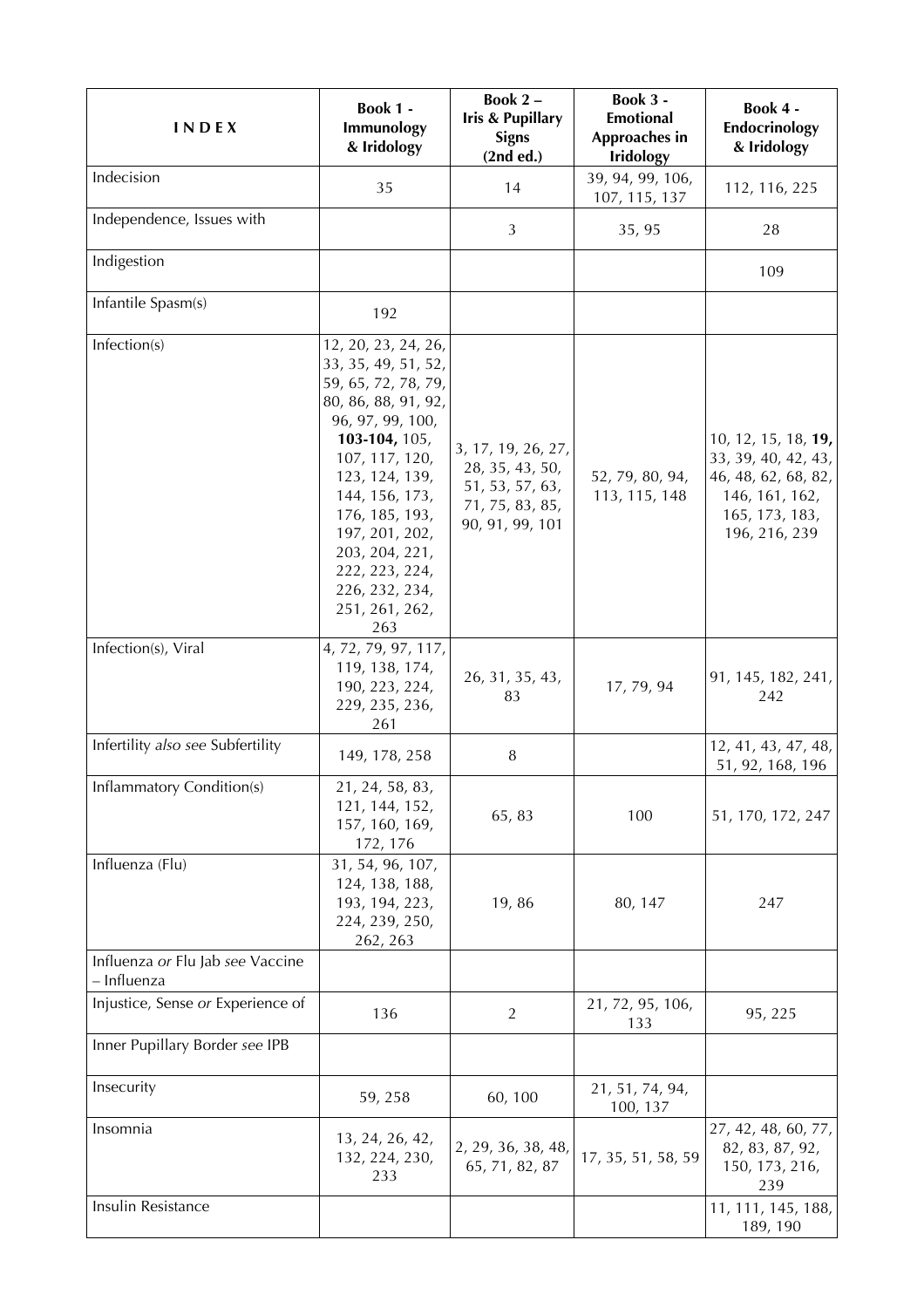| <b>INDEX</b>                     | <b>Book 1 -</b><br>Immunology<br>& Iridology                                                                 | Book 2-<br>Iris & Pupillary<br><b>Signs</b><br>(2nd ed.)       | Book 3 -<br><b>Emotional</b><br>Approaches in<br><b>Iridology</b> | Book 4 -<br>Endocrinology<br>& Iridology                                                                                         |
|----------------------------------|--------------------------------------------------------------------------------------------------------------|----------------------------------------------------------------|-------------------------------------------------------------------|----------------------------------------------------------------------------------------------------------------------------------|
| Interstitial Cystitis            | 24                                                                                                           | 76                                                             | 17                                                                |                                                                                                                                  |
| Intestinal Dysfunction           | 16                                                                                                           |                                                                |                                                                   |                                                                                                                                  |
| Intestinal Immune System         | 21-22, 67, 128,<br>224                                                                                       |                                                                |                                                                   | 31, 76, 197, 200,<br>201                                                                                                         |
| Intestinal Polyposis             | 45, 55, 94                                                                                                   | 22, 23, 87, 103                                                |                                                                   |                                                                                                                                  |
| Intestinal Polyps                | 56                                                                                                           | 87, 103                                                        |                                                                   | 60                                                                                                                               |
| Intestinal Tumour(s)             | 55, 56, 88, 91                                                                                               | 11, 22, 86, 87                                                 | 7, 143                                                            |                                                                                                                                  |
| Intoxication                     | 63, 109, 257                                                                                                 | 67                                                             | 68                                                                |                                                                                                                                  |
| Introversion (-vert,<br>-verted) | 172                                                                                                          | 32, 87                                                         | 35, 48, 60                                                        | 64                                                                                                                               |
| Intuition, Issues with           | 66, 257                                                                                                      | 66                                                             | 34, 35, 89                                                        |                                                                                                                                  |
| Iodine Deficiency                |                                                                                                              |                                                                |                                                                   | 91                                                                                                                               |
| IPB - Absence of or Absent       | 15, 72, 94, 112,<br>119, 121, 216                                                                            | 82, 89, 91                                                     | 77                                                                | 20, 45, 115, 121,<br>190                                                                                                         |
| IPB - Colours                    | 93-94                                                                                                        | 84-85                                                          |                                                                   |                                                                                                                                  |
| IPB - Hypertrophy of             | 28, 34, 46, 53, 55,<br>69, 83, 112, 121,<br>167, 180, 198,<br>216                                            | 19, 21, 23, 72,<br>82, 83, 89                                  | 29, 36, 77, 100,<br>114                                           | 27, 32, 45, 58, 59-<br>60, 68, 70, 97,<br>115, 116, 123,<br>127, 153, 190,<br>212, 232                                           |
| IPB - Hypotrophy of              | 83, 198                                                                                                      | 83, 84                                                         |                                                                   | 97, 115                                                                                                                          |
| IPB - Partial or Full Atrophy of | 34, 41, 68, 84, 94,<br>167, 180, 198,<br>259                                                                 | 8, 31, 35, 66, 83-<br>84, 91                                   | 36, 114, 131                                                      | 13, 32, 58-59,<br>105, 115, 153,<br>182, 200, 207,<br>218, 232                                                                   |
| IPB (Inner Pupillary Border)     | 16, 21, 24, 28,<br>37, 40, 83-94,<br>101, 121, 151,<br>156, 163, 167,<br>180, 184, 187,<br>191, 193-198, 216 | 19, 30, 31, 33,<br>35, 41, 55, 59,<br>69, 72, 81-92,<br>93, 97 | 7, 8, 33-36, 49,<br>50, 77, 95, 100,<br>157                       | 13, 15, 20, 32-34,<br>44, 57-64, 96-97,<br>105, 115, 120,<br>126, 148, 153,<br>170, 182, 191,<br>200, 207, 218,<br>223, 232, 234 |
| IPB Signs $-$ "S"                |                                                                                                              | 14, 89, 90-91                                                  | 35, 131                                                           | 13, 20, 30, 32-33,<br>45, 62-63, 66,<br>116, 218                                                                                 |
| IPB Signs - Anchor               |                                                                                                              | 47, 89, 92                                                     | 35                                                                | 200                                                                                                                              |
| IPB Signs - Black Smudge         | 92, 187, 194-195                                                                                             | 90                                                             |                                                                   |                                                                                                                                  |
| IPB Signs - Borderline           | 90, 167, 180, 198                                                                                            | 88                                                             | 35                                                                |                                                                                                                                  |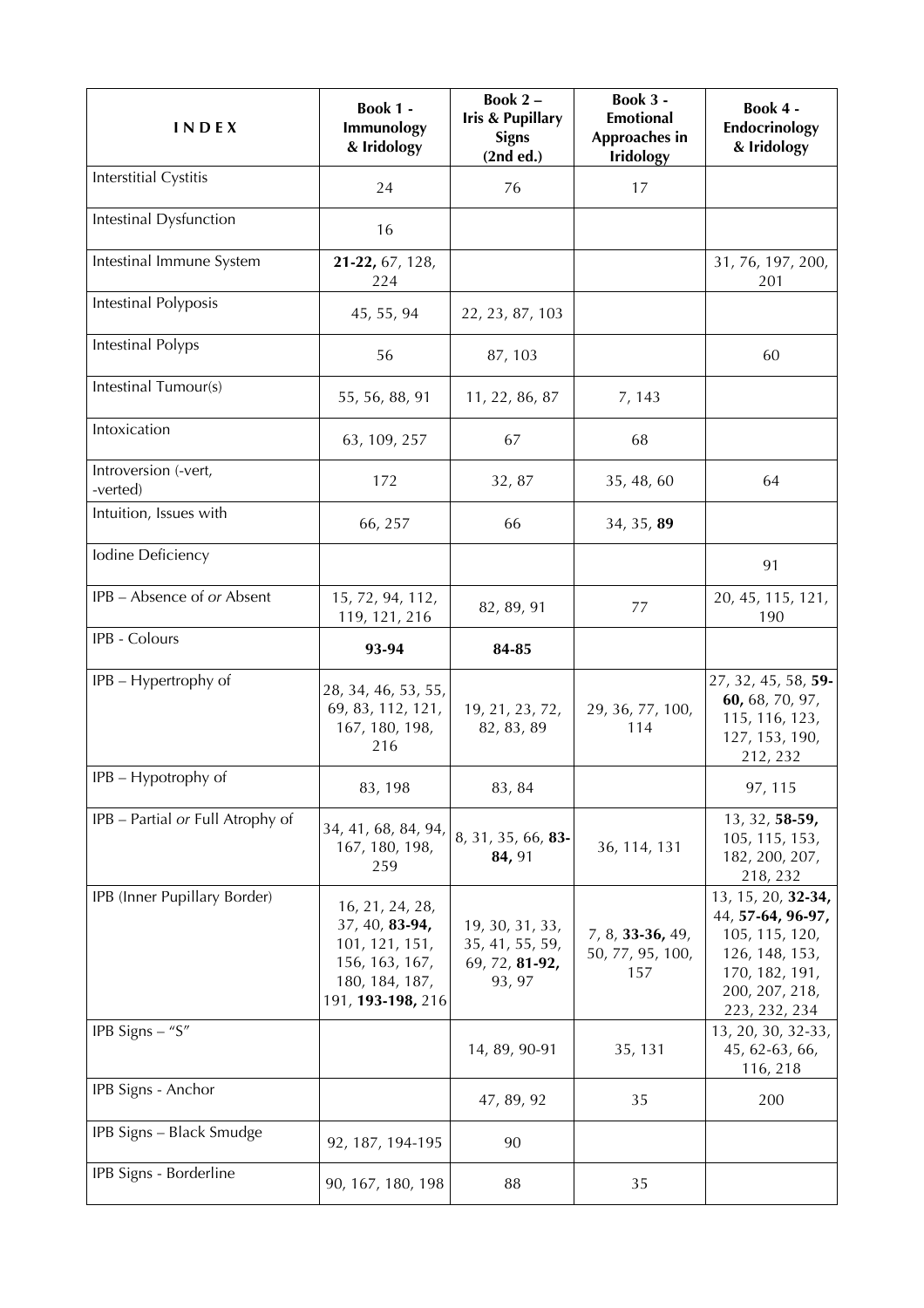| <b>INDEX</b>                                        | <b>Book 1 -</b><br>Immunology<br>& Iridology            | Book 2-<br><b>Iris &amp; Pupillary</b><br><b>Signs</b><br>(2nd ed.) | <b>Book 3 -</b><br><b>Emotional</b><br>Approaches in<br><b>Iridology</b> | Book 4 -<br>Endocrinology<br>& Iridology |
|-----------------------------------------------------|---------------------------------------------------------|---------------------------------------------------------------------|--------------------------------------------------------------------------|------------------------------------------|
| IPB Signs - Button Hole(s)                          | 28, 167                                                 | 68, 86, 89                                                          | 34                                                                       |                                          |
| IPB Signs - Cat's Claw                              | 94, 154                                                 | 89, 91                                                              | 34                                                                       | 116                                      |
| IPB Signs - Comma                                   |                                                         | 86, 89                                                              |                                                                          | 153                                      |
| IPB Signs - Detached IPB                            | 91-92, 179                                              | 88                                                                  | 34                                                                       | 182                                      |
| IPB Signs - Double IPB                              |                                                         | 91                                                                  | 34                                                                       |                                          |
| IPB Signs - Globular                                | 28, 89-90, 180,<br>187, 198                             | 87-88, 89                                                           | 36                                                                       | 13, 20, 63, 123,<br>127, 200, 212        |
| IPB Signs - Heart                                   |                                                         | 89, 90                                                              |                                                                          |                                          |
| IPB Signs - Linear IPB                              |                                                         | 89, 92                                                              | 34                                                                       |                                          |
| IPB Signs - Neurolappen or<br>Nerve Rags            | 28, 187                                                 | 87, 89                                                              | 35, 77, 131                                                              | 13, 60, 127                              |
| IPB Signs - Omega                                   | 85-88, 112, 113,<br>167, 180, 185,<br>187, 195-197, 205 | 85, 89                                                              | 36                                                                       | 20                                       |
| $IPB$ Signs - Pearl(s)                              | 15, 88-89                                               | 87,89                                                               | 35                                                                       |                                          |
| IPB Signs - Rectangular Wall                        |                                                         | 86, 89                                                              | 35                                                                       |                                          |
| IPB Signs - Squared Shape                           |                                                         | 87,89                                                               | 35                                                                       | 20, 63-64, 97, 223                       |
| IPB Signs - Stacked, Palisade(s)<br>or Fence Posts  | 28, 68, 90, 156,<br>161, 162, 167                       | 31, 87, 89                                                          | 34                                                                       | 181                                      |
| IPB Signs - Target                                  | 94                                                      | 88, 89                                                              |                                                                          |                                          |
| IPB Signs - Teardrop Formation                      |                                                         | 89, 92                                                              |                                                                          | 207                                      |
| IPB Signs - Toothed or Star                         | 265                                                     | 91                                                                  |                                                                          |                                          |
| IPB Signs - Triangle(s)                             | 50, 91                                                  | 18, 86, 89                                                          | 34                                                                       |                                          |
| IPB Signs - Tube IPB                                |                                                         | 92                                                                  |                                                                          |                                          |
| IPB Signs - Undulation                              | 93, 156, 167                                            | 86, 89                                                              | 33                                                                       | 20                                       |
| IPB Signs - Wave(s)                                 | 89, 187, 193-194,<br>205                                | 86, 89                                                              | 34                                                                       | 20                                       |
| IPB Signs - White Spotted                           |                                                         | 92                                                                  |                                                                          |                                          |
| Iridodonesis                                        |                                                         | 5                                                                   |                                                                          |                                          |
| Iris Signs - Corkscrew Radials<br>(Radial Platting) |                                                         | 53                                                                  |                                                                          |                                          |
| Iris Signs - Fish Hook                              |                                                         | 11,54                                                               | 57                                                                       |                                          |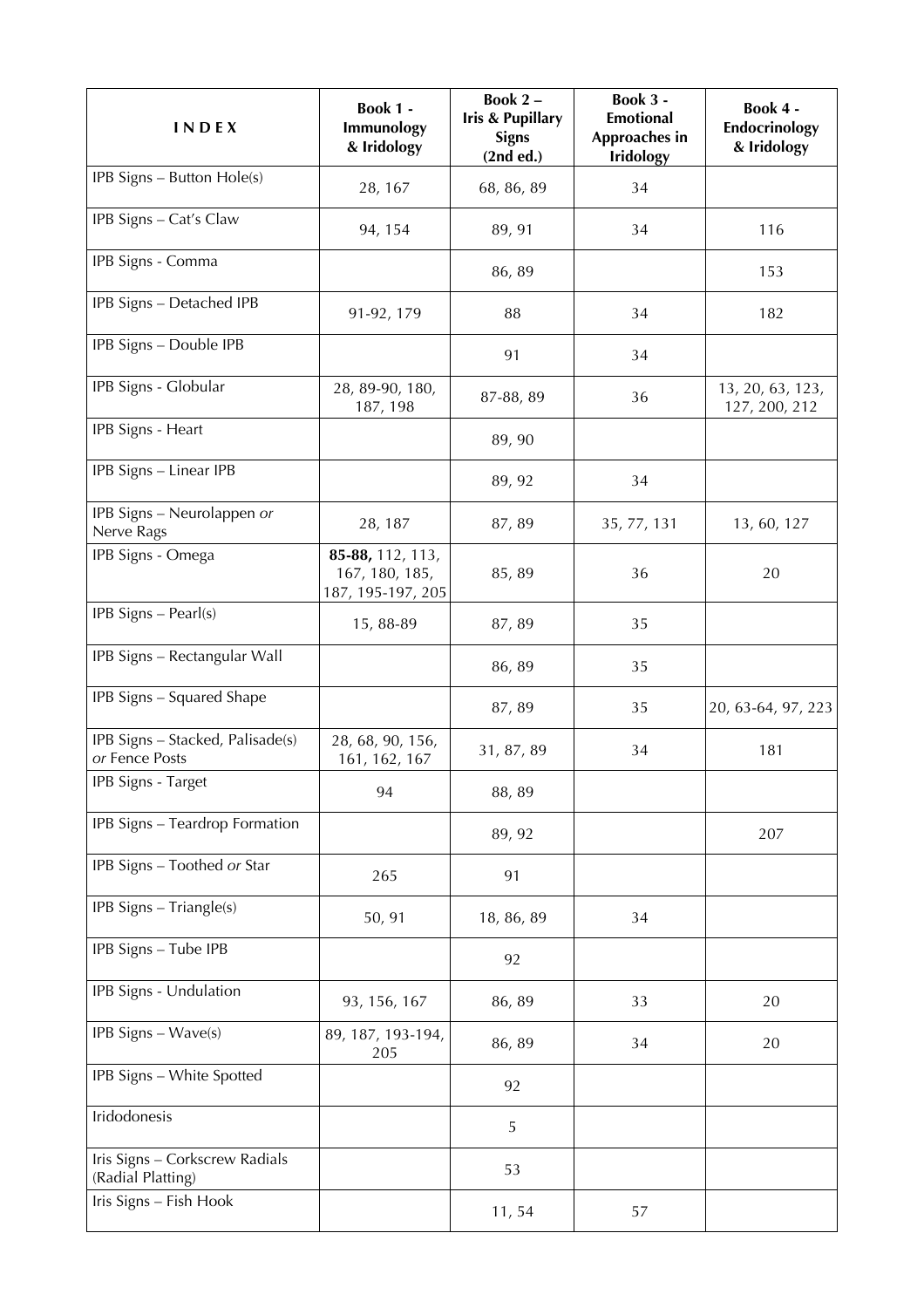| INDEX                                          | <b>Book 1 -</b><br>Immunology<br>& Iridology | Book 2-<br><b>Iris &amp; Pupillary</b><br><b>Signs</b><br>(2nd ed.) | Book 3 -<br><b>Emotional</b><br>Approaches in<br><b>Iridology</b> | Book 4 -<br>Endocrinology<br>& Iridology                                 |
|------------------------------------------------|----------------------------------------------|---------------------------------------------------------------------|-------------------------------------------------------------------|--------------------------------------------------------------------------|
| Iris Signs - Hepatic Wedge                     |                                              | 56                                                                  |                                                                   |                                                                          |
| Iris Signs - Neuron Network(s)                 | 60                                           | 11, 54, 61                                                          | 58                                                                |                                                                          |
| Iris Signs - Radial Furrows (Radii<br>Solaris) | 15, 16, 29, 33, 42,<br>131, 189, 265         | 11, 35, 36, 56-<br>57, 72, 97                                       | 59, 72, 105, 106,<br>113, 133                                     | 12, 14, 29, 32, 44,<br>45, 46, 71, 82, 94,<br>124, 170, 205,<br>218, 231 |
| Iris Signs - Rarefaction                       | 79, 112                                      | 12, 15, 57, 62                                                      | 52, 59                                                            |                                                                          |
| Iris Signs - Scurf Rim (Skin Ring)             | 163                                          | 55                                                                  | 59                                                                | 96, 232                                                                  |
| Iris Signs - Stomach Ring(s)                   | 27                                           | 55-56                                                               | 60                                                                | 123                                                                      |
| Iris Signs - Tulip Sign                        |                                              | 53                                                                  | 57                                                                |                                                                          |
| Iris Signs - Vascularized Vessels              |                                              | 53                                                                  | 57                                                                | 182, 200                                                                 |
| Iris Signs - White Radial(s)                   | 112, 113                                     | 11, 53, 54                                                          | 51, 60, 89, 94                                                    |                                                                          |
| Iris Tonus                                     | 77-80, 201                                   | 60, 75-76                                                           |                                                                   | 34                                                                       |
| Iris Tonus - Frontal Flattening                | 78                                           | 75                                                                  |                                                                   |                                                                          |
| Iris Tonus - Horizontal Ellipse                |                                              | 1, 60, 76                                                           | 11                                                                | 34                                                                       |
| Iris Tonus - Nasal Flattening                  | 78-79                                        | 75                                                                  |                                                                   |                                                                          |
| Iris Tonus - Temporal Flattening               | 78, 79, 80                                   | 75,76                                                               |                                                                   |                                                                          |
| Iris Tonus - Ventral Flattening                | 78                                           | 75                                                                  |                                                                   |                                                                          |
| Iris Tonus - Vertical Ellipse                  | 77, 201                                      | 1,76                                                                | 11                                                                | 27, 34                                                                   |
| Iritis                                         | 65, 81, 178, 236                             |                                                                     | 25                                                                |                                                                          |
| Irritability                                   | 36, 42, 82, 149,<br>153, 224, 228            | 29, 38, 57, 65                                                      | 34, 47, 59, 115,<br>132, 133                                      | 109, 150, 169,<br>173, 172                                               |
| Irritable Bowel Syndrome (IBS)                 | 27, 42, 62, 107,<br>124, 226                 | 38, 60, 64, 66,<br>87                                               | 17, 80, 132                                                       | 50, 63, 126                                                              |
| <b>Ischemic Heart Disease</b>                  |                                              |                                                                     |                                                                   | 146                                                                      |
| Jealousy                                       | 100, 203                                     | $\overline{4}$                                                      | 15, 51, 95, 137                                                   |                                                                          |
| Jet Lag                                        | 130, 132, 144                                | 84                                                                  |                                                                   | 58, 77, 81, 82, 83,<br>161, 239                                          |
| Joint Pain or Painful Joints                   | 50, 225, 226, 235                            | 16, 19                                                              |                                                                   | 67, 110, 222                                                             |
| Kallmann's Syndrome                            |                                              |                                                                     |                                                                   | 45, 47                                                                   |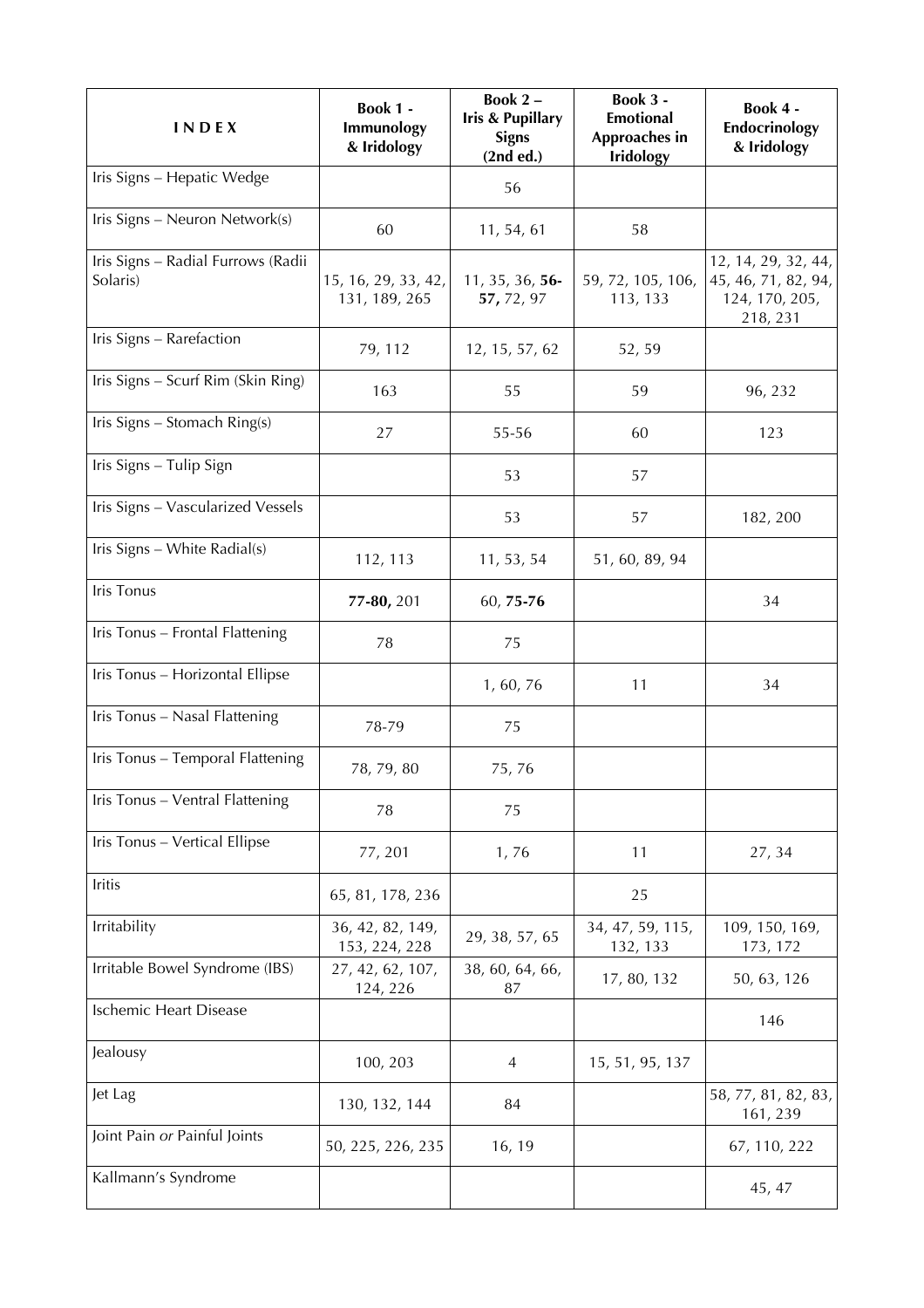| INDEX                                         | Book 1 -<br>Immunology<br>& Iridology                                   | Book 2-<br><b>Iris &amp; Pupillary</b><br><b>Signs</b><br>(2nd ed.)                                  | Book 3 -<br><b>Emotional</b><br>Approaches in<br><b>Iridology</b> | Book 4 -<br>Endocrinology<br>& Iridology                                   |
|-----------------------------------------------|-------------------------------------------------------------------------|------------------------------------------------------------------------------------------------------|-------------------------------------------------------------------|----------------------------------------------------------------------------|
| Keratitis                                     |                                                                         |                                                                                                      |                                                                   | 92                                                                         |
| Kidney Defects, Congenital                    | 219                                                                     |                                                                                                      |                                                                   |                                                                            |
| Kidney Problems                               | 39, 50, 53, 93, 94,<br>99, 108, 125, 169,<br>170, 187, 202,<br>261, 262 | 1, 4, 12, 15, 17,<br>19, 20, 27, 41,<br>47, 48, 54, 55,<br>57, 63, 69, 75,<br>79, 85, 91, 99,<br>101 | 25, 48, 52, 58, 80,<br>94, 131, 133                               | 27, 68, 77, 90,<br>105, 126, 162,<br>180, 183, 184,<br>225, 241            |
| Kidneys, Polycystic                           | 49, 54                                                                  | 3, 15, 17, 20                                                                                        |                                                                   | 69                                                                         |
| Koch's Sign see Collarette Rope               |                                                                         |                                                                                                      |                                                                   |                                                                            |
| Kupffer Cells Imbalance                       | 119                                                                     |                                                                                                      |                                                                   |                                                                            |
| Lactation                                     | 171, 236                                                                | 90                                                                                                   |                                                                   | 17, 28, 33, 37, 41,<br>42, 43, 62, 89                                      |
| Lactic Acidosis                               |                                                                         |                                                                                                      |                                                                   | 146                                                                        |
| Lactose Intolerance                           | 66                                                                      |                                                                                                      |                                                                   |                                                                            |
| Lactotroph Adenoma see<br>Prolactinoma        |                                                                         |                                                                                                      |                                                                   |                                                                            |
| Lacuna - Asparagus                            | 15, 52                                                                  | 11, 14-15                                                                                            |                                                                   | 27, 30-31, 66-67,<br>212-213                                               |
| Lacuna - Beak                                 | 53, 55                                                                  | 11, 18-19, 22                                                                                        | $\overline{7}$                                                    |                                                                            |
| Lacuna - Circular                             | 11, 16-17                                                               |                                                                                                      |                                                                   | 31, 68, 71                                                                 |
| Lacuna - Closed                               | 49, 50, 54, 131                                                         | 14, 17, 18, 19,<br>38                                                                                |                                                                   | 66, 82, 170                                                                |
| Lacuna - Daisy Petal (Milkwort)               | 53                                                                      | 20                                                                                                   |                                                                   | 68                                                                         |
| Lacuna - Gigantic                             |                                                                         | 11, 20-21                                                                                            | 7                                                                 | 69, 71, 149                                                                |
| Lacuna - Honeycomb                            | 60                                                                      | 15, 62                                                                                               |                                                                   |                                                                            |
| Lacuna - Jellyfish                            |                                                                         | 15                                                                                                   |                                                                   |                                                                            |
| Lacuna - Lance                                | 50                                                                      | 20                                                                                                   |                                                                   |                                                                            |
| Lacuna - Leaf                                 | 15, 54-55, 131,<br>150                                                  | 11, 21                                                                                               | 39, 100                                                           | 14, 31-32, 44, 46,<br>69-70, 71, 82, 94,<br>124, 170, 191,<br>200-201, 218 |
| Lacuna - Milkwort see Lacuna -<br>Daisy Petal |                                                                         |                                                                                                      |                                                                   |                                                                            |
| Lacuna - Negative                             | 50                                                                      | 19                                                                                                   |                                                                   | 71                                                                         |
| Lacuna - One-Sided                            | 54                                                                      | 19                                                                                                   |                                                                   |                                                                            |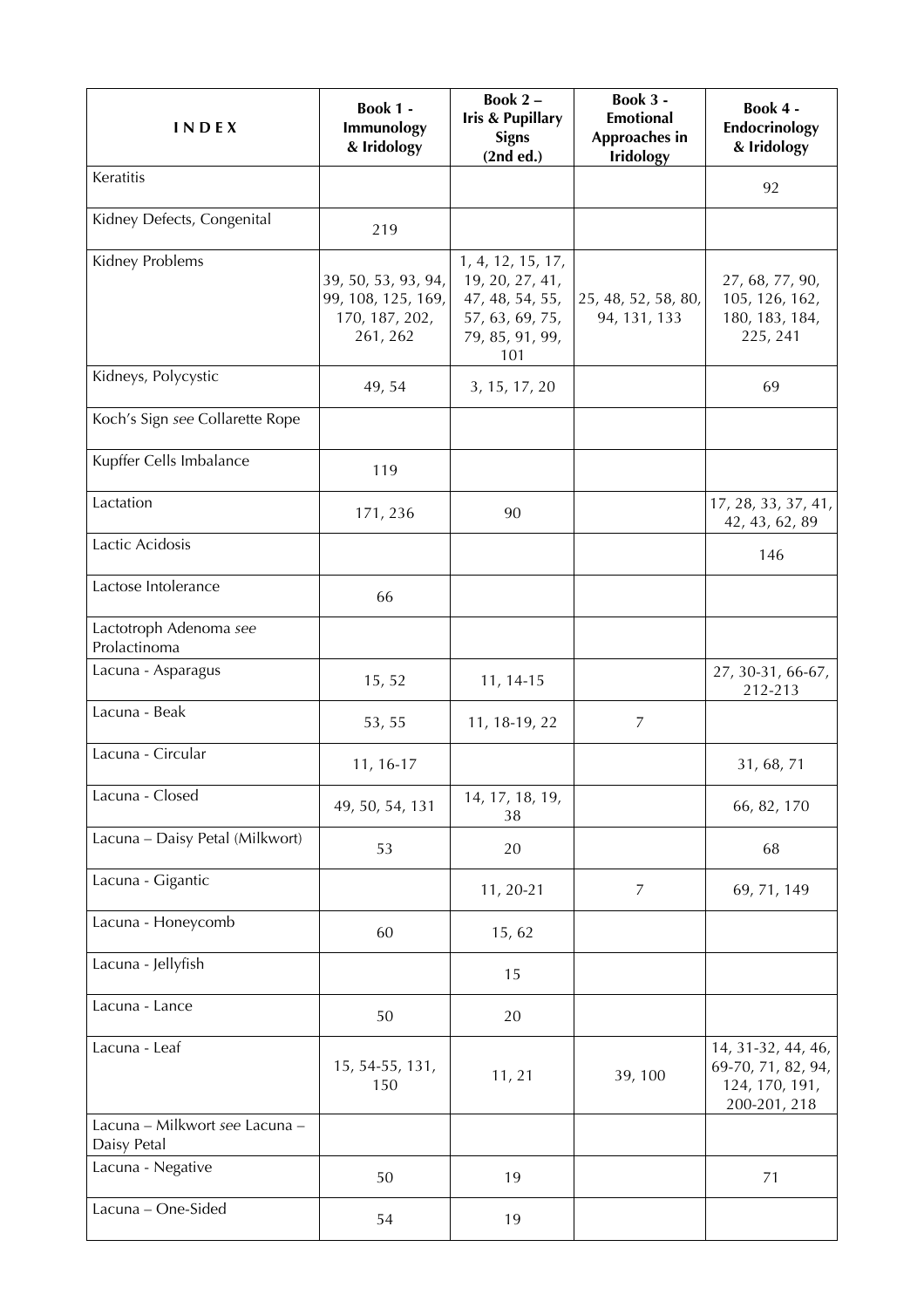| <b>INDEX</b>                        | Book 1 -<br>Immunology<br>& Iridology    | Book 2-<br><b>Iris &amp; Pupillary</b><br><b>Signs</b><br>(2nd ed.) | Book 3 -<br><b>Emotional</b><br>Approaches in<br><b>Iridology</b> | Book 4 -<br>Endocrinology<br>& Iridology                                          |
|-------------------------------------|------------------------------------------|---------------------------------------------------------------------|-------------------------------------------------------------------|-----------------------------------------------------------------------------------|
| Lacuna - Open                       | 15, 54                                   | 14, 19, 53                                                          |                                                                   |                                                                                   |
| Lacuna - Rhomboid                   | 15, 50, 138, 156                         | 18                                                                  |                                                                   | 71, 170                                                                           |
| Lacuna - Shoe                       | 49                                       | 11, 17                                                              |                                                                   | 182                                                                               |
| Lacuna - Silver Fibre               | 49                                       | 17                                                                  |                                                                   |                                                                                   |
| Lacuna - Solitary Collarette        | 53                                       | 20                                                                  |                                                                   | 68                                                                                |
| Lacuna - Stairstep                  | 28, 42, 45, 55-56,<br>120                | 11, 22, 23                                                          |                                                                   | 221                                                                               |
| Lacuna - Thymus                     | 29, 52, 138, 139                         | 11, 12, 19                                                          |                                                                   | 39, 71                                                                            |
| Lacuna - Thyroxine                  |                                          | 11, 15-16, 73                                                       |                                                                   | 67, 71, 94, 95, 97,<br>223                                                        |
| Lacuna - Torpedo                    | 50                                       | 17,77                                                               |                                                                   |                                                                                   |
| Lacunae                             | 15, 30, 37, 45, 49-<br>56, 58, 101, 138  | 11, 13-22, 23, 77                                                   | 39, 90, 100, 107,<br>108                                          | 30-32, 65-70, 94,<br>148, 149, 200,<br>204, 231, 233                              |
| Lacunae - Double                    | 54                                       | 20                                                                  |                                                                   | 69                                                                                |
| Laryngitis                          | 83, 91                                   | 60, 83                                                              |                                                                   |                                                                                   |
| Lateral Sclerosis                   | 91                                       |                                                                     |                                                                   | $\overline{7}$                                                                    |
| Lead                                | 10, 25, 64, 92,<br>190, 194, 229,<br>234 | 67                                                                  |                                                                   | 7                                                                                 |
| Leaky Gut Syndrome                  | 19, 24, 66, 67, 90,<br>124, 226          | 66, 68, 87                                                          | 80                                                                | 91, 153                                                                           |
| Learning Disability or Difficulties | 192, 208, 227                            | 64                                                                  |                                                                   | 108                                                                               |
| Leishmaniasis                       | 79                                       | 75                                                                  |                                                                   |                                                                                   |
| Lethargy                            | 65, 93, 124, 149,<br>153                 | 29, 90                                                              | 52,80                                                             | 33, 42, 62, 150,<br>163, 169, 172,<br>178, 216, 222                               |
| Leucotrichia                        | 165                                      |                                                                     |                                                                   |                                                                                   |
| Leukaemia                           | 79, 97, 141, 229,<br>250                 |                                                                     | 147                                                               | 239                                                                               |
| Leukopenia                          | 101, 103                                 |                                                                     |                                                                   |                                                                                   |
| Libido, Loss of or Low              | 35, 132                                  | 2, 16, 17, 29, 30,<br>90                                            | 29, 115                                                           | 31, 33, 42, 43, 47,<br>62, 66, 68, 82, 91,<br>92, 110, 150, 173,<br>216, 221, 241 |
| Lichen Planus                       | 121, 169                                 | 55                                                                  | 59                                                                |                                                                                   |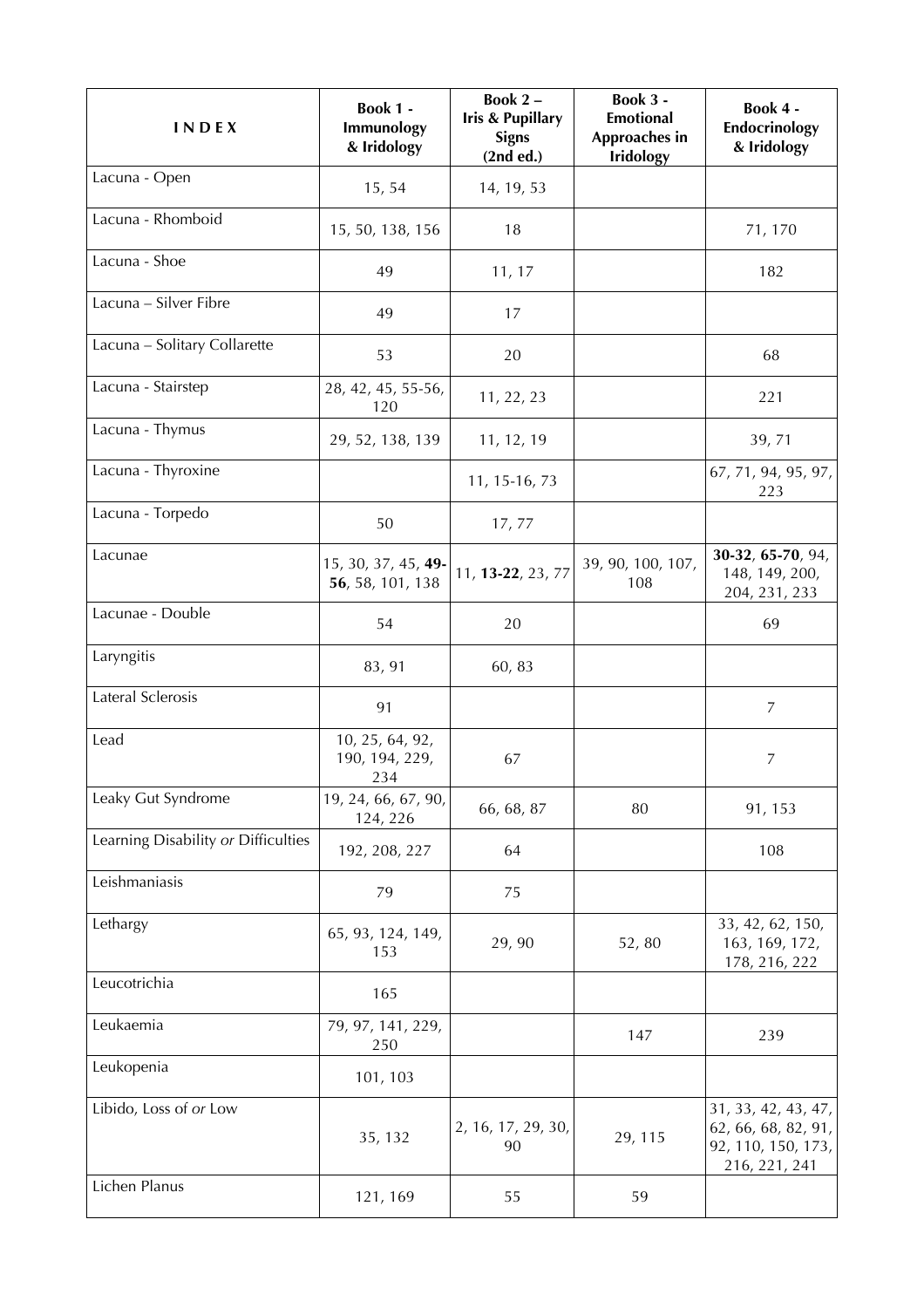| <b>INDEX</b>                                    | Book 1 -<br>Immunology<br>& Iridology            | Book 2-<br><b>Iris &amp; Pupillary</b><br><b>Signs</b><br>(2nd ed.) | Book 3 -<br><b>Emotional</b><br>Approaches in<br><b>Iridology</b> | Book 4 -<br>Endocrinology<br>& Iridology         |
|-------------------------------------------------|--------------------------------------------------|---------------------------------------------------------------------|-------------------------------------------------------------------|--------------------------------------------------|
| Lichen Sclerosis                                |                                                  |                                                                     |                                                                   | 50, 110                                          |
| Limbic System                                   | 8, 11, 12, 84, 186,<br>209                       | 71                                                                  | 15-17, 36, 52, 73,<br>77, 81, 93, 131                             | 6, 9, 10, 13, 20,<br>28, 32, 61, 84,<br>159, 225 |
| Liver Cirrhosis                                 | 79, 104, 118, 119,<br>120, 121, 122,<br>125, 201 | 52, 56, 85, 103                                                     | 80                                                                | 50, 51, 241                                      |
| Liver Degeneration                              | 91, 187                                          | 86                                                                  |                                                                   |                                                  |
| Liver Disease                                   | 24, 121, 122, 201                                | 52                                                                  |                                                                   |                                                  |
| Liver Stones                                    | 115                                              | 29                                                                  |                                                                   | 103                                              |
| Liver, Congested or Congestion<br><sub>of</sub> | 26, 117, 221                                     | 2, 3, 29, 52, 102                                                   |                                                                   | 151, 217                                         |
| Liver, Fatty Degeneration of                    | 93, 125, 132                                     | 85, 103                                                             |                                                                   | 82                                               |
| Loneliness                                      | 93                                               | 94                                                                  |                                                                   |                                                  |
| Loss also see Bereavement                       | 13, 78, 216                                      |                                                                     | 78, 106, 137                                                      |                                                  |
| Low Blood Sugar also see<br>Hypoglycaemia       | 144                                              | 90                                                                  |                                                                   | 33, 60, 62, 107,<br>108, 109, 116,<br>128, 161   |
| Lowered Immune Resistance                       | 188                                              |                                                                     |                                                                   |                                                  |
| Lying (Fear of Truth)                           |                                                  |                                                                     | 25                                                                |                                                  |
| Lyme's Disease                                  | 46                                               | 24                                                                  |                                                                   |                                                  |
| Lymphatic Congestion                            | 23, 39, 41, 261                                  | 35, 41                                                              | 68, 132                                                           |                                                  |
| Lymphatic System                                | 40, 107, 108, 109,<br>111, 163, 173              | 27, 41, 50, 59                                                      |                                                                   |                                                  |
| Lymphoedema                                     | 54                                               | 19, 55, 61                                                          |                                                                   |                                                  |
| Lymphoma also see Hodgkin's,<br>Non-Hodgkin's   | 46, 137, 141                                     | 23                                                                  |                                                                   |                                                  |
| Lymphocytic Hypophysitis                        |                                                  |                                                                     |                                                                   | 25                                               |
| Macrophagic Myofasciitis (MMF)                  | 205, 211                                         |                                                                     |                                                                   |                                                  |
| Maculopathy                                     |                                                  |                                                                     |                                                                   | 78                                               |
| Malabsorption Syndrome                          | 45                                               | 3, 23                                                               |                                                                   | 91                                               |
| Malaria                                         | 85, 97, 99, 103,<br>118, 203, 223,<br>261        | 32, 51, 75                                                          | 48                                                                |                                                  |
| Malnutrition                                    | 109                                              |                                                                     |                                                                   | 25, 145                                          |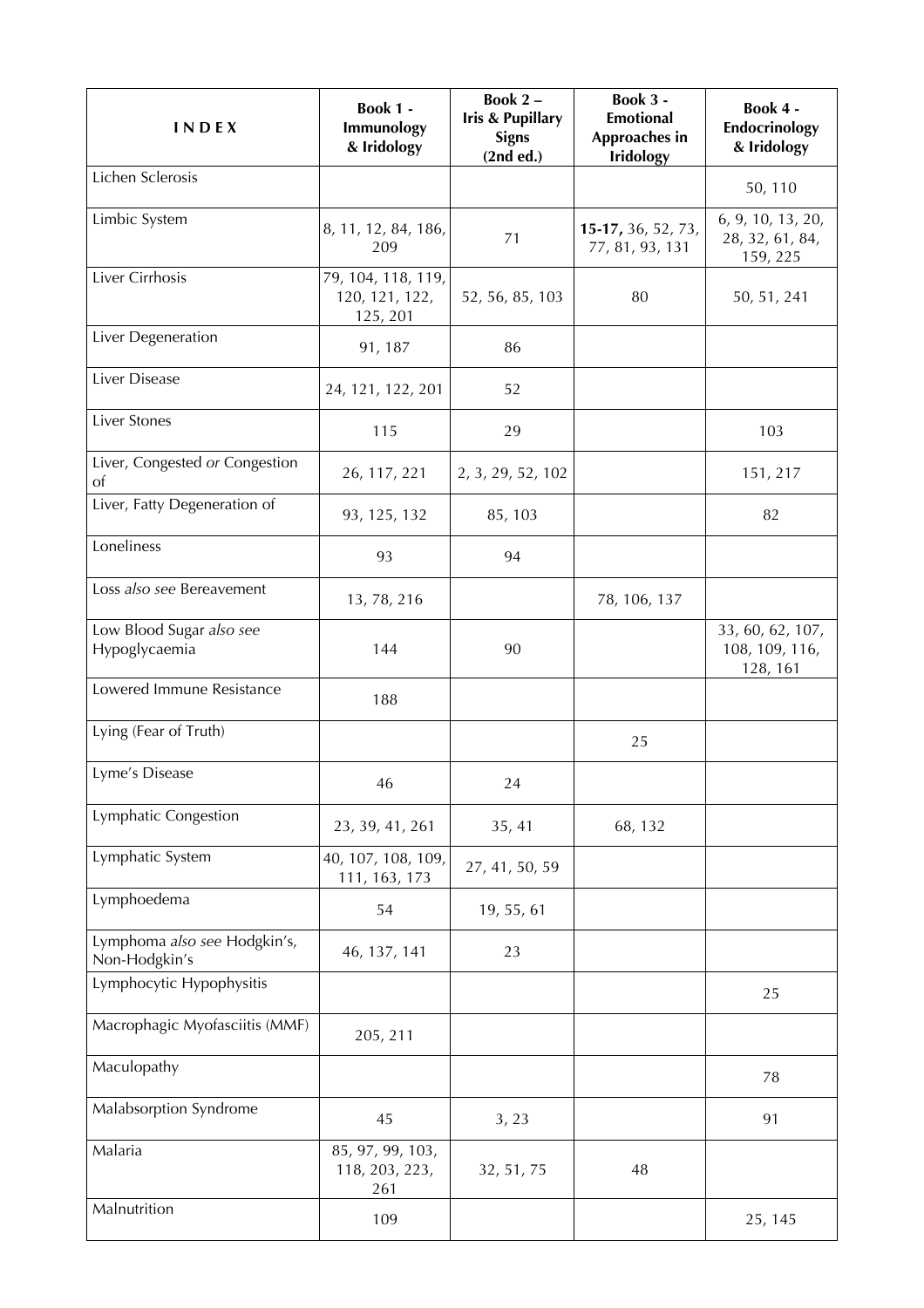| <b>INDEX</b>                                                               | <b>Book 1 -</b><br>Immunology<br>& Iridology                                  | Book 2-<br><b>Iris &amp; Pupillary</b><br><b>Signs</b><br>(2nd ed.) | Book 3 -<br><b>Emotional</b><br>Approaches in<br><b>Iridology</b> | Book 4 -<br>Endocrinology<br>& Iridology |
|----------------------------------------------------------------------------|-------------------------------------------------------------------------------|---------------------------------------------------------------------|-------------------------------------------------------------------|------------------------------------------|
| MALT, Inhibition or Compromise<br>of                                       | 28, 46, 56, 59, 61,<br>62, 63, 64, 65, 67,<br>90, 115, 179, 185,<br>205       | 22, 23, 28, 63,<br>65, 67, 72, 87                                   |                                                                   | 31, 152                                  |
| Mammilations                                                               | 20, 27, 37, 71-75,<br>118, 119, 157,<br>162, 167, 179,<br>185, 204, 205       | 32, 43-45                                                           | 48,60                                                             | 21, 128, 201                             |
| Mast Cell Degranulation (MCD)                                              | 59, 65, 72, 90, 91,<br>123, 155-160, 161                                      | 44, 61, 64, 66,<br>87                                               |                                                                   |                                          |
| Mastalgia                                                                  |                                                                               | 3                                                                   |                                                                   | 47, 70, 237                              |
| Mastitis                                                                   | 50                                                                            | 17                                                                  |                                                                   |                                          |
| MBD see Minimal Brain<br>Dysfunction<br>MCD see Mast Cell<br>Degranulation |                                                                               |                                                                     |                                                                   |                                          |
| ME see Myalgic<br>Encephalomyelitis                                        |                                                                               |                                                                     |                                                                   |                                          |
| Measles also see Vaccine -<br>Measles, MMR                                 | 118, 190, 211,<br>221, 239                                                    |                                                                     |                                                                   | 145                                      |
| Melatonin Rhythm Disturbance                                               |                                                                               |                                                                     |                                                                   | 77                                       |
| Memory Loss or Problems                                                    | 35, 42, 52                                                                    | 3, 16, 29, 36, 56,<br>65, 83, 186                                   | 17, 115                                                           | 30, 60, 66, 67, 91,<br>150, 173, 222     |
| Memory, Ancestral                                                          | 57                                                                            | 59                                                                  |                                                                   |                                          |
| Ménière's Disease                                                          | 132                                                                           |                                                                     |                                                                   | 83                                       |
| Meningitis                                                                 | 67, 81, 186, 187,<br>259                                                      | 9,68                                                                |                                                                   |                                          |
| Menopausal Symptoms                                                        | 77, 124                                                                       | 14, 76, 90                                                          | 79                                                                | 30, 47, 49, 51, 91,<br>221               |
| Menopause Axis                                                             |                                                                               |                                                                     |                                                                   | 207, 221-224                             |
| Menorrhagia                                                                | 62                                                                            | 3, 16, 64                                                           |                                                                   | 42, 48, 67, 92,<br>198, 203              |
| MENS see Multiple Endocrine<br>Neoplasia Syndrome                          |                                                                               |                                                                     |                                                                   |                                          |
| Mental Exhaustion or Fatigue                                               | 137                                                                           | 88                                                                  |                                                                   | 63                                       |
| Mental Retardation                                                         |                                                                               |                                                                     |                                                                   | 77                                       |
| Mercury                                                                    | 10, 25, 92, 136,<br>185, 187, 190,<br>194, 195, 207,<br>208, 229, 234,<br>238 | 67,90                                                               |                                                                   | 7, 35, 91, 99                            |
| Metabolic Rate                                                             | 145, 148, 227                                                                 |                                                                     |                                                                   | 88, 162, 167, 223                        |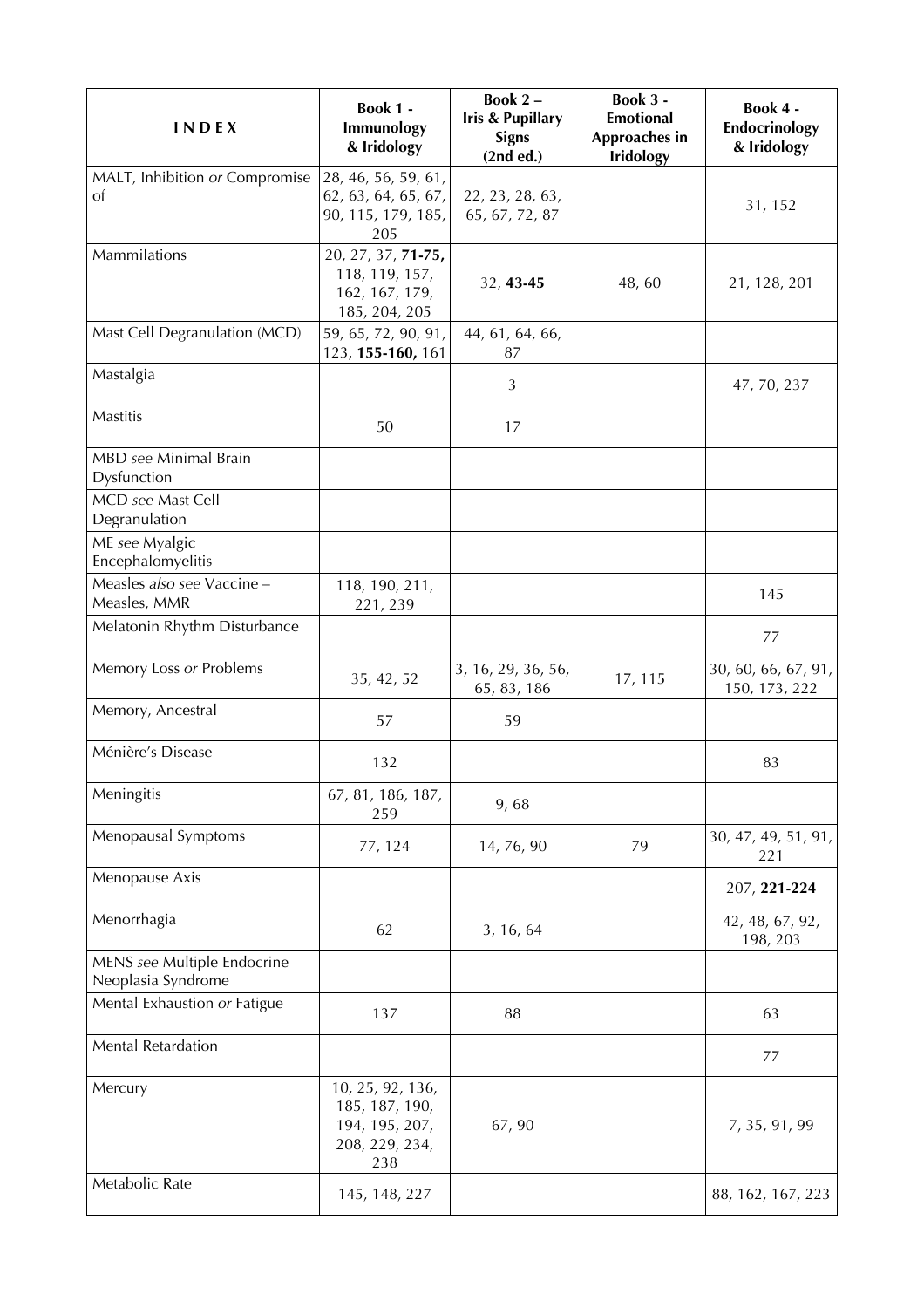| <b>INDEX</b>                                    | Book 1 -<br>Immunology<br>& Iridology                                                                                   | Book 2-<br><b>Iris &amp; Pupillary</b><br><b>Signs</b><br>(2nd ed.)                 | Book 3 -<br><b>Emotional</b><br>Approaches in<br><b>Iridology</b>           | Book 4 -<br>Endocrinology<br>& Iridology     |
|-------------------------------------------------|-------------------------------------------------------------------------------------------------------------------------|-------------------------------------------------------------------------------------|-----------------------------------------------------------------------------|----------------------------------------------|
| Meteroism                                       | 68                                                                                                                      |                                                                                     |                                                                             |                                              |
| MG see Myasthenia Gravis                        |                                                                                                                         |                                                                                     |                                                                             |                                              |
| MI see Myocardial Infarction                    |                                                                                                                         |                                                                                     |                                                                             |                                              |
| Micturation                                     | 35                                                                                                                      |                                                                                     | 115                                                                         |                                              |
| Migraine                                        | 12, 35, 42, 52, 63,<br>115, 188, 192,<br>208, 209, 233                                                                  | 1, 2, 4, 8, 11, 14,<br>17, 29, 30, 36,<br>37, 38, 64, 66,<br>67, 82, 87, 91,<br>104 | 17, 34, 51, 59, 90,<br>108, 115, 132                                        | 10, 30, 31, 66, 68,<br>109, 116, 196,<br>221 |
| Minimal Brain Dysfunction<br>(MBD)              | 183, 190, 191,<br>193, 208                                                                                              |                                                                                     |                                                                             |                                              |
| Miscarriage                                     | 67, 223, 226                                                                                                            | 68                                                                                  |                                                                             | 42, 48, 51, 203                              |
| Mitral Stenosis                                 | 90                                                                                                                      |                                                                                     |                                                                             |                                              |
| MMF see Macrophargic<br>Myofasciitis            |                                                                                                                         |                                                                                     |                                                                             |                                              |
| Mononucleosis (Glandular Fever)                 | 23, 60, 61, 79, 81,<br>97, 99, 100, 103,<br>107, 122, 124,<br>138, 201, 203,<br>223, 225, 235,<br>236, 239, 261,<br>263 | 20, 47, 51, 52,<br>62                                                               | 79, 106, 108                                                                | 173                                          |
| Mood Swings                                     | 24, 36, 66, 78, 86,<br>88, 197, 216, 228,<br>233, 258                                                                   | 16, 30, 60, 64,<br>73, 79, 85                                                       | 21, 36, 78, 115                                                             | 47, 67, 92, 110,<br>221, 222                 |
| Morning Sickness                                | 115                                                                                                                     |                                                                                     |                                                                             |                                              |
| Mother, Issues with                             | 36, 68, 89, 90, 91,<br>137, 150, 172,<br>255, 256                                                                       | 2, 30, 31, 62, 64,<br>82, 86, 87                                                    | 34, 35, 50, 53, 63,<br>72, 74, 85-86, 94,<br>95, 101, 108, 109,<br>119, 137 | 112, 169, 198,<br>207, 215, 216,<br>225      |
| Motivation, Lack of                             |                                                                                                                         |                                                                                     | 34                                                                          | 222                                          |
| Motor Neurone Disease                           |                                                                                                                         | 4,36                                                                                | 108                                                                         |                                              |
| Mouth Infections                                | 262                                                                                                                     |                                                                                     |                                                                             |                                              |
| MS see Multiple Sclerosis                       |                                                                                                                         |                                                                                     |                                                                             |                                              |
| Multiple Endocrine Neoplasia<br>Syndrome (MENS) | 133, 143                                                                                                                |                                                                                     |                                                                             | 29, 82, 97, 159,<br>166                      |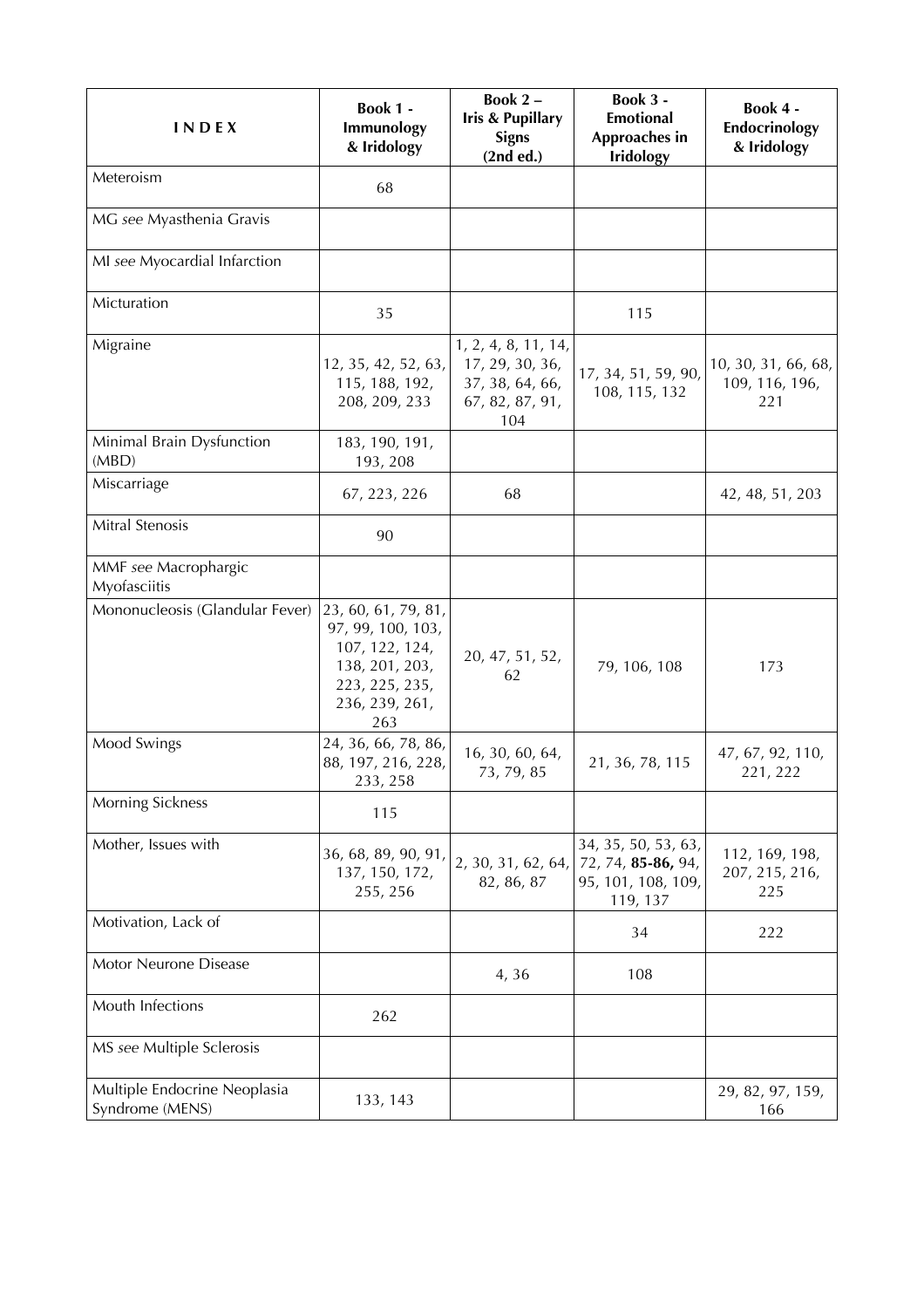| <b>INDEX</b>                   | <b>Book 1 -</b><br>Immunology<br>& Iridology                                                                                                        | Book 2-<br>Iris & Pupillary<br><b>Signs</b><br>(2nd ed.) | Book 3 -<br>Emotional<br>Approaches in<br><b>Iridology</b> | Book 4 -<br>Endocrinology<br>& Iridology                                                            |
|--------------------------------|-----------------------------------------------------------------------------------------------------------------------------------------------------|----------------------------------------------------------|------------------------------------------------------------|-----------------------------------------------------------------------------------------------------|
| Multiple Sclerosis (MS)        | 9, 12, 42, 46, 81,<br>93, 130, 132, 169,<br>171, 173, 174,<br>175, 177, 178,<br>179, 180, 183,<br>187, 188, 191,<br>204, 208, 211,<br>230, 243, 259 | 9, 24, 36, 67, 85,<br>86, 91                             | 33, 34, 108, 142                                           | 7, 10, 16, 17, 80,<br>82, 83                                                                        |
| Mumps also see Vaccine - MMR   | 187, 188, 190,<br>211, 236                                                                                                                          |                                                          |                                                            | 145                                                                                                 |
| Muscle / Skeletal System       | 220                                                                                                                                                 |                                                          |                                                            |                                                                                                     |
| Myalgic Encephalomyelitis (ME) | 66, 72, 81, 124,<br>153, 188, 258                                                                                                                   | 3, 7, 43                                                 | 80, 106, 108                                               | 172, 173                                                                                            |
| Myasthenia Gravis (MG)         | 29, 77, 137, 138,<br>170, 173, 174,<br>175, 176, 180,<br>224                                                                                        | 19, 21                                                   |                                                            | 32, 68, 70                                                                                          |
| Mydriasis                      | 52, 60, 81-82,<br>149, 167, 191,<br>192, 257-259                                                                                                    | 7, 14, 62, 64, 83,<br>84                                 | 21, 89, 131, 132                                           | 30, 44, 45, 55, 64,<br>66, 72, 96, 97,<br>115, 165, 169,<br>173, 174, 189,<br>191, 218, 232,<br>234 |
| Myelofibrosis                  | 141                                                                                                                                                 |                                                          |                                                            |                                                                                                     |
| Myeloma                        | 52, 141                                                                                                                                             | 15, 103                                                  |                                                            | 30,66                                                                                               |
| Myocardial Infarction (MI)     | 99, 170, 174, 176,<br>202                                                                                                                           | 47, 51                                                   |                                                            | 188                                                                                                 |
| Myoma                          | 55                                                                                                                                                  |                                                          | 53                                                         | 203, 204                                                                                            |
| Myopia                         | 257                                                                                                                                                 | $\overline{7}$                                           |                                                            |                                                                                                     |
| <b>Myosis</b>                  | 81, 167, 191, 192,<br>257, 258, 259                                                                                                                 | $7, 8-9, 84$                                             | 21                                                         | 55, 64, 96, 232                                                                                     |
| Myxoedema                      |                                                                                                                                                     |                                                          |                                                            | 95                                                                                                  |
| Nails also see Fingernails     | 234, 235, 236                                                                                                                                       | 16, 104                                                  |                                                            | 46-47, 67, 92                                                                                       |
| Necrosis                       | 45, 247                                                                                                                                             | 23                                                       | 145                                                        | 238, 244                                                                                            |
| Neonatal Shock                 |                                                                                                                                                     |                                                          |                                                            | 163                                                                                                 |
| Neoplasm(s)                    | 29, 34, 53, 211,<br>260                                                                                                                             | 18                                                       | 114                                                        | 205                                                                                                 |
| Nepharophelitis                | 219                                                                                                                                                 |                                                          |                                                            |                                                                                                     |
| Nephritis                      | 24, 54, 60, 94, 99,<br>202                                                                                                                          | 3, 19, 50, 61, 91                                        |                                                            | 165                                                                                                 |
| Nerve Demyelination            | 12, 46, 179, 208                                                                                                                                    | 24                                                       |                                                            | 10                                                                                                  |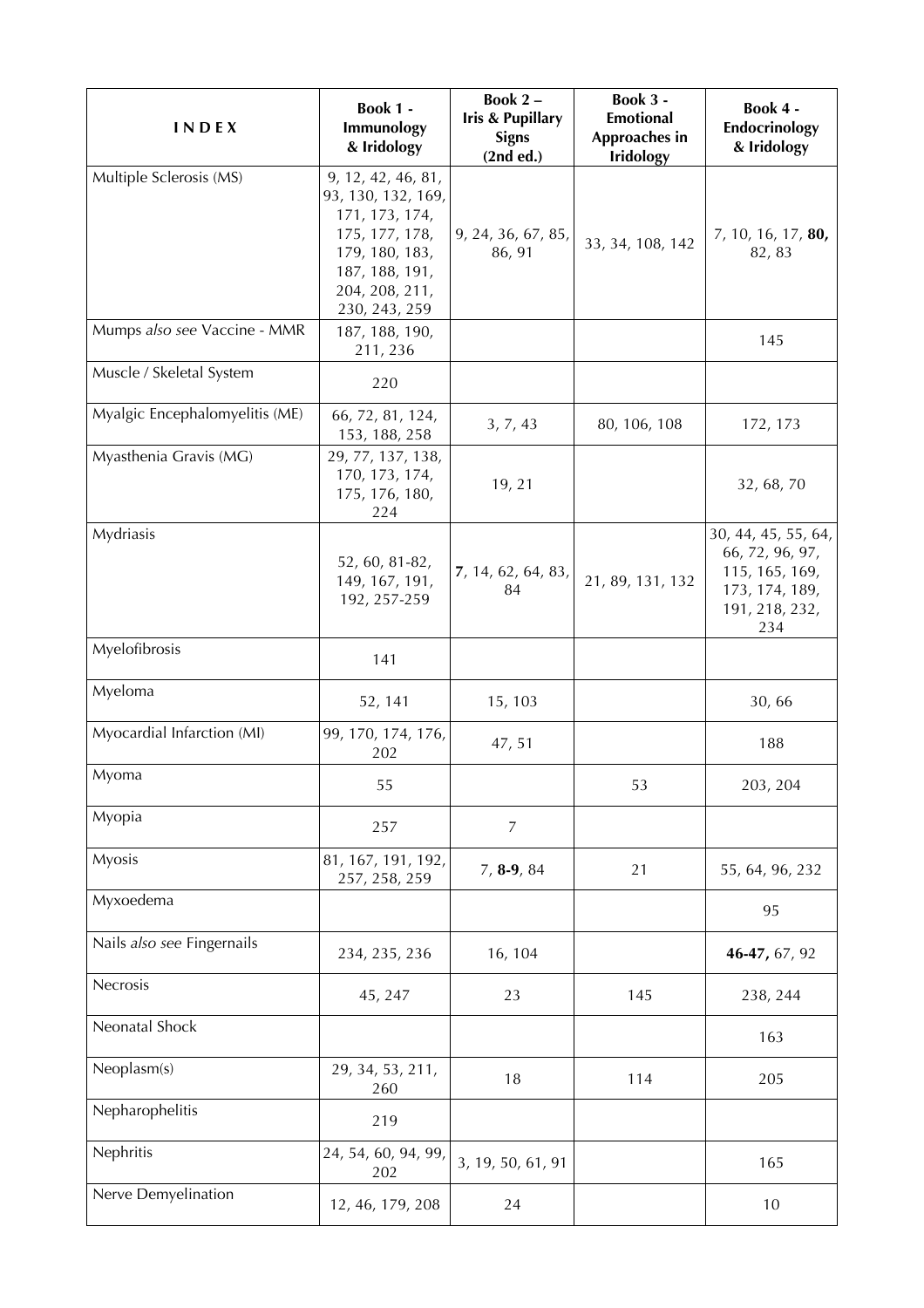| INDEX                                            | <b>Book 1 -</b><br>Immunology<br>& Iridology | Book 2-<br><b>Iris &amp; Pupillary</b><br><b>Signs</b><br>(2nd ed.) | Book 3 -<br><b>Emotional</b><br>Approaches in<br><b>Iridology</b> | Book 4 -<br>Endocrinology<br>& Iridology                                                 |
|--------------------------------------------------|----------------------------------------------|---------------------------------------------------------------------|-------------------------------------------------------------------|------------------------------------------------------------------------------------------|
| Nettle Rash see Urticaria                        |                                              |                                                                     |                                                                   |                                                                                          |
| Neuroendocrine System                            | 135                                          |                                                                     | 79,80                                                             | 15, 19, 20, 42, 43,<br>198, 199, 205,<br>208, 237                                        |
| Neurofibromatosis                                | 73                                           | 44                                                                  |                                                                   |                                                                                          |
| Neuromuscular Spastic<br>Condition(s)            | 10                                           |                                                                     |                                                                   | $\overline{7}$                                                                           |
| Nevus of Ota                                     | 73                                           |                                                                     |                                                                   | 73                                                                                       |
| Niemann-Pick Disease                             | 79                                           |                                                                     |                                                                   |                                                                                          |
| Night Blindness                                  | 221                                          |                                                                     |                                                                   | 92                                                                                       |
| Night Sweat(s)                                   | 52                                           | 14                                                                  |                                                                   | 30,66                                                                                    |
| Non-Hodgkin's Lymphoma                           | 79, 97, 100                                  | 75                                                                  |                                                                   |                                                                                          |
| Nosebleeds                                       | 223, 225                                     |                                                                     |                                                                   |                                                                                          |
| Obesity                                          | 12, 146                                      |                                                                     |                                                                   | 10, 11, 12, 87,<br>110, 111, 163,<br>187, 188, 247                                       |
| <b>Obsessive Compulsive Disorders</b><br>(OCD)   | 208                                          | 5, 84                                                               | 17, 51, 52, 138                                                   |                                                                                          |
| OCD see Obsessive Compulsive<br><b>Disorders</b> |                                              |                                                                     |                                                                   |                                                                                          |
| Ocular Disturbances, Changes or<br>Problems      | 73, 192                                      | 26, 44                                                              |                                                                   | 146                                                                                      |
| Oedema                                           | 153, 227, 248,<br>251                        | 2, 17, 27, 28, 53,<br>55, 90                                        | 25, 146, 148                                                      | 31, 33, 42, 47, 53,<br>62, 68, 92, 146,<br>172, 178, 180,<br>182, 222                    |
| Oesophagitis                                     | 35, 116                                      |                                                                     | 115                                                               |                                                                                          |
| Oestrogen(s)                                     | 148, 171                                     |                                                                     |                                                                   | 3, 16, 17, 39, 41,<br>89, 104, 168, 188,<br>191, 197, 198,<br>199, 203, 204,<br>208, 223 |
| Oestrogen, Elevated or<br>Unopposed or Dominance |                                              |                                                                     |                                                                   | 43, 47, 48, 49,<br>188, 196, 203,<br>221                                                 |
| Oligomenorrhoea                                  |                                              | 90                                                                  |                                                                   | 33, 42, 47, 62,<br>222                                                                   |
| Onycholysis                                      |                                              |                                                                     |                                                                   | 92                                                                                       |
| Orchitis                                         | 60                                           | 61                                                                  |                                                                   |                                                                                          |
| Organ Tissue Fibrosis                            | 34                                           |                                                                     | 114                                                               |                                                                                          |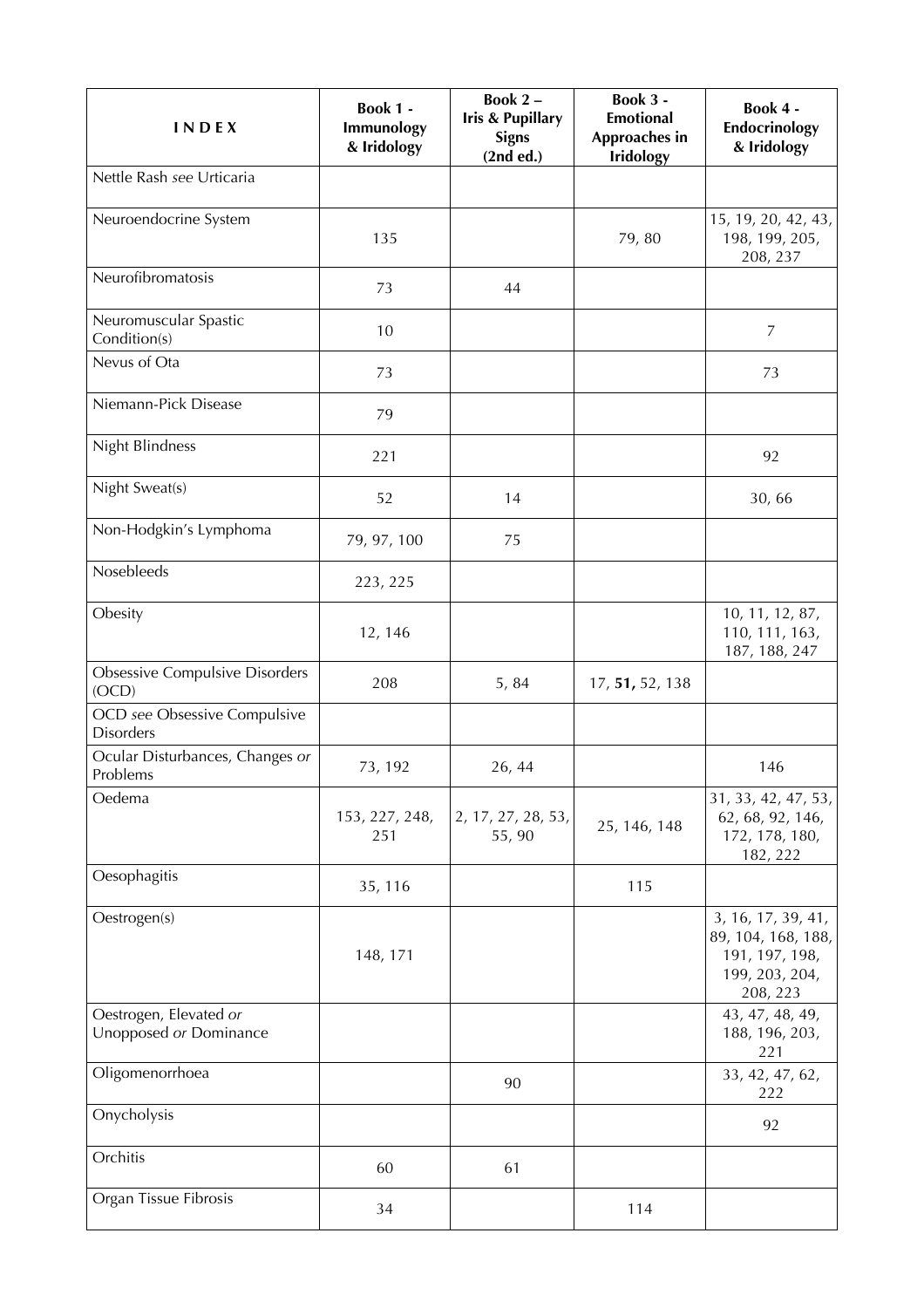| INDEX                               | Book 1 -<br>Immunology<br>& Iridology                          | Book 2-<br><b>Iris &amp; Pupillary</b><br><b>Signs</b><br>(2nd ed.) | Book 3 -<br><b>Emotional</b><br>Approaches in<br><b>Iridology</b> | Book 4 -<br>Endocrinology<br>& Iridology |
|-------------------------------------|----------------------------------------------------------------|---------------------------------------------------------------------|-------------------------------------------------------------------|------------------------------------------|
| Osteoarthritis                      | 52, 232                                                        | 2, 24, 33, 86, 92                                                   | 49                                                                |                                          |
| Osteomalacia                        | 50, 65                                                         | 18                                                                  |                                                                   |                                          |
| Osteomyelitis                       | 51, 204                                                        | 52                                                                  |                                                                   |                                          |
| Osteopenia                          |                                                                | 11, 18, 50                                                          |                                                                   | 222                                      |
| Osteoporosis                        | 46, 50, 65, 78, 93,<br>146, 204, 230,<br>232, 236, 239,<br>259 | 2, 3, 8, 11, 18,<br>24, 48, 52, 84,<br>85                           |                                                                   | 92, 164                                  |
| Otitis Media (Glue Ear)             | 24, 78, 83, 107,<br>183, 188, 190,<br>193, 210, 225            | 53, 60, 75, 91                                                      | 57                                                                | 239                                      |
| Overwhelm                           | 66, 92, 259                                                    | 66                                                                  | 21, 43, 52, 94,<br>106, 138                                       | 46, 107, 108, 116,<br>216                |
| <b>Oxidative Stress</b>             | 45, 81, 84, 93,<br>116, 126, 128,<br>155, 229                  | 14, 23, 50, 84,<br>85                                               |                                                                   | 15, 20, 76, 79,<br>165                   |
| PA see Pernicious Anaemia           |                                                                |                                                                     |                                                                   |                                          |
| Paget's Disease                     | 65                                                             |                                                                     |                                                                   |                                          |
| Pain Syndrome(s)                    | 77, 121, 259                                                   | 27, 29, 31, 32,<br>33, 34, 76                                       | 17, 47, 48, 49                                                    |                                          |
| Palmar Erythema                     |                                                                |                                                                     |                                                                   | 92                                       |
| Palpitations                        |                                                                | 7, 29, 62, 87, 95,<br>104                                           | 157                                                               | 63, 92, 109, 110,<br>150, 239            |
| Pancreatic Triad of Deck            | 216                                                            | 71,73                                                               | 77                                                                |                                          |
| Pancreatitis                        | 24, 47, 55, 61, 79,<br>93, 101, 115, 118,<br>180, 239, 260     | 9, 24, 32, 62, 63,<br>76, 84                                        | 101, 108                                                          | 56, 112, 149, 152                        |
| Pancytopenia                        | 79, 137                                                        | 75                                                                  |                                                                   |                                          |
| Panhypopituitarism                  |                                                                |                                                                     |                                                                   | 25                                       |
| Panic Attack(s)                     | 36, 78, 124, 147,<br>188                                       | 29, 71, 75                                                          | 16, 51, 58, 80,<br>108, 115, 131                                  | 46, 110, 150, 166,<br>239                |
| Papillary Adenocarcinoma            |                                                                |                                                                     |                                                                   | 95                                       |
| Paraesthesia                        | 91, 227                                                        | 53, 87                                                              | 59                                                                | 63, 182                                  |
| Paralysis                           | 252, 253, 258                                                  | 1, 2, 7, 67                                                         | 148, 149                                                          |                                          |
| Paralytic Poliomyelitis             | 194                                                            |                                                                     |                                                                   |                                          |
| Parasitical Infestation / Parasites | 25, 59, 60, 61,<br>109, 214, 236                               | 15, 62, 63, 79                                                      |                                                                   | 39                                       |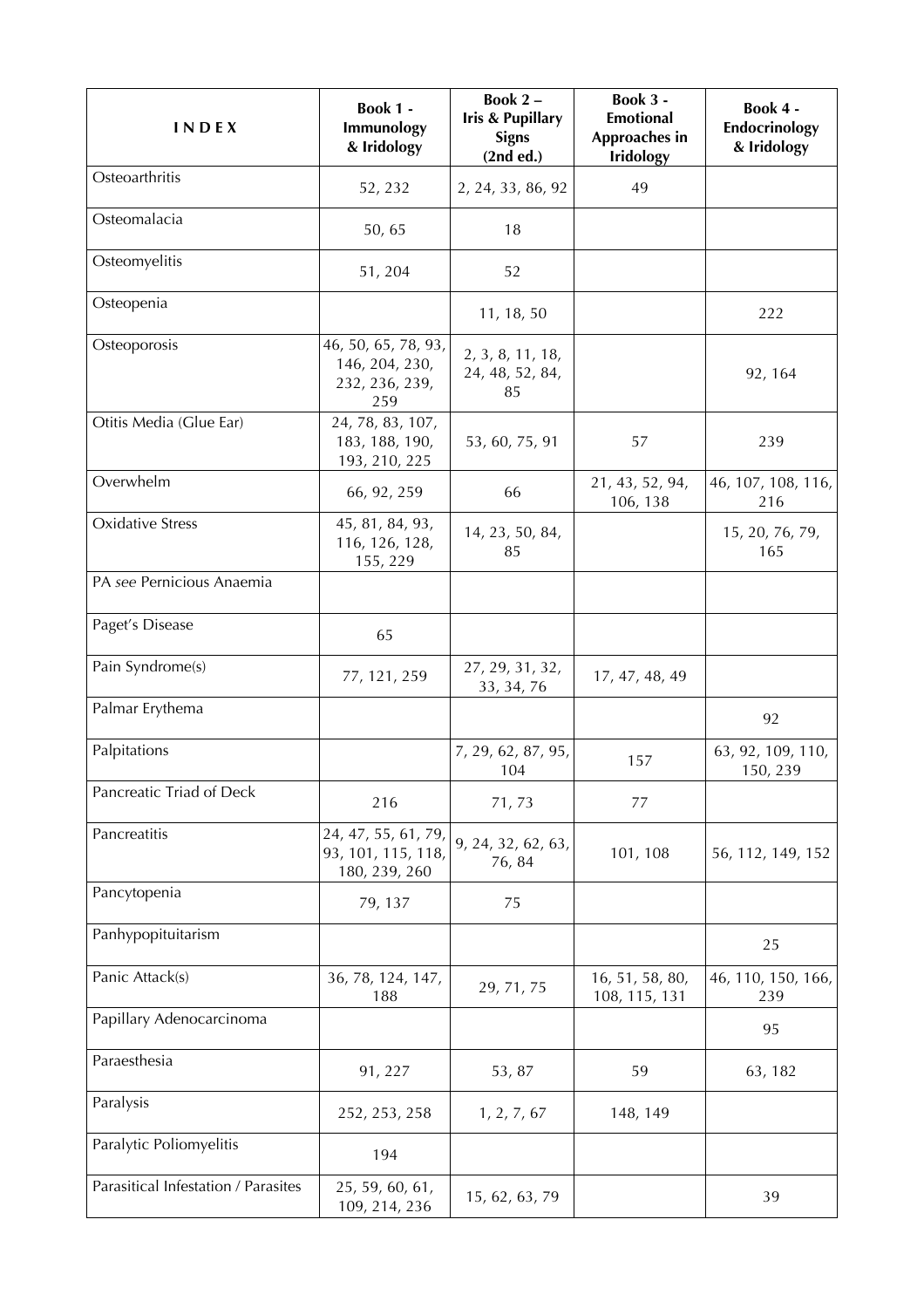| <b>INDEX</b>                                  | Book 1 -<br>Immunology<br>& Iridology                                        | Book 2-<br><b>Iris &amp; Pupillary</b><br><b>Signs</b><br>(2nd ed.) | Book 3 -<br><b>Emotional</b><br>Approaches in<br><b>Iridology</b> | Book 4 -<br>Endocrinology<br>& Iridology |
|-----------------------------------------------|------------------------------------------------------------------------------|---------------------------------------------------------------------|-------------------------------------------------------------------|------------------------------------------|
| Parkinson's Disease                           | 23, 81, 250, 259                                                             | 8, 36, 103                                                          | 25, 147                                                           |                                          |
| Passive Aggressive Compliance<br>or Response  | 93, 210                                                                      | 86                                                                  | 33, 133                                                           |                                          |
| Past, Issues with the                         |                                                                              | 54, 92                                                              | 35, 57                                                            |                                          |
| Pathochromia                                  | 56, 120                                                                      | 11, 22, 25, 28,<br>31, 32                                           |                                                                   | 20, 218                                  |
| PBC see Primary Biliary Cirrhosis             |                                                                              |                                                                     |                                                                   |                                          |
| PCOS see Polycystic Ovary<br>Syndrome         |                                                                              |                                                                     |                                                                   |                                          |
| PDS see Pigment Dispersion<br>Syndrome        |                                                                              |                                                                     |                                                                   |                                          |
| Pelvic Inflammatory Disease<br>(PID)          | 60                                                                           | 33, 61                                                              | 49                                                                | 49, 195                                  |
| Periodontal Disease                           | 221                                                                          |                                                                     |                                                                   |                                          |
| Peripheral Nervous System                     | 58, 130                                                                      |                                                                     |                                                                   | 81                                       |
| Peripheral Numbness                           | 230                                                                          |                                                                     |                                                                   |                                          |
| Peritonitis                                   | 47, 97                                                                       | 24                                                                  |                                                                   |                                          |
| Pernicious Anaemia (PA)                       | 59, 61, 78, 94,<br>165, 170, 173,<br>174, 175, 176,<br>177, 180, 181,<br>188 | 63, 75, 88                                                          |                                                                   | 91, 152                                  |
| Pertussis (Whooping Cough)                    | 186, 190, 193                                                                |                                                                     |                                                                   |                                          |
| Peters Anomaly                                | 73                                                                           | 44                                                                  |                                                                   |                                          |
| Phaeochromocytoma                             | 145, 147                                                                     |                                                                     |                                                                   | 163, 166, 167,<br>173                    |
| Pharyngitis                                   | 91                                                                           | 60                                                                  |                                                                   |                                          |
| Phlebitis                                     |                                                                              | 47, 101, 102                                                        |                                                                   | 154                                      |
| Phobia(s)                                     | 47, 90, 198                                                                  | 38,88                                                               | 35, 51, 59                                                        |                                          |
| Physical Trauma or Injury                     | 46, 97                                                                       | 24, 35                                                              |                                                                   |                                          |
| PID see Pelvic Inflammatory<br><b>Disease</b> |                                                                              |                                                                     |                                                                   |                                          |
| <b>Pigment Dispersion Syndrome</b><br>(PDS)   |                                                                              | 26                                                                  |                                                                   | 13, 20, 60                               |
| Pigmentation                                  |                                                                              | 25-34                                                               | 47-53                                                             |                                          |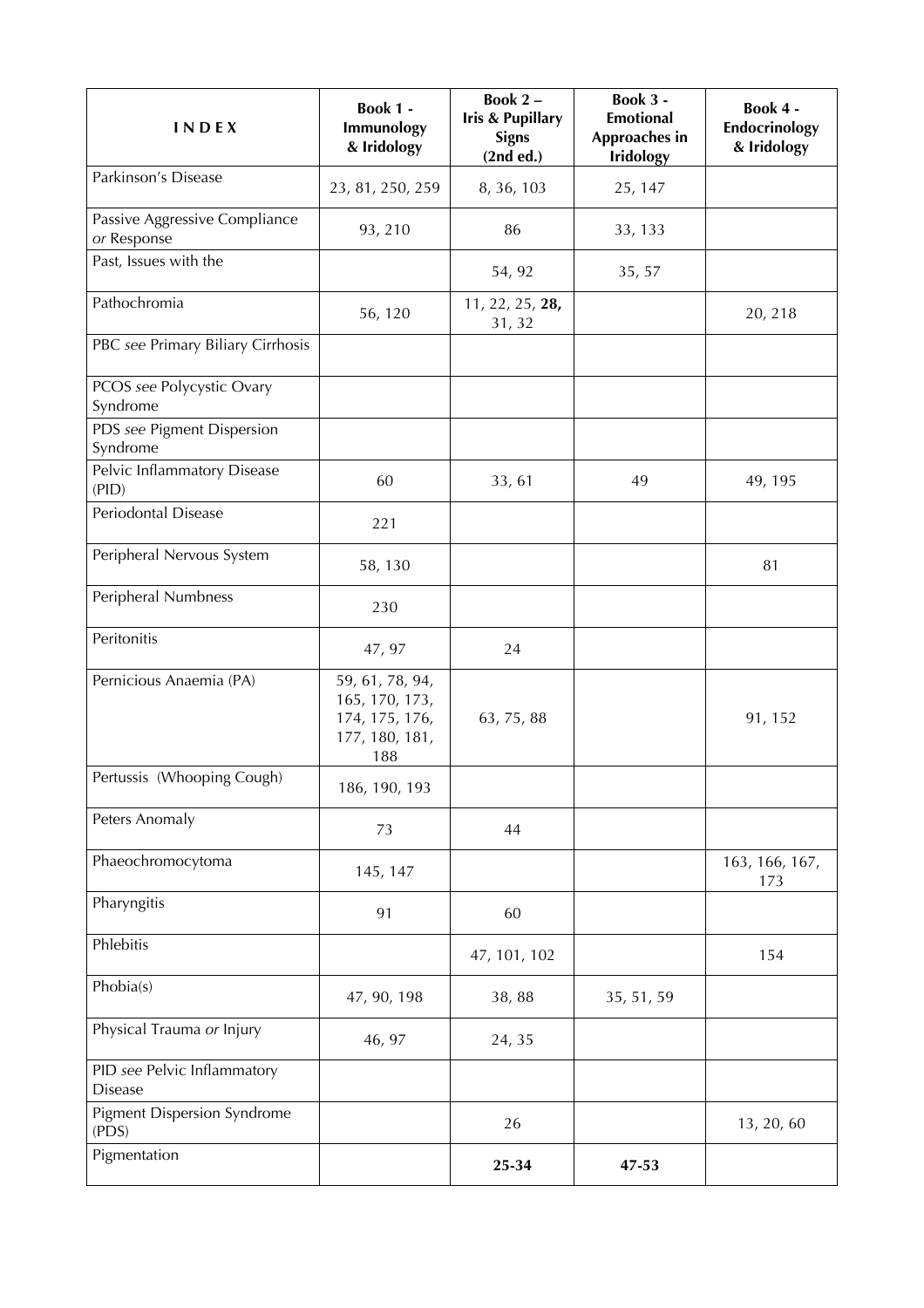| INDEX                                                 | <b>Book 1 -</b><br>Immunology<br>& Iridology                                                 | Book 2-<br><b>Iris &amp; Pupillary</b><br><b>Signs</b><br>(2nd ed.)  | Book 3 -<br><b>Emotional</b><br>Approaches in<br><b>Iridology</b> | Book 4 -<br>Endocrinology<br>& Iridology                                 |
|-------------------------------------------------------|----------------------------------------------------------------------------------------------|----------------------------------------------------------------------|-------------------------------------------------------------------|--------------------------------------------------------------------------|
| Pigmentation<br>- Black                               | 27, 45, 50, 92-93,<br>100, 167, 187,<br>194-195, 201                                         | 18, 23, 27, 28,<br>31, 32, 33, 34,<br>55, 86, 90                     | 48, 49                                                            | 82                                                                       |
| Pigmentation<br>- Brown                               | 15, 16, 27, 39, 68,<br>69, 73, 92, 100,<br>112, 121, 131,<br>150, 156, 157,<br>165, 167, 201 | 11, 26, 27, 28,<br>29-30, 31, 32,<br>33, 34, 41, 44,<br>79, 103, 104 | 48, 49, 51, 52, 53,<br>63                                         | 29, 44, 71, 76, 82,<br>105, 125, 129,<br>151, 154, 170,<br>197, 199, 218 |
| Pigmentation<br>- Brown-Black                         | 15, 69, 150                                                                                  |                                                                      |                                                                   | 170                                                                      |
| Pigmentation<br>- Chestnut Brown                      |                                                                                              | 84, 101                                                              |                                                                   |                                                                          |
| Pigmentation<br>- Ochre, Ochre/Orange                 | 15                                                                                           | 28, 29, 31, 33                                                       | 49, 52, 53                                                        | 129, 150, 181                                                            |
| Pigmentation<br>- Orange/Brown or<br>- Brown-Orange   | 27, 201                                                                                      | 30                                                                   | 52, 53, 86, 100                                                   | 71, 105, 191                                                             |
| Pigmentation<br>- Orange/Yellow                       |                                                                                              | 26                                                                   |                                                                   | 29                                                                       |
| Pigmentation<br>- Straw Yellow                        | 39, 68, 131, 150,<br>157, 180                                                                | 27-28, 31, 41                                                        | 51, 52, 63                                                        | 82, 127, 170, 181                                                        |
| Pigmentation<br>- White Plaques                       |                                                                                              | 28                                                                   |                                                                   |                                                                          |
| Pigmentation<br>- Yellow or Golden                    | 15, 16, 27, 39, 69,<br>93, 100, 112, 137                                                     | 12, 26, 27, 30,<br>31, 32, 33, 41,<br>84                             | 48, 49, 52, 53                                                    | 125, 151, 153,<br>181, 182                                               |
| Pigmentation<br>- Yellow/Ochre                        | 69                                                                                           |                                                                      |                                                                   |                                                                          |
| Pinealblastoma                                        | 131, 132                                                                                     |                                                                      |                                                                   | 82                                                                       |
| Pineal Gland Dysfunction see<br>Epiphysis Dysfunction |                                                                                              |                                                                      |                                                                   |                                                                          |
| Pinealoma                                             | 52                                                                                           | 9, 14                                                                |                                                                   | 30, 56, 66, 82                                                           |
| Pinocytosis                                           | 149                                                                                          |                                                                      |                                                                   | 89, 169                                                                  |
| Pins and Needles                                      | 224, 233                                                                                     |                                                                      |                                                                   | 110                                                                      |
| Pituitary Adenoma                                     |                                                                                              |                                                                      |                                                                   | 26, 38, 43, 48,<br>165, 245                                              |
| <b>Pituitary Disease</b>                              |                                                                                              |                                                                      |                                                                   | 25, 44                                                                   |
| Pituitary Dysfunction                                 |                                                                                              |                                                                      | 25                                                                |                                                                          |
| Pituitary Microadenoma                                |                                                                                              |                                                                      |                                                                   | 32, 59                                                                   |
| PMT see Pre-Menstrual Tension                         |                                                                                              |                                                                      |                                                                   |                                                                          |
| PND see Postnatal Depression                          |                                                                                              |                                                                      |                                                                   |                                                                          |
| Pneumonia                                             | 252                                                                                          | 32                                                                   | 148                                                               |                                                                          |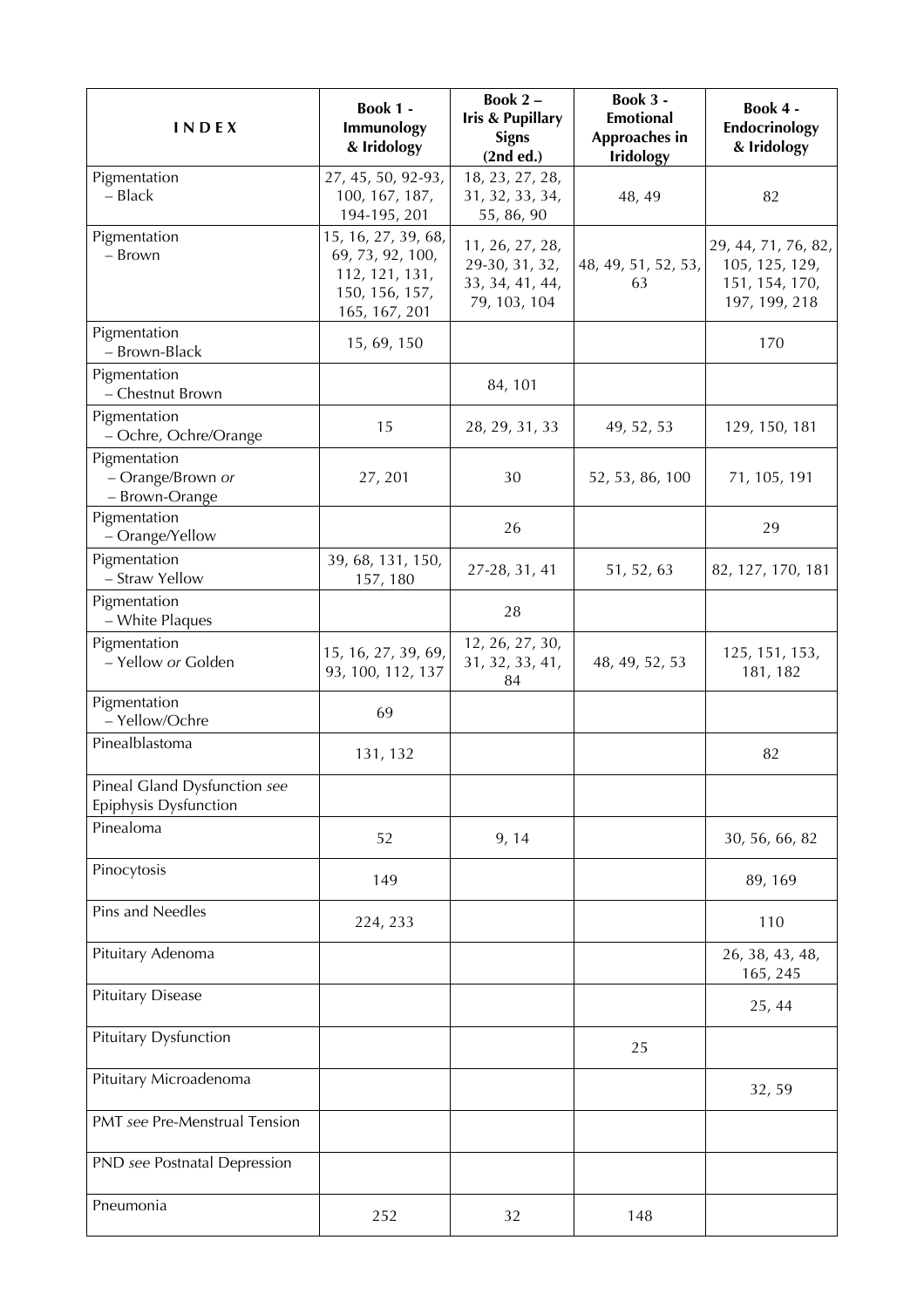| <b>INDEX</b>                                      | Book 1 -<br>Immunology<br>& Iridology                                         | Book 2-<br><b>Iris &amp; Pupillary</b><br><b>Signs</b><br>(2nd ed.) | Book 3 -<br><b>Emotional</b><br>Approaches in<br><b>Iridology</b> | Book 4 -<br>Endocrinology<br>& Iridology                                                                                          |
|---------------------------------------------------|-------------------------------------------------------------------------------|---------------------------------------------------------------------|-------------------------------------------------------------------|-----------------------------------------------------------------------------------------------------------------------------------|
| Polio                                             | 107, 190                                                                      |                                                                     |                                                                   |                                                                                                                                   |
| Polyarthritis                                     |                                                                               | 1, 36, 55, 75, 83                                                   | 90, 108                                                           | 51, 59, 170, 180                                                                                                                  |
| Polycystic Kidneys                                | 49, 54                                                                        | 3, 15, 20                                                           |                                                                   | 69                                                                                                                                |
| Polycystic Ovary Syndrome<br>(PCOS)               | 47, 55, 77, 124,<br>132, 149, 150,<br>226                                     | 3, 21, 24, 32, 76,<br>84                                            | 79, 108                                                           | 25, 32, 34, 36, 47,<br>48, 50, 55, 56, 58,<br>70, 82, 103, 110,<br>111, 116, 168,<br>169, 170, 187-<br>193, 200, 237,<br>239, 241 |
| Polymenorrhoea                                    |                                                                               |                                                                     |                                                                   | 47                                                                                                                                |
| Polyposis                                         | 45, 52, 53, 55, 62,<br>88                                                     | 11, 15, 19, 22,<br>23, 64, 87, 103                                  |                                                                   | 30,66                                                                                                                             |
| Polyps                                            | 52, 56, 59, 107,<br>222                                                       | 14, 48, 87, 103                                                     |                                                                   | 30, 60, 66                                                                                                                        |
| Post-Encephalitic Syndrome                        | 192                                                                           |                                                                     |                                                                   |                                                                                                                                   |
| Postnatal Depression (PND)                        | 58, 124                                                                       | 64                                                                  | 35,79                                                             | 73, 110, 173, 215-<br>219                                                                                                         |
| Post-Operative / Post-Surgical<br>Adhesion        |                                                                               | 4, 47, 53, 92                                                       | 35                                                                | 200                                                                                                                               |
| Post-Streptococcal Syndrome                       |                                                                               | 83                                                                  |                                                                   | 59                                                                                                                                |
| Post-Viral Stress Syndrome                        |                                                                               |                                                                     |                                                                   | 39                                                                                                                                |
| Potassium Deficiency                              | 125, 233                                                                      |                                                                     |                                                                   | 183                                                                                                                               |
| Pre-Cancerous Condition(s)                        | 69                                                                            | 31                                                                  |                                                                   |                                                                                                                                   |
| Pregnancy                                         | 125, 138, 171,<br>224, 228, 239                                               | 47, 60, 88, 90                                                      | 80, 101, 108                                                      | 12, 17, 33, 37, 39,<br>42, 43, 48, 50, 51,<br>53, 62, 78, 174,<br>177, 197, 215                                                   |
| Pre-Menstrual Tension (PMT)                       | 115, 124, 149,<br>153, 216, 221,<br>227, 230, 233,<br>236                     | 72                                                                  | 78,79                                                             | 23, 25, 29, 47, 49,<br>53, 87, 91, 103,<br>110, 116, 169,<br>172, 183, 196,<br>237, 240, 241                                      |
| Primary Biliary Cirrhosis (PBC)                   | 24, 29, 61, 115,<br>122, 170, 173,<br>174, 175, 177,<br>180, 181, 201,<br>227 | 52, 63, 72                                                          |                                                                   | 152                                                                                                                               |
| Primary Hyperaldosteronism see<br>Conn's Syndrome |                                                                               |                                                                     |                                                                   |                                                                                                                                   |
| Progesterone                                      | 148, 171                                                                      |                                                                     |                                                                   | 17, 39, 48, 49,<br>168, 175, 196,<br>197                                                                                          |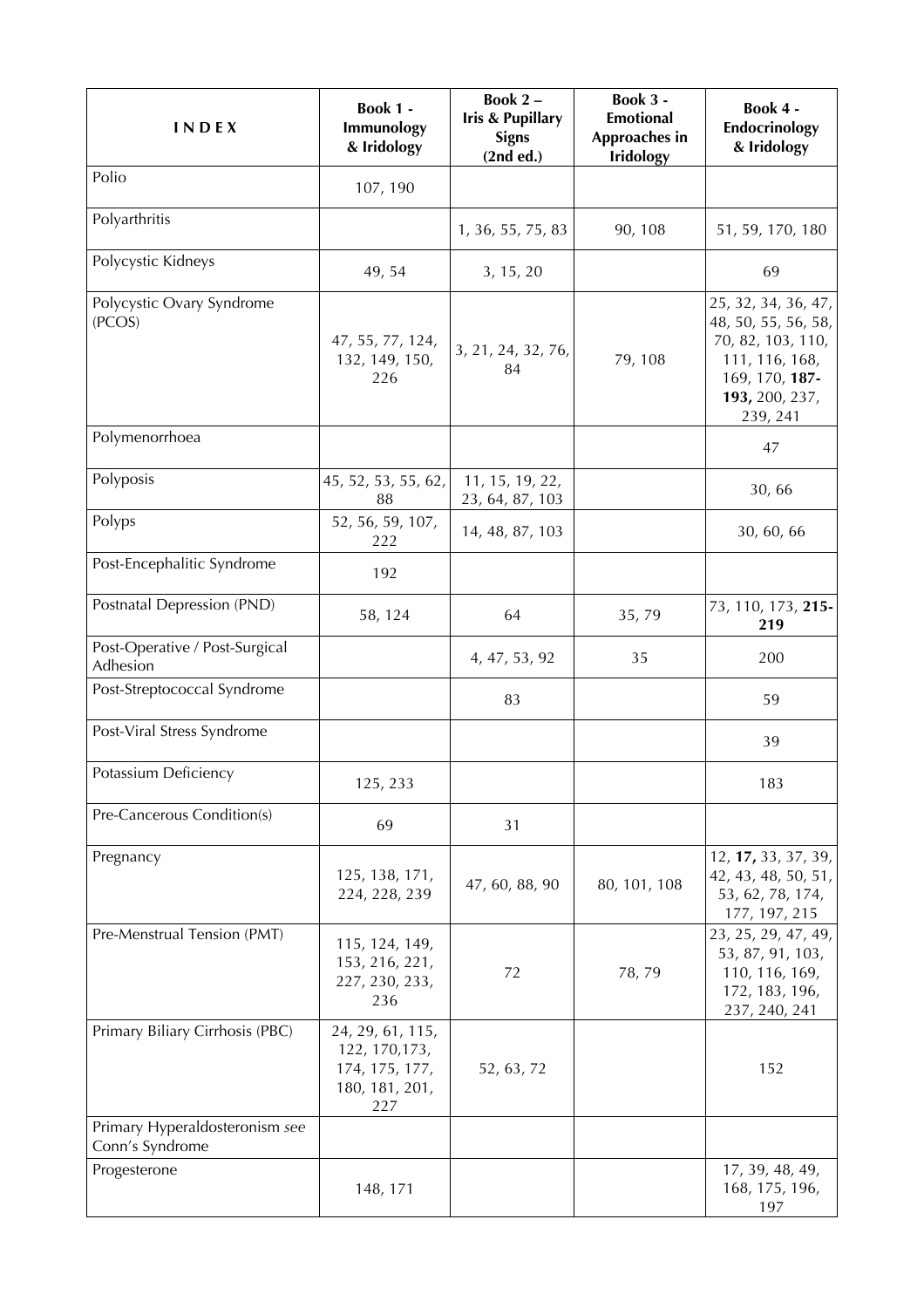| INDEX                                        | Book 1 -<br>Immunology<br>& Iridology | Book 2-<br><b>Iris &amp; Pupillary</b><br><b>Signs</b><br>(2nd ed.) | Book 3 -<br><b>Emotional</b><br>Approaches in<br><b>Iridology</b> | Book 4 -<br>Endocrinology<br>& Iridology                                                                                  |
|----------------------------------------------|---------------------------------------|---------------------------------------------------------------------|-------------------------------------------------------------------|---------------------------------------------------------------------------------------------------------------------------|
| Progesterone Deficiency                      | 18                                    |                                                                     |                                                                   | 10, 31, 47, 168                                                                                                           |
| Prolactin                                    | 9, 135, 171                           | 90                                                                  | 35, 131, 133                                                      | 7, 8, 16, 17, 18,<br>21, 24, 25, 26, 28,<br>29, 32, 33, 35, 37-<br>54, 59, 62, 73, 85,<br>116, 128, 178,<br>191, 217, 237 |
| Prolactinoma (Lactotroph<br>Adenoma)         | 58,77                                 | 14, 76, 90                                                          |                                                                   | 23, 25, 26, 30, 33,<br>41-42, 43, 45, 46,<br>48, 50, 62, 66                                                               |
| Prostate Gland Changes or<br><b>Diseases</b> | 52, 54, 59, 219,<br>221, 223          | 3, 15, 20, 92                                                       | 85, 95                                                            | 30, 50, 54, 66, 69,<br>247                                                                                                |
| Prostitis                                    |                                       | 50                                                                  |                                                                   | 212                                                                                                                       |
| Proximal Myopathy                            |                                       |                                                                     |                                                                   | 91, 92                                                                                                                    |
| Psoriasis                                    | 115, 122, 163,<br>175, 226, 235       | 29, 32, 47, 55                                                      | 59, 108, 133                                                      | 245                                                                                                                       |
| Ptosis (Drooping Eyelids)                    | 111, 137, 258                         | 7, 49, 86                                                           |                                                                   |                                                                                                                           |
| Puberty, Problems with or<br>Premature       | 129, 132                              |                                                                     |                                                                   | 47, 78, 92, 82,<br>189, 190                                                                                               |
| Pulmonary Embolism                           | 252                                   |                                                                     | 148                                                               |                                                                                                                           |
| Punctuates (Punctuate Pigments)              | 157                                   | 11, 28                                                              |                                                                   | 20, 125                                                                                                                   |
| Pupil - Cat's Eye                            |                                       | $\overline{4}$                                                      |                                                                   |                                                                                                                           |
| Pupil - Circular                             |                                       | 1, 4                                                                |                                                                   |                                                                                                                           |
| Pupil - Coloboma                             |                                       | $\overline{4}$                                                      | 21, 29, 73                                                        |                                                                                                                           |
| Pupil - Displaced                            |                                       | 5                                                                   | 29                                                                |                                                                                                                           |
| Pupil - Ellipses                             | 180                                   | $1 - 2$                                                             | 11                                                                | 27, 96                                                                                                                    |
| Pupil - Flattenings or Flatness of           | 15, 17, 101, 121,<br>179              | $2-4, 12$                                                           |                                                                   | 29, 33, 45, 115,<br>200                                                                                                   |
| Pupil - Raised                               |                                       | $\overline{4}$                                                      |                                                                   |                                                                                                                           |
| Pupil - Wedge Shaped                         |                                       | 5                                                                   |                                                                   |                                                                                                                           |
| Pupillary Lumen                              | 67, 91, 92, 94,<br>162, 195           | 68, 79, 87, 91                                                      |                                                                   | 60, 148                                                                                                                   |
| <b>Pupillary Size</b>                        |                                       | 8, 26, 77                                                           |                                                                   |                                                                                                                           |
| Quinsy                                       | 29, 108                               |                                                                     |                                                                   |                                                                                                                           |
| RA see Rheumatoid Arthritis                  |                                       |                                                                     |                                                                   |                                                                                                                           |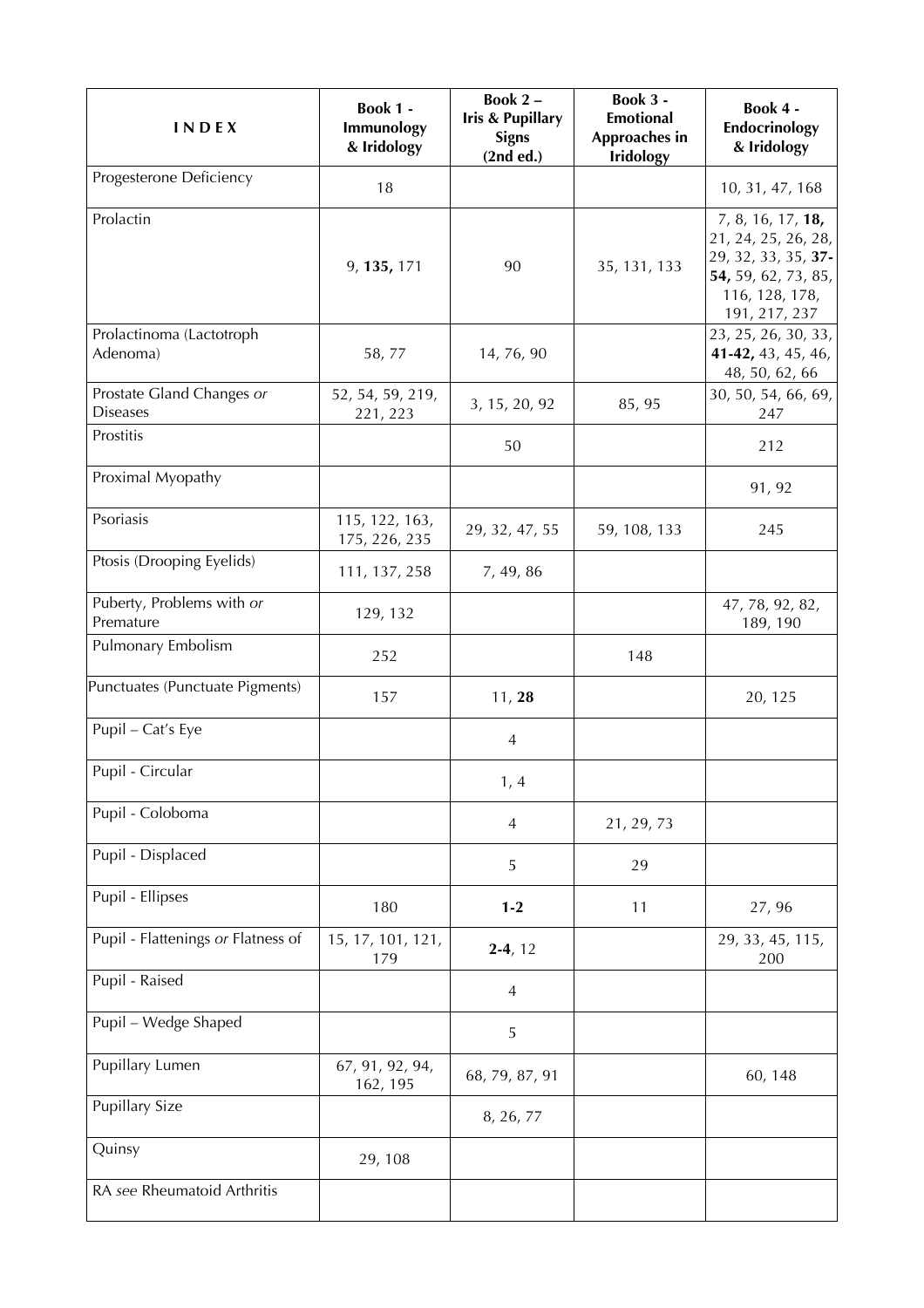| INDEX                                                   | Book 1 -<br>Immunology<br>& Iridology                                                       | Book $2 -$<br><b>Iris &amp; Pupillary</b><br><b>Signs</b><br>(2nd ed.) | <b>Book 3 -</b><br><b>Emotional</b><br>Approaches in<br><b>Iridology</b>    | Book 4 -<br>Endocrinology<br>& Iridology |
|---------------------------------------------------------|---------------------------------------------------------------------------------------------|------------------------------------------------------------------------|-----------------------------------------------------------------------------|------------------------------------------|
| Rabies                                                  | 190                                                                                         |                                                                        |                                                                             |                                          |
| Radial Platting see Iris Signs -<br>Corkscrew Radial(s) |                                                                                             |                                                                        |                                                                             |                                          |
| Radii Solaris see Iris Signs -<br>Radial Furrows        |                                                                                             |                                                                        |                                                                             |                                          |
| Rage                                                    | 7, 47, 180, 210                                                                             | 63, 64                                                                 | 15, 16, 21, 43, 52,<br>57, 107, 133                                         | 5, 190                                   |
| Rasmussen's Encephalitis                                | 155                                                                                         |                                                                        |                                                                             |                                          |
| Raynaud's Disease                                       | 229                                                                                         |                                                                        |                                                                             |                                          |
| Reflux Oesophagitis (Heartburn)                         | 35, 116, 124                                                                                | 55                                                                     | 79, 115                                                                     | 110, 216                                 |
| Regret                                                  | 100                                                                                         |                                                                        | 34, 89, 99, 106                                                             | 112                                      |
| Reiter Syndrome                                         | 118, 183                                                                                    |                                                                        |                                                                             |                                          |
| Renal Colic                                             | 226                                                                                         | 57                                                                     |                                                                             |                                          |
| Renal Lesions                                           |                                                                                             |                                                                        |                                                                             | 146                                      |
| RES see Reticulo Endothelial<br>System                  |                                                                                             |                                                                        |                                                                             |                                          |
| Resentment                                              | 33, 41, 61, 64, 91,<br>94, 162, 172                                                         | 28, 30, 34, 35,<br>57, 63, 66, 86                                      | 15, 34, 48, 53, 57,<br>58, 59, 85-86, 94,<br>99, 106, 113, 133,<br>137, 154 | 183, 198, 216,<br>225                    |
| Respiratory Infection(s)                                | 107, 193, 224,<br>262                                                                       | 90                                                                     |                                                                             | 18, 33, 40, 42, 62,<br>216               |
| Respiratory Mucosa,<br>Disturbances of                  | 89                                                                                          | 86                                                                     |                                                                             |                                          |
| Restless Legs                                           | 230                                                                                         | 3                                                                      |                                                                             |                                          |
| Reticulo Endothelial System (RES)                       | 21, 46, 58, 59, 61,<br>73, 95, 96, 99,<br>100, 101, 107,<br>111, 115, 117,<br>118, 179, 202 | 23, 44-45, 51                                                          |                                                                             | 241                                      |
| Retinoblastoma                                          | 260                                                                                         | 9                                                                      |                                                                             |                                          |
| Retinopathy                                             |                                                                                             | 102                                                                    |                                                                             | 107, 146, 154,<br>156                    |
| Rheumatic Fever                                         | 49, 108                                                                                     | 17                                                                     |                                                                             |                                          |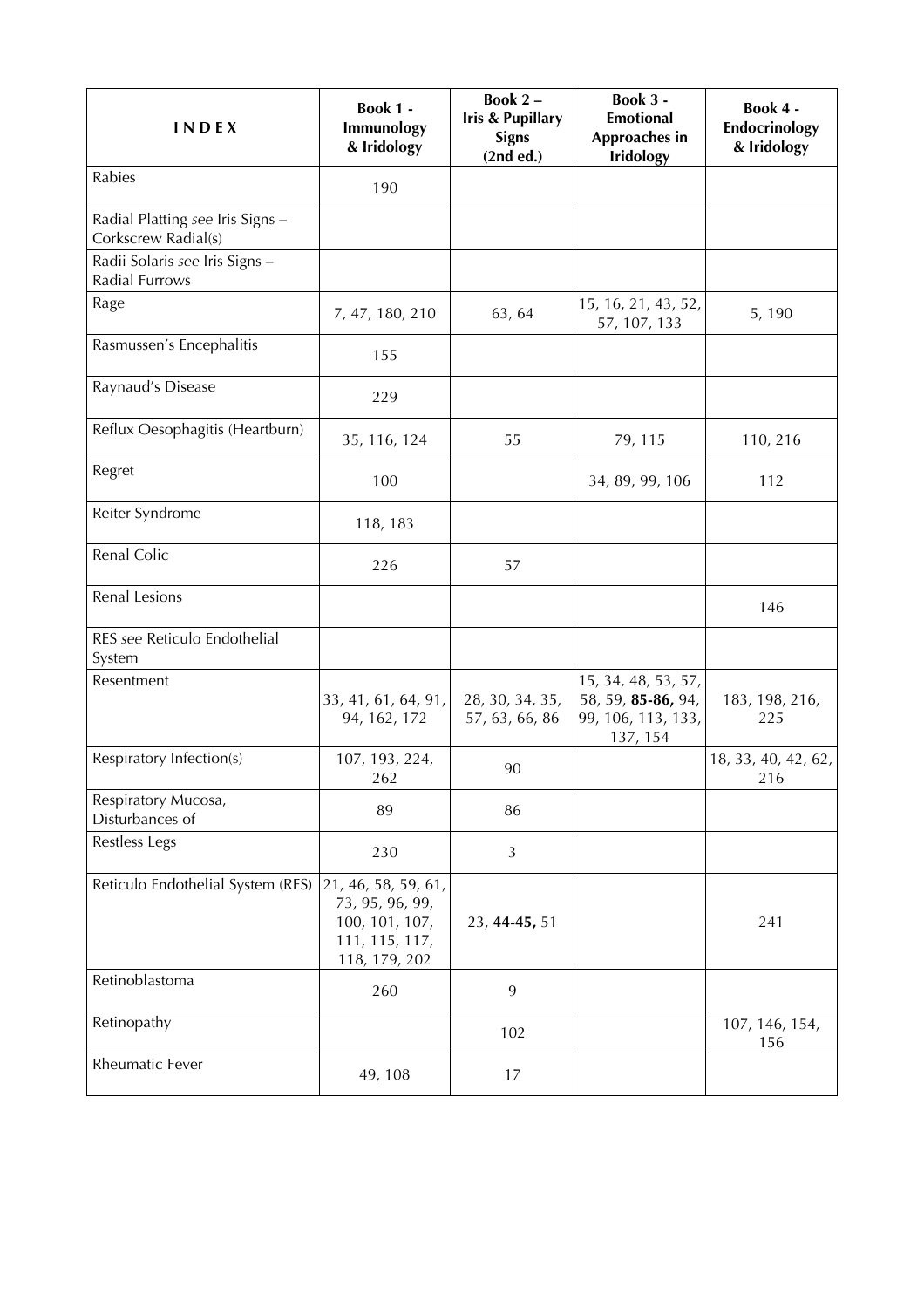| INDEX                                                         | Book 1 -<br>Immunology<br>& Iridology                                                                                                                                                                                                          | Book 2-<br><b>Iris &amp; Pupillary</b><br><b>Signs</b><br>(2nd ed.) | Book 3 -<br><b>Emotional</b><br>Approaches in<br><b>Iridology</b> | Book 4 -<br>Endocrinology<br>& Iridology                        |
|---------------------------------------------------------------|------------------------------------------------------------------------------------------------------------------------------------------------------------------------------------------------------------------------------------------------|---------------------------------------------------------------------|-------------------------------------------------------------------|-----------------------------------------------------------------|
| Rheumatoid Arthritis (RA)                                     | 13, 24, 29, 42, 46,<br>51, 61, 65, 72, 73,<br>81, 86, 87, 88, 91,<br>97, 109, 115, 121,<br>123, 144, 160,<br>169, 171, 173,<br>174, 175, 177,<br>179, 181, 183,<br>184, 187, 188,<br>196, 197, 204,<br>211, 223, 226,<br>227, 229, 239,<br>258 | 8, 23, 24, 32, 34,<br>36, 44, 45, 49,<br>63, 72, 83, 85             | 48-49, 50, 79, 90,<br>108, 133                                    | 11, 16, 17, 43, 49,<br>51, 59, 73, 91,<br>110, 160, 239,<br>244 |
| Rhinitis                                                      | 24, 60, 78, 83, 90,<br>91, 107, 183, 188,<br>190, 193, 198                                                                                                                                                                                     | 61, 75, 83, 88,<br>103                                              | 35, 90                                                            | 239                                                             |
| Ringworm                                                      | 163, 262                                                                                                                                                                                                                                       |                                                                     |                                                                   | 244                                                             |
| Romheld Syndrome                                              |                                                                                                                                                                                                                                                | 12, 62                                                              | 119-120                                                           |                                                                 |
| Rubella also see Vaccination -<br><b>MMR</b>                  | 162, 186                                                                                                                                                                                                                                       |                                                                     |                                                                   |                                                                 |
| Sacral-Lumbar Injury or Pain                                  |                                                                                                                                                                                                                                                | 33, 61                                                              | 49                                                                |                                                                 |
| SAD see Seasonal Affective<br>Disorder                        |                                                                                                                                                                                                                                                |                                                                     |                                                                   |                                                                 |
| Salpingitis                                                   |                                                                                                                                                                                                                                                | 15,48                                                               |                                                                   | 30, 50, 66, 114,<br>188                                         |
| Sarcoidosis                                                   | 79, 97                                                                                                                                                                                                                                         | 17                                                                  |                                                                   | 42, 239, 244                                                    |
| Scabies                                                       | 235                                                                                                                                                                                                                                            |                                                                     |                                                                   |                                                                 |
| Schizophrenia                                                 | 228, 236, 237                                                                                                                                                                                                                                  |                                                                     |                                                                   |                                                                 |
| Schwann Cell Inhibition                                       | 46, 179                                                                                                                                                                                                                                        | 24                                                                  |                                                                   |                                                                 |
| Sclera Signs - Allergy Net(s)                                 | 167                                                                                                                                                                                                                                            | 103                                                                 |                                                                   |                                                                 |
| Sclera Signs - Anaemia Sign(s)                                |                                                                                                                                                                                                                                                | 104                                                                 |                                                                   |                                                                 |
| Sclera Signs - Bitot                                          |                                                                                                                                                                                                                                                | 88, 103                                                             |                                                                   | 63                                                              |
| Sclera Signs - Bordered Meander<br>Signs see Haemorrhoid Sign |                                                                                                                                                                                                                                                |                                                                     |                                                                   |                                                                 |
| Sclera Signs - Broken Vessels                                 |                                                                                                                                                                                                                                                | 101, 102                                                            |                                                                   |                                                                 |
| Sclera Signs - Circular Vessels                               |                                                                                                                                                                                                                                                | 101                                                                 |                                                                   |                                                                 |
| Sclera Signs - Corkscrew Vessels                              |                                                                                                                                                                                                                                                | 101                                                                 | 57                                                                | 200                                                             |
| Sclera Signs - Crown of Thorns<br>or Dornenkrone              |                                                                                                                                                                                                                                                | 104                                                                 |                                                                   |                                                                 |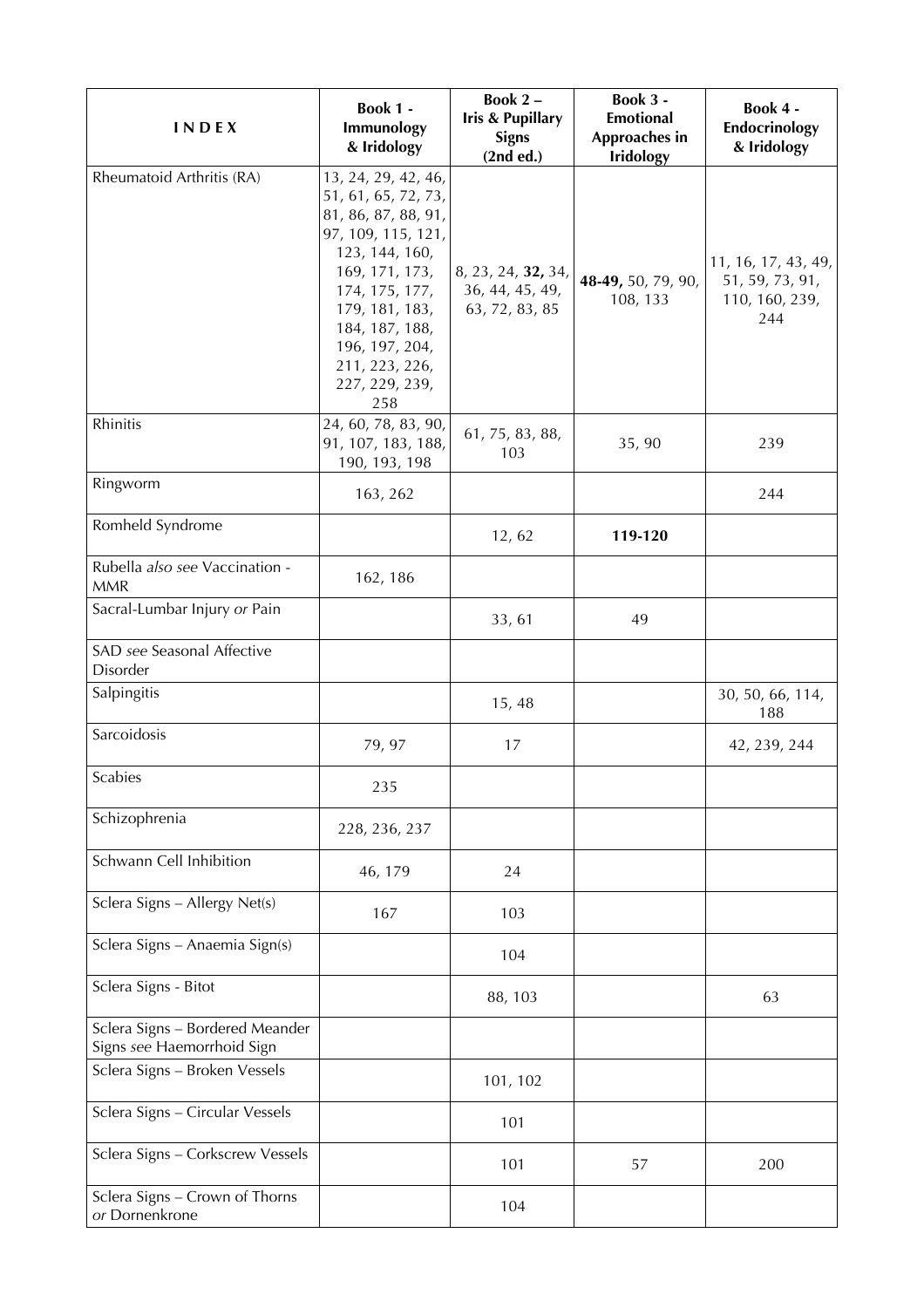| <b>INDEX</b>                                  | Book 1 -<br>Immunology<br>& Iridology                      | Book 2-<br>Iris & Pupillary<br><b>Signs</b><br>(2nd ed.) | Book 3 -<br><b>Emotional</b><br>Approaches in<br><b>Iridology</b> | Book 4 -<br>Endocrinology<br>& Iridology                                |
|-----------------------------------------------|------------------------------------------------------------|----------------------------------------------------------|-------------------------------------------------------------------|-------------------------------------------------------------------------|
| Sclera Signs - Diving Vessel                  |                                                            | 102                                                      |                                                                   |                                                                         |
| Sclera Signs - Haemorrhoid Sign               |                                                            | 104                                                      |                                                                   |                                                                         |
| Sclera Signs - Honeycomb                      | 20, 162, 167                                               | 102, 103                                                 |                                                                   | 123, 154, 155                                                           |
| Sclera Signs - Hypertension Signs             |                                                            | 101                                                      |                                                                   |                                                                         |
| Sclera Signs - Kidney Infection<br>Signs      |                                                            | 101                                                      |                                                                   |                                                                         |
| Sclera Signs - Meandering Vessel              |                                                            | 102                                                      |                                                                   |                                                                         |
| Sclera Signs - Melanin Spots                  |                                                            | 101                                                      |                                                                   |                                                                         |
| Sclera Signs - Porcelain Vessels              |                                                            | 101, 102                                                 |                                                                   | 154, 155                                                                |
| Sclera Signs - Trauma Fork or<br>Traumafinger |                                                            | 102                                                      |                                                                   |                                                                         |
| Sclera Signs - Vague Grey-Brown<br>Spots      |                                                            | 101                                                      |                                                                   |                                                                         |
| Sclera, Cornea and Conjunctiva                | 20, 79, 161, 162,<br>167, 186, 221,<br>236                 | 1, 76, 88, 95, 99-<br>104                                | 157, 158                                                          | 27, 53, 61, 63, 90,<br>115, 123, 125,<br>148, 153-155,<br>177, 222, 223 |
| Scleroderma                                   | 29, 46, 55, 96,<br>109, 169, 173,<br>174, 177, 179,<br>180 | 21, 23, 83                                               |                                                                   | 32, 59, 70                                                              |
| Scoliosis                                     | 8, 130, 131                                                |                                                          |                                                                   | 6, 81, 82, 83                                                           |
| Scurvy                                        | 9, 194, 225                                                |                                                          |                                                                   | 6                                                                       |
| Seasonal Affective Disorder<br>(SAD)          | 8, 128, 131, 265                                           | 2,84                                                     | 81                                                                | 6, 58, 77, 82, 83,<br>173, 253                                          |
| Seizures                                      | 260                                                        | $\overline{9}$                                           |                                                                   |                                                                         |
| Self-Control                                  |                                                            |                                                          | 34, 95                                                            | 28                                                                      |
| Self-Denial                                   | 67                                                         | 68                                                       | 21                                                                |                                                                         |
| Self-Esteem                                   | 39, 58, 64, 67,<br>149                                     | 2, 4, 14, 29, 33,<br>41, 66, 68, 83                      | 39, 49, 51, 52, 57,<br>67, 89, 93, 99,<br>131, 137, 153           | 58, 169, 190, 225                                                       |
| Self-Limitation                               | 100, 103, 203,<br>258                                      | 3                                                        | 52, 67, 95, 99                                                    |                                                                         |
| Sensory Paralysis                             | 252                                                        |                                                          | 148                                                               |                                                                         |
| Sepsis, Bacterial                             | 96                                                         |                                                          |                                                                   |                                                                         |
| Septicaemia                                   | 118, 119                                                   |                                                          |                                                                   |                                                                         |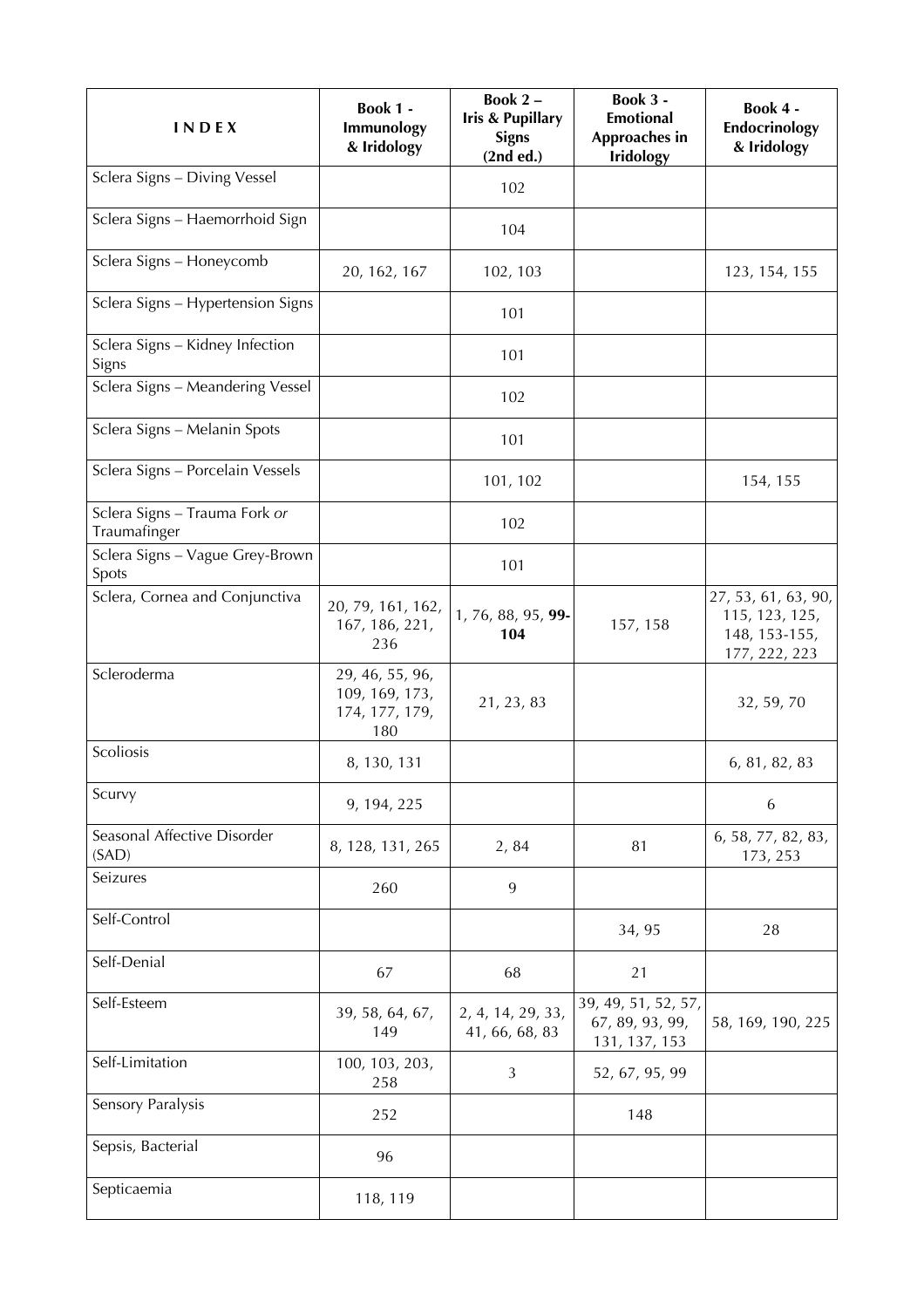| INDEX                                   | Book 1 -<br>Immunology<br>& Iridology                                                             | Book 2-<br>Iris & Pupillary<br><b>Signs</b><br>(2nd ed.) | Book 3 -<br><b>Emotional</b><br>Approaches in<br><b>Iridology</b> | Book 4 -<br>Endocrinology<br>& Iridology       |
|-----------------------------------------|---------------------------------------------------------------------------------------------------|----------------------------------------------------------|-------------------------------------------------------------------|------------------------------------------------|
| Shingles also see Herpes Zoster         | 20, 107, 174, 225,<br>227, 235, 236,<br>239, 261, 263                                             | 102                                                      | 108                                                               | 154, 155                                       |
| SIDS - Sudden Infant Death<br>Syndrome  | 186, 187, 194                                                                                     |                                                          |                                                                   |                                                |
| Sinus Bradycardia                       | 233, 258                                                                                          | 16, 100                                                  |                                                                   | 67                                             |
| Sinus Infection                         | 262                                                                                               |                                                          |                                                                   |                                                |
| Sinusitis                               | 24, 60, 83, 91, 94,<br>99, 107, 202, 263                                                          | 3, 53, 61, 83, 84,<br>91, 103                            | 57, 108                                                           |                                                |
| Sjorgren's Disease or Syndrome          | 115, 122, 169,<br>174, 177, 178                                                                   |                                                          |                                                                   |                                                |
| <b>Skin Conditions</b>                  | 115, 149, 163,<br>239                                                                             | 55                                                       |                                                                   | 169, 173                                       |
| Skin Ring see Iris Signs - Scurf<br>Rim |                                                                                                   |                                                          |                                                                   |                                                |
| SLE see Systemic Lupus<br>Erythematosus |                                                                                                   |                                                          |                                                                   |                                                |
| Sleep Apnoea                            |                                                                                                   |                                                          |                                                                   | 82                                             |
| Sleep Disturbance(s)                    | 35                                                                                                | 48                                                       | 115                                                               | 77                                             |
| Sleep Patterns                          | 8, 13, 83, 128,<br>129, 153                                                                       | 83                                                       | 68, 115                                                           | 6, 12, 43, 59, 76,<br>77, 80, 206, 217,<br>224 |
| Smoking                                 | 221, 224, 225,<br>228                                                                             | 53                                                       |                                                                   | 91, 112, 131                                   |
| Somatostatinoma                         | 124                                                                                               |                                                          |                                                                   |                                                |
| Son, Issues with                        | 30                                                                                                | 2, 62                                                    | 94                                                                |                                                |
| Space Risk                              | 16, 28, 46, 80, 83,<br>84, 85, 121, 151,<br>162, 216                                              | 23, 27, 32, 72,<br>82                                    | 9, 77, 95, 100                                                    | 170                                            |
| Speech Difficulties                     | 210                                                                                               |                                                          |                                                                   | 92, 109, 110                                   |
| Speech Impediment(s)                    | 188                                                                                               |                                                          | 137                                                               |                                                |
| Spleen - Disorders, Dysfunction<br>etc  | 59, 79, 83, 97,<br>100, 103, 118,<br>202                                                          | 24, 28, 51, 57,<br>60                                    |                                                                   |                                                |
| Spleen, Inflammation or Infection<br>Οt | 79, 105, 202                                                                                      |                                                          |                                                                   |                                                |
| Splenectomy                             | 79, 96, 100, 101,<br>107, 118                                                                     |                                                          |                                                                   |                                                |
| Splenomegaly                            | 61, 79, 95-96, 99,<br>100, 101, 103-<br>105, 115, 118,<br>122, 183, 188,<br>202, 203, 204,<br>223 | 3, 51, 57, 63, 75,<br>83, 102                            |                                                                   | 27, 59, 62                                     |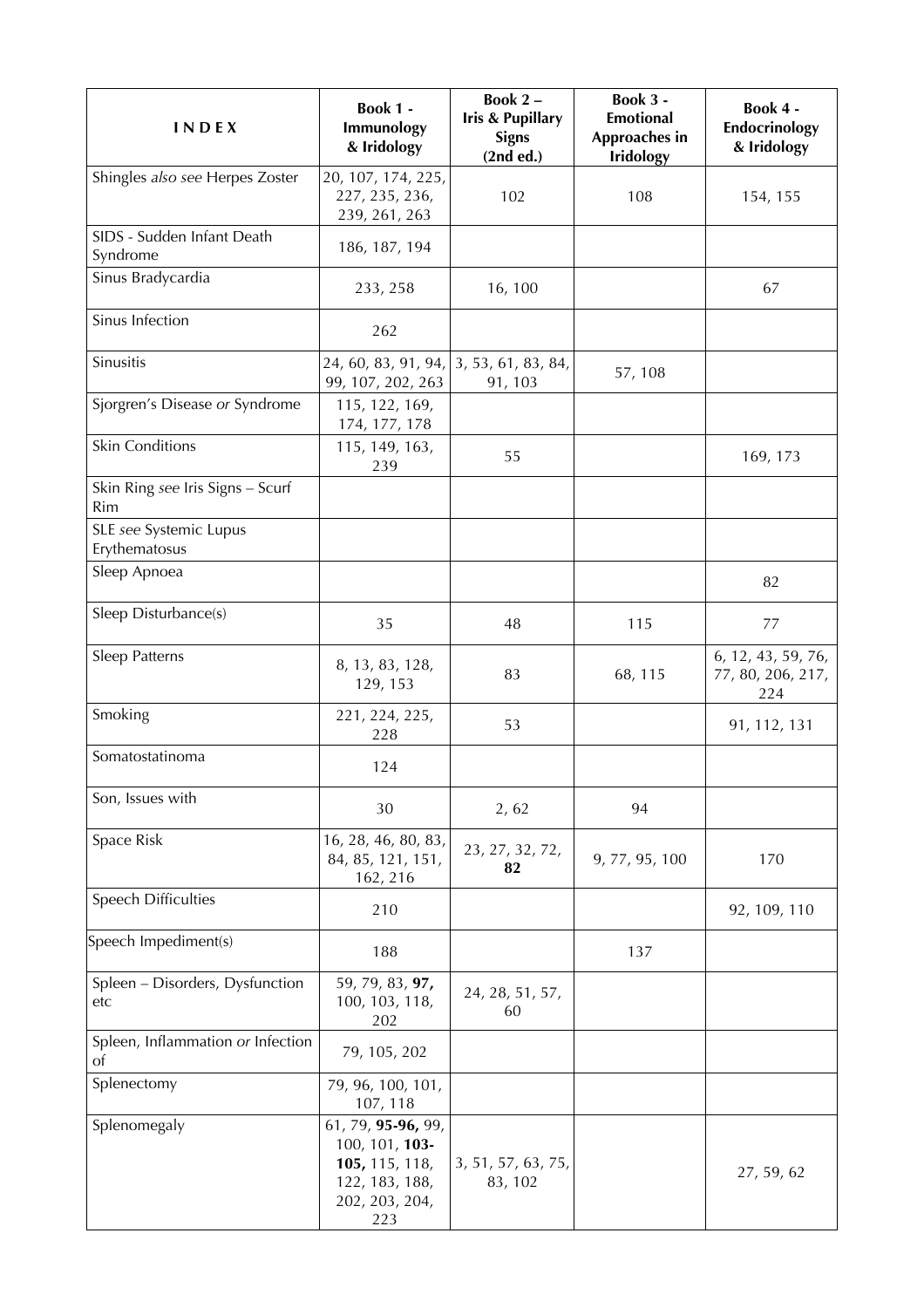| INDEX                                                          | Book 1 -<br>Immunology<br>& Iridology                                                                                           | Book 2-<br><b>Iris &amp; Pupillary</b><br><b>Signs</b><br>(2nd ed.) | Book 3 -<br><b>Emotional</b><br>Approaches in<br><b>Iridology</b> | Book 4 -<br>Endocrinology<br>& Iridology                                                                                                                                       |
|----------------------------------------------------------------|---------------------------------------------------------------------------------------------------------------------------------|---------------------------------------------------------------------|-------------------------------------------------------------------|--------------------------------------------------------------------------------------------------------------------------------------------------------------------------------|
| Stein-Leventhal Syndrome also<br>see Polycystic Ovary Syndrome |                                                                                                                                 |                                                                     |                                                                   | 187                                                                                                                                                                            |
| Still's Disease                                                | 46, 97, 179, 183                                                                                                                | 23                                                                  |                                                                   |                                                                                                                                                                                |
| Stomatitis                                                     | 124                                                                                                                             |                                                                     |                                                                   |                                                                                                                                                                                |
| Storage Disease(s), Genetic                                    | 79                                                                                                                              |                                                                     |                                                                   |                                                                                                                                                                                |
| <b>Stress Axis</b>                                             | 14, 24, 29, 33-36,<br>42, 79, 92, 130,<br>131, 151, 160,<br>167, 187, 194,<br>216                                               | 37, 59, 71, 72,<br>88, 91                                           | 29, 77, 85, 113-<br>115, 131                                      | 20, 29, 44, 46, 80,<br>128, 159, 171,<br>201, 206, 218,<br>244                                                                                                                 |
| Subfertility (Autoimmune<br>Spontaneous Infertility)           | 12, 47, 55, 77, 81,<br>129, 131, 149,<br>153, 170, 173,<br>174, 175, 177,<br>178, 180, 181,<br>226, 232, 236,<br>258            | 2, 8, 16, 21, 24,<br>76, 90                                         | 90, 137                                                           | 10, 12, 25, 27, 29,<br>32, 33, 34, 42, 43,<br>46, 47, 49, 50, 55,<br>62, 67, 70, 74, 78,<br>82, 83, 99, 110,<br>116, 168, 172,<br>188, 197, 200,<br>203, 208, 237,<br>239, 241 |
| Sugar Allergy / Intolerance                                    | 20, 72, 75, 93,<br>162, 192, 205                                                                                                | 44, 45, 79, 102                                                     |                                                                   | 154                                                                                                                                                                            |
| Suicidal Tendencies                                            | 192                                                                                                                             |                                                                     | 47                                                                | 110                                                                                                                                                                            |
| Sweating                                                       | 24, 147, 226, 248                                                                                                               |                                                                     | 132, 146                                                          | 27, 92, 109, 110,<br>166                                                                                                                                                       |
| Sympathetic Nervous System                                     | 129, 146, 257                                                                                                                   |                                                                     |                                                                   | 75, 78, 161, 165                                                                                                                                                               |
| Sympathetic Ophthalmitis                                       | 169, 170, 174                                                                                                                   |                                                                     |                                                                   |                                                                                                                                                                                |
| Syndrome X                                                     |                                                                                                                                 |                                                                     |                                                                   | 110, 111                                                                                                                                                                       |
| Sinus Bradycardia                                              | 233, 258                                                                                                                        | 16, 100                                                             |                                                                   | 67                                                                                                                                                                             |
| Syphilitic Miasm                                               | 259                                                                                                                             |                                                                     |                                                                   |                                                                                                                                                                                |
| Systemic Lupus Erythematosus<br>(SLE)                          | 24, 29, 46, 51, 55,<br>61, 73, 75, 97,<br>109, 122, 123,<br>137, 169, 171,<br>173, 174, 175,<br>176, 179, 180,<br>181, 204, 227 | 23, 44, 45, 63,<br>65, 76, 83                                       |                                                                   | 16, 17, 32, 59, 73                                                                                                                                                             |
| Systemic Toxaemia                                              | 9                                                                                                                               |                                                                     |                                                                   | 6                                                                                                                                                                              |
| Tachycardia                                                    | 35, 42, 78, 90,<br>149, 153, 226,<br>230, 232, 258                                                                              | 11, 17, 36, 57,<br>62, 75, 83, 100                                  | 115, 119, 131                                                     | 31, 46, 59, 68, 92,<br>109, 110, 169,<br>239                                                                                                                                   |
| Tay-Sachs Disease                                              | 79                                                                                                                              |                                                                     |                                                                   |                                                                                                                                                                                |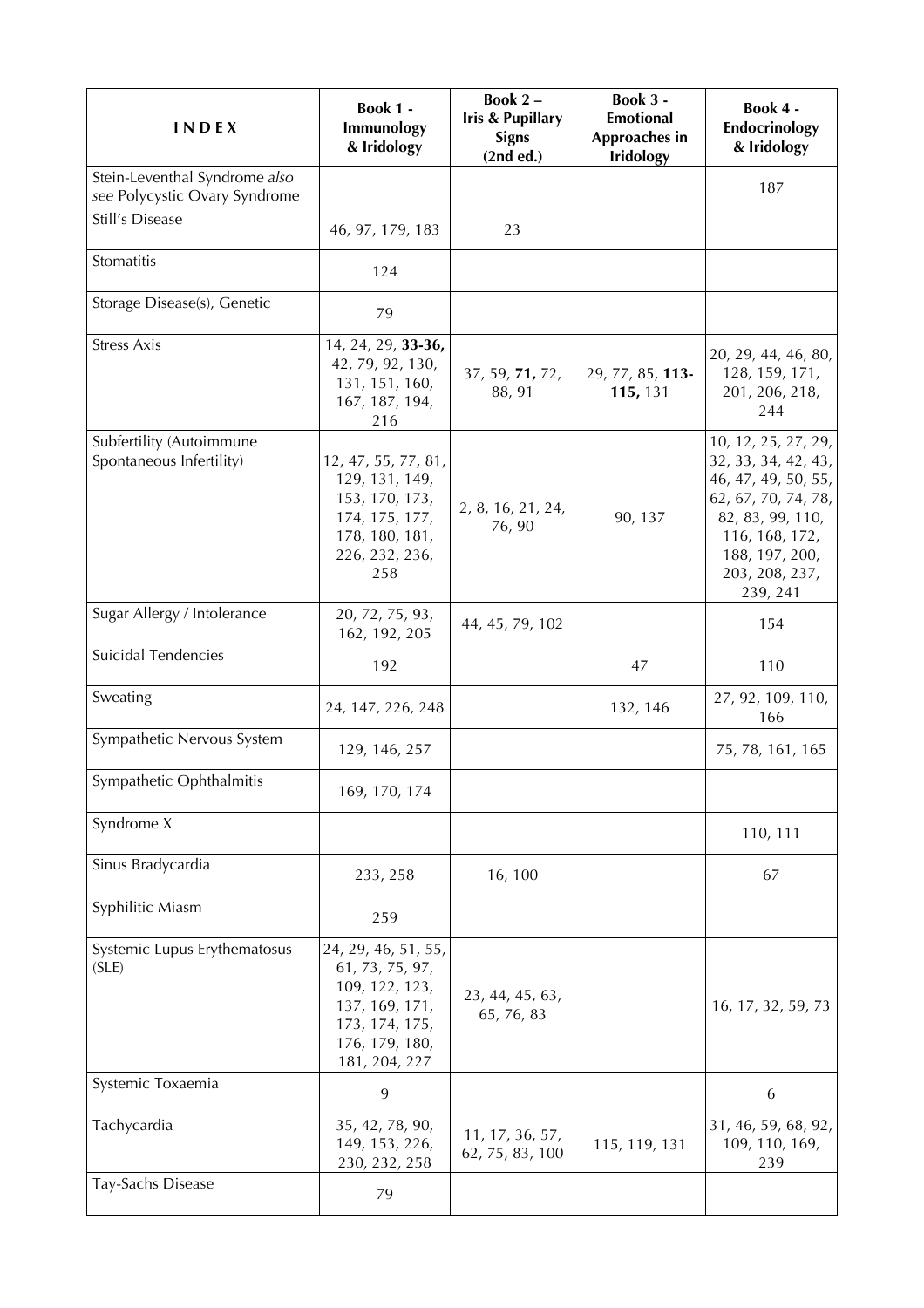| INDEX                                        | Book 1 -<br>Immunology<br>& Iridology                                                                                                | Book 2-<br><b>Iris &amp; Pupillary</b><br><b>Signs</b><br>(2nd ed.) | Book 3 -<br><b>Emotional</b><br>Approaches in<br><b>Iridology</b>               | Book 4 -<br>Endocrinology<br>& Iridology                                 |
|----------------------------------------------|--------------------------------------------------------------------------------------------------------------------------------------|---------------------------------------------------------------------|---------------------------------------------------------------------------------|--------------------------------------------------------------------------|
| T-Cell Count, Diminished                     |                                                                                                                                      | 19                                                                  |                                                                                 | 68                                                                       |
| <b>Testicular Cysts</b>                      | 52                                                                                                                                   | 15                                                                  |                                                                                 | 30, 50, 66                                                               |
| Testosterone                                 | 148, 171                                                                                                                             |                                                                     |                                                                                 | 16, 17, 18, 23, 39,<br>40, 42, 47, 48, 85,<br>168, 175, 188,<br>190, 192 |
| Therapy Resistance                           | 39, 63, 64                                                                                                                           | 41, 67                                                              | 57                                                                              | 152                                                                      |
| Thrombocytopenia                             | 79, 101, 170                                                                                                                         |                                                                     |                                                                                 |                                                                          |
| Thymic Aplasia see Di George<br>Syndrome     |                                                                                                                                      |                                                                     |                                                                                 |                                                                          |
| Thymic Hyperplasia                           | 137                                                                                                                                  |                                                                     |                                                                                 |                                                                          |
| Thymoma                                      | 137, 138                                                                                                                             |                                                                     |                                                                                 |                                                                          |
| <b>Thyroid Axis</b>                          | 35, 216                                                                                                                              | 59, 71, 73                                                          | 77, 114                                                                         | 20, 94, 97                                                               |
| <b>Thyroid Dysfunction</b>                   | 187                                                                                                                                  | 87                                                                  | 59                                                                              | 63, 87, 96, 188                                                          |
| Thyroid Follicular Carcinoma                 |                                                                                                                                      |                                                                     |                                                                                 | 90                                                                       |
| Thyrotoxicosis see Grave's<br><b>Disease</b> |                                                                                                                                      |                                                                     |                                                                                 |                                                                          |
| <b>Time Risk</b>                             | 14, 33, 34, 35, 47,<br>48, 61, 65, 67,<br>151, 173, 177,<br>189-190                                                                  | 13, 27, 34, 55,<br>56, 63, 66, 71,<br>72,87                         | 9, 16, 17, 29, 39,<br>43, 48, 59, 60, 71,<br>73, 93, 101, 105-<br>109, 114, 131 | 29, 46, 94-95,<br>101, 153, 170,<br>173, 216, 232,<br>233                |
| Tinnitus                                     |                                                                                                                                      | 3, 29, 79                                                           |                                                                                 | 110, 150                                                                 |
| Tobacco                                      |                                                                                                                                      | 100                                                                 |                                                                                 | 78, 79, 99, 113                                                          |
| Tonsillitis                                  | 21, 23, 24, 54, 60,<br>78, 83, 84, 86, 87,<br>88, 91, 94, 97,<br>108, 109, 110-<br>112, 113, 124,<br>183, 188, 193,<br>197, 239, 263 | 19, 32, 57, 60,<br>61, 75, 84, 85,<br>91                            | 79, 108                                                                         | 239                                                                      |
| Tonsillectomy                                | 88, 97, 107, 109,<br>112, 113, 197                                                                                                   | 85                                                                  |                                                                                 |                                                                          |
| Topolabile Signs                             | 15, 49, 50, 62,<br>139, 180, 209                                                                                                     | 11, 15, 17, 19,<br>27, 29, 50                                       | 52                                                                              | 13, 20, 67, 105,<br>114, 125, 149,<br>150, 182                           |
| Topostabile Signs                            | 180, 209                                                                                                                             | 11, 15, 27, 29,<br>53, 54, 56                                       | 58                                                                              |                                                                          |
| Toxic Adenoma                                |                                                                                                                                      |                                                                     |                                                                                 | 90                                                                       |
| <b>Toxic Colon</b>                           | 68                                                                                                                                   | 27, 30                                                              | 63                                                                              | 152                                                                      |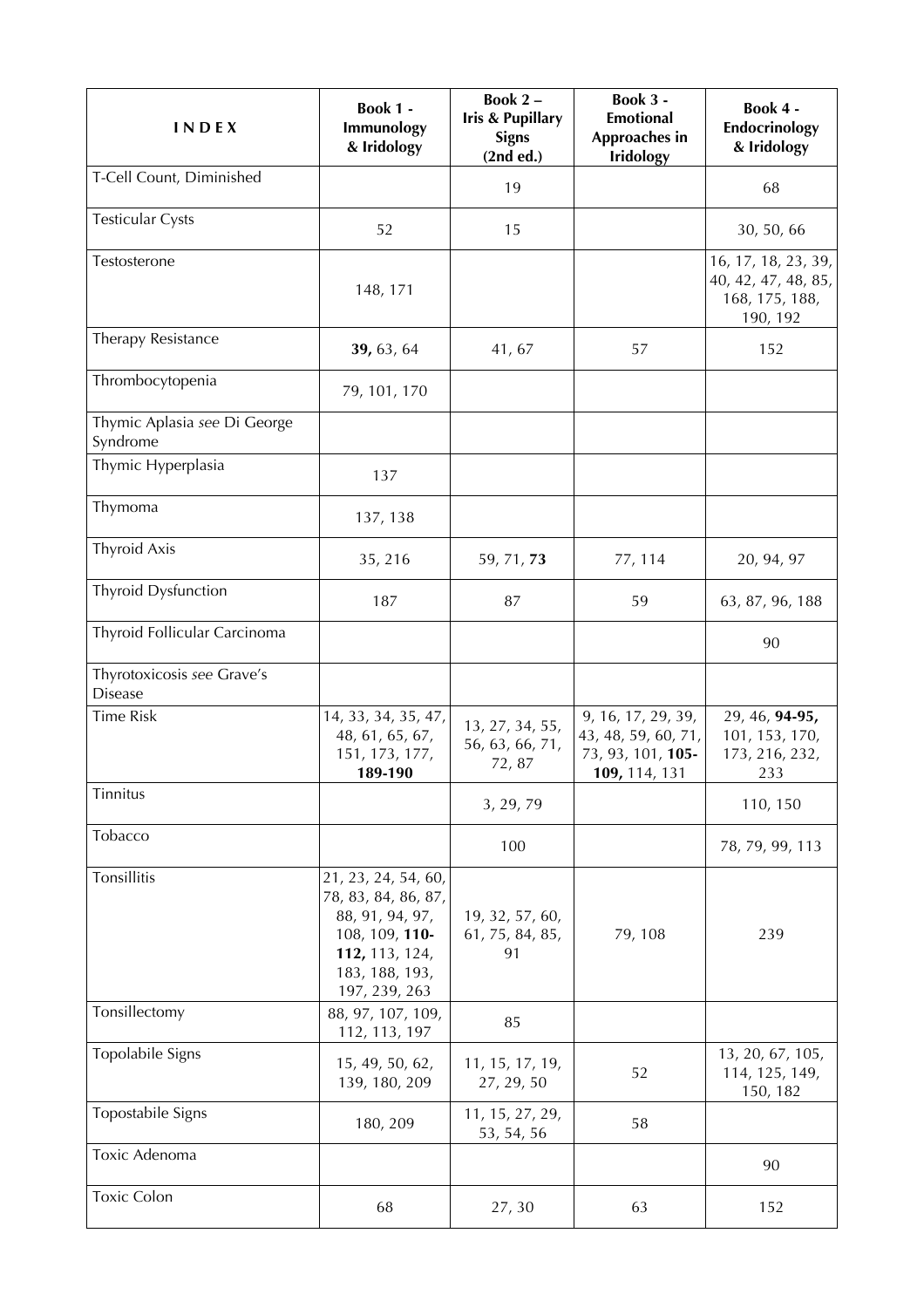| INDEX                                           | <b>Book 1 -</b><br>Immunology<br>& Iridology                                                               | Book 2-<br><b>Iris &amp; Pupillary</b><br><b>Signs</b><br>(2nd ed.) | Book 3 -<br><b>Emotional</b><br>Approaches in<br><b>Iridology</b> | Book 4 -<br>Endocrinology<br>& Iridology                        |
|-------------------------------------------------|------------------------------------------------------------------------------------------------------------|---------------------------------------------------------------------|-------------------------------------------------------------------|-----------------------------------------------------------------|
| <b>Toxic Overload</b>                           | 99, 117, 203                                                                                               | 51                                                                  |                                                                   |                                                                 |
| Toxicity, Systemic                              | 90, 91, 198                                                                                                | 86, 88                                                              |                                                                   | 63                                                              |
| Toxoplasmosis                                   | 79                                                                                                         | 75                                                                  |                                                                   |                                                                 |
| Transversal(s)                                  | 17, 27, 37, 45, 62,<br>80, 99, 100, 119,<br>150, 156, 162,<br>167, 180, 201,<br>202, 203, 204,<br>236, 265 | 11, 14, 23, 32,<br>47-52, 53, 97                                    | 7, 39, 67-68, 72,<br>90, 133                                      | 20, 21, 27, 71,<br>165, 170, 191,<br>195, 199, 204,<br>206, 212 |
| Transversal(s) - Antlered                       | 99, 119, 180, 201,<br>202                                                                                  | 48, 49, 52                                                          |                                                                   | 199, 206                                                        |
| $Transversal(s) - Criss-Cross$                  | 50, 180, 203                                                                                               | 18, 49                                                              | 67                                                                |                                                                 |
| Transversal(s) - Deep Multi-<br><b>Branched</b> |                                                                                                            | 51                                                                  |                                                                   | $20 - 21$                                                       |
| Transversal(s) - Exudative                      | 203                                                                                                        | 49,50                                                               |                                                                   |                                                                 |
| Transversal(s) - Fork                           | 99, 202                                                                                                    | 48                                                                  |                                                                   |                                                                 |
| Transversal(s) - Fountain                       | 180                                                                                                        | 11,50                                                               |                                                                   |                                                                 |
| Transversal(s) – Hepatic or Liver               | 119, 162, 201-202                                                                                          | 47, 51-52                                                           | 68                                                                | 105                                                             |
| Transversal(s) - Intestinal                     |                                                                                                            | 50                                                                  | 90                                                                | 124                                                             |
| Transversal(s) - Meander                        | 203                                                                                                        | 52                                                                  |                                                                   |                                                                 |
| Transversal(s) - Roof                           |                                                                                                            | 50                                                                  |                                                                   |                                                                 |
| Transversal(s) - Root                           | 99, 119, 180, 201,<br>202                                                                                  | 49, 52                                                              |                                                                   | 206                                                             |
| Transversal(s) - Sack                           |                                                                                                            | 49                                                                  |                                                                   |                                                                 |
| Transversal(s) - Spleen                         | 99, 202, 203, 204                                                                                          | 51                                                                  | 67                                                                |                                                                 |
| Transversal(s) - Superficial                    |                                                                                                            | 50                                                                  |                                                                   | 212                                                             |
| Transversal(s) - Tent                           |                                                                                                            | 4, 11, 48, 50                                                       | 67                                                                |                                                                 |
| Transversal(s) - Wedge Shaped                   |                                                                                                            | 49                                                                  |                                                                   |                                                                 |
| Trigeminal Neuralgia                            |                                                                                                            | 67                                                                  | 17                                                                |                                                                 |
| Trust, Issues with                              | 149, 258                                                                                                   | 87                                                                  | 21, 35, 52, 89, 93,<br>99, 137                                    | 59, 60, 169, 246                                                |
| Trypanosomiasis                                 | 79                                                                                                         |                                                                     |                                                                   |                                                                 |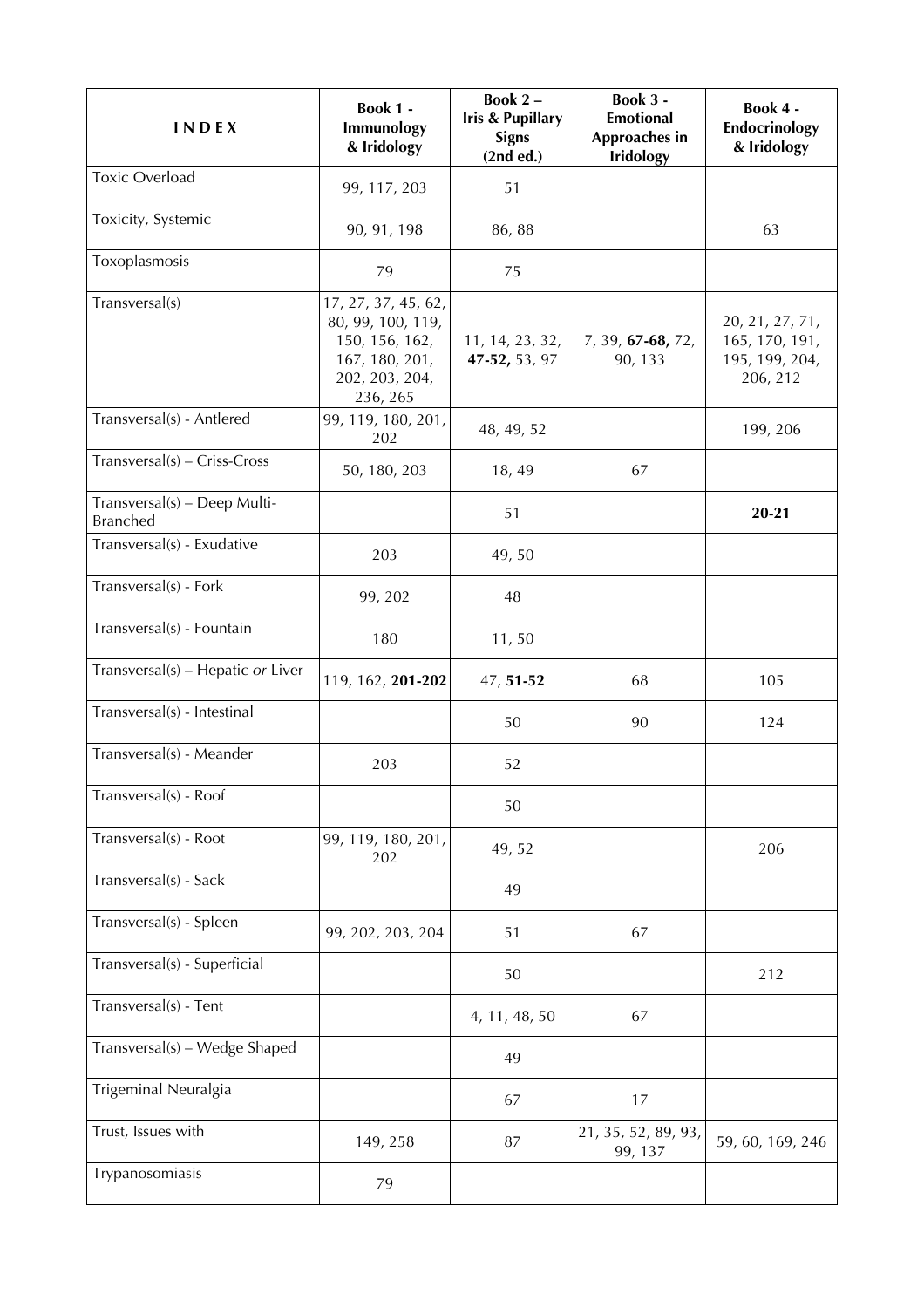| <b>INDEX</b>                                 | <b>Book 1 -</b><br>Immunology<br>& Iridology                                                                                                                              | Book 2-<br><b>Iris &amp; Pupillary</b><br><b>Signs</b><br>(2nd ed.)                        | Book 3 -<br><b>Emotional</b><br>Approaches in<br><b>Iridology</b> | Book 4 -<br>Endocrinology<br>& Iridology                                                                                                                                                  |
|----------------------------------------------|---------------------------------------------------------------------------------------------------------------------------------------------------------------------------|--------------------------------------------------------------------------------------------|-------------------------------------------------------------------|-------------------------------------------------------------------------------------------------------------------------------------------------------------------------------------------|
| Tuberculosis / TB                            | 51, 67, 73, 75, 79,<br>81, 103, 148, 194,<br>203, 244, 251,<br>259                                                                                                        | 9, 32, 44, 45, 47,<br>50, 68, 79                                                           | 48, 143, 148                                                      | 162, 167                                                                                                                                                                                  |
| Tumour(s) – also see Cancer(s),<br>Carcinoma | 13, 23, 35, 50, 51,<br>52, 53, 55, 56, 59,<br>80, 88, 91, 100,<br>119, 120, 122,<br>123, 129, 132,<br>137, 139, 145,<br>147, 148, 187,<br>201, 226, 229,<br>232, 233, 239 | 6, 11, 17, 19, 20,<br>21, 22, 26, 32,<br>37, 47, 52, 53,<br>72, 86, 87, 88,<br>90, 93, 102 | 7, 29, 68, 114,<br>142, 143, 146,<br>148                          | 5, 23, 25, 26, 27,<br>32, 33, 41, 42, 54,<br>62, 63, 68, 70, 80,<br>82, 90, 91, 97,<br>124, 127, 147,<br>163, 165, 166,<br>167, 203, 206,<br>221, 237, 238,<br>241, 242, 243,<br>244, 245 |
| Typhoid                                      | 79, 103                                                                                                                                                                   |                                                                                            |                                                                   |                                                                                                                                                                                           |
| UC see Ulcerative Colitis                    |                                                                                                                                                                           |                                                                                            |                                                                   |                                                                                                                                                                                           |
| Ulcerative Colitis (UC)                      | 24, 27, 41, 45, 56,<br>62, 74, 75, 79, 90,<br>123, 165, 170,<br>172, 173, 174,<br>175, 176, 177,<br>178, 179, 180,<br>181, 183, 188,<br>198, 203, 204,<br>223, 225, 239,  | 22, 23, 35, 45,<br>49, 50, 64, 72,<br>88                                                   | 108, 133                                                          | 49, 127, 240, 243                                                                                                                                                                         |
| Ulcer(s), Duodenal                           | 45, 46, 56, 79, 89,<br>115, 123, 124,<br>223, 239                                                                                                                         | 22, 23                                                                                     | 80, 101                                                           | 239                                                                                                                                                                                       |
| Ulcer(s), Gastric                            | 28, 55, 56, 89, 91                                                                                                                                                        | 22, 32, 55, 83,<br>86, 88, 91                                                              | 108                                                               | 59, 63, 110, 245                                                                                                                                                                          |
| Ulcer(s), Mouth                              | 25, 124, 224, 239                                                                                                                                                         | 29                                                                                         | 80                                                                |                                                                                                                                                                                           |
| $Ulcer(s)$ - Others                          | 72, 221, 236, 244,<br>255                                                                                                                                                 | 30, 43, 53                                                                                 | 29, 143                                                           | 146                                                                                                                                                                                       |
| <b>Upper Respiratory Tract</b><br>Infections | 156                                                                                                                                                                       |                                                                                            |                                                                   |                                                                                                                                                                                           |
| Uraemia                                      |                                                                                                                                                                           |                                                                                            |                                                                   | 183                                                                                                                                                                                       |
| Urethritis                                   |                                                                                                                                                                           |                                                                                            |                                                                   | 183                                                                                                                                                                                       |
| Urine, Cloudy                                | 258                                                                                                                                                                       | $\, 8$                                                                                     |                                                                   |                                                                                                                                                                                           |
| <b>Urinary Tract Infection</b>               | 261                                                                                                                                                                       | 3, 50, 57                                                                                  |                                                                   | 165                                                                                                                                                                                       |
| Urogenital System                            | 23, 24, 58, 96,<br>144, 220                                                                                                                                               |                                                                                            |                                                                   | 160                                                                                                                                                                                       |
| Urticaria (Nettle Rash)                      | 55, 84, 162, 163,<br>188, 224, 239                                                                                                                                        | 21,55                                                                                      |                                                                   | 32, 48, 70, 92                                                                                                                                                                            |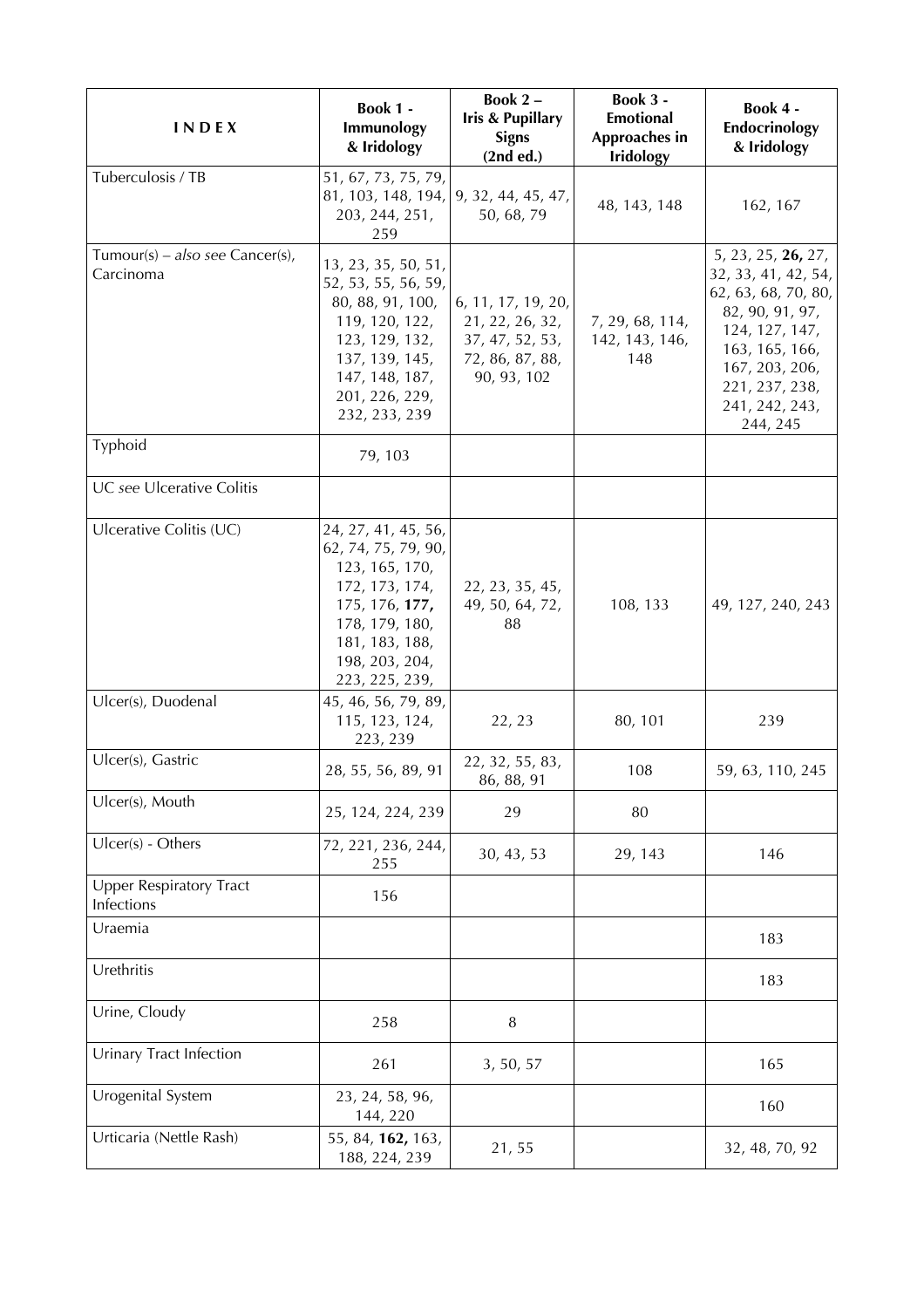| INDEX                                         | Book 1 -<br>Immunology<br>& Iridology                              | Book $2 -$<br><b>Iris &amp; Pupillary</b><br><b>Signs</b><br>(2nd ed.) | Book 3 -<br><b>Emotional</b><br>Approaches in<br><b>Iridology</b> | Book 4 -<br>Endocrinology<br>& Iridology                                                       |
|-----------------------------------------------|--------------------------------------------------------------------|------------------------------------------------------------------------|-------------------------------------------------------------------|------------------------------------------------------------------------------------------------|
| Uterine Fibroids                              | 59                                                                 | 15, 48, 92                                                             |                                                                   | 25, 30, 32, 34, 36,<br>47, 50, 56, 58, 66,<br>103, 116, 200,<br>203-209, 222,<br>237, 240, 245 |
| Uterine Myoma                                 | 61                                                                 |                                                                        |                                                                   |                                                                                                |
| Uveitis                                       | 193                                                                |                                                                        |                                                                   |                                                                                                |
| Vaccination, Adverse Reaction(s)<br>To        | 1, 87, 107, 179,<br>196, 201, 204,<br>210,                         |                                                                        |                                                                   |                                                                                                |
| Vaccine - BCG                                 | 186, 193, 194,<br>203                                              |                                                                        |                                                                   |                                                                                                |
| Vaccine - DPT                                 | 42, 187, 193, 194                                                  | 36                                                                     |                                                                   |                                                                                                |
| Vaccine - Influenza (Influenza or<br>Flu Jab) | 54, 89, 186, 189,<br>193, 194, 200,                                | 19, 72, 86                                                             |                                                                   |                                                                                                |
| Vaccine - Measles                             | 185, 186, 187,<br>193                                              |                                                                        |                                                                   |                                                                                                |
| Vaccine - MMR                                 | 42, 184, 187, 193                                                  | 36                                                                     |                                                                   |                                                                                                |
| Vaccinosis                                    | 92, 175, 179, 190,<br>194, 195, 197,<br>198, 204, 205,<br>207, 208 | 90                                                                     |                                                                   |                                                                                                |
| Vaginal Thrush                                | 245                                                                |                                                                        |                                                                   |                                                                                                |
| Varicocele                                    |                                                                    | 61                                                                     | 90                                                                | 72                                                                                             |
| Varicose Veins                                | 223, 225                                                           | 2, 47, 57, 61, 84,<br>91                                               |                                                                   |                                                                                                |
| Vascular Disease                              | 230, 258                                                           | $\, 8$                                                                 |                                                                   | 146                                                                                            |
| Vertigo                                       | 42, 91, 125                                                        | 1, 3, 11, 29, 36,<br>37, 48, 56, 79,<br>86                             | 80                                                                | 110, 150                                                                                       |
| Vestibullitis                                 |                                                                    |                                                                        |                                                                   | 55, 237                                                                                        |
| VIPoma see Werner-Morrison<br>Syndrome        |                                                                    |                                                                        |                                                                   |                                                                                                |
| Viral Infection                               | 41, 79, 100, 119,<br>174, 190, 223,<br>224, 229, 261               | 31, 35, 83                                                             | 17, 79, 94                                                        | 91, 145, 182, 242                                                                              |
| Virilism                                      | 145                                                                |                                                                        |                                                                   |                                                                                                |
| Vision, Blurred                               |                                                                    |                                                                        |                                                                   | 109, 110                                                                                       |
| Visual Disturbances                           | 132, 221, 227                                                      | 3, 4, 90                                                               |                                                                   | 27, 33, 41, 43, 63,<br>82                                                                      |
| Vitaminosis                                   | 24, 27, 28, 45, 78,<br>115                                         | 23                                                                     |                                                                   |                                                                                                |